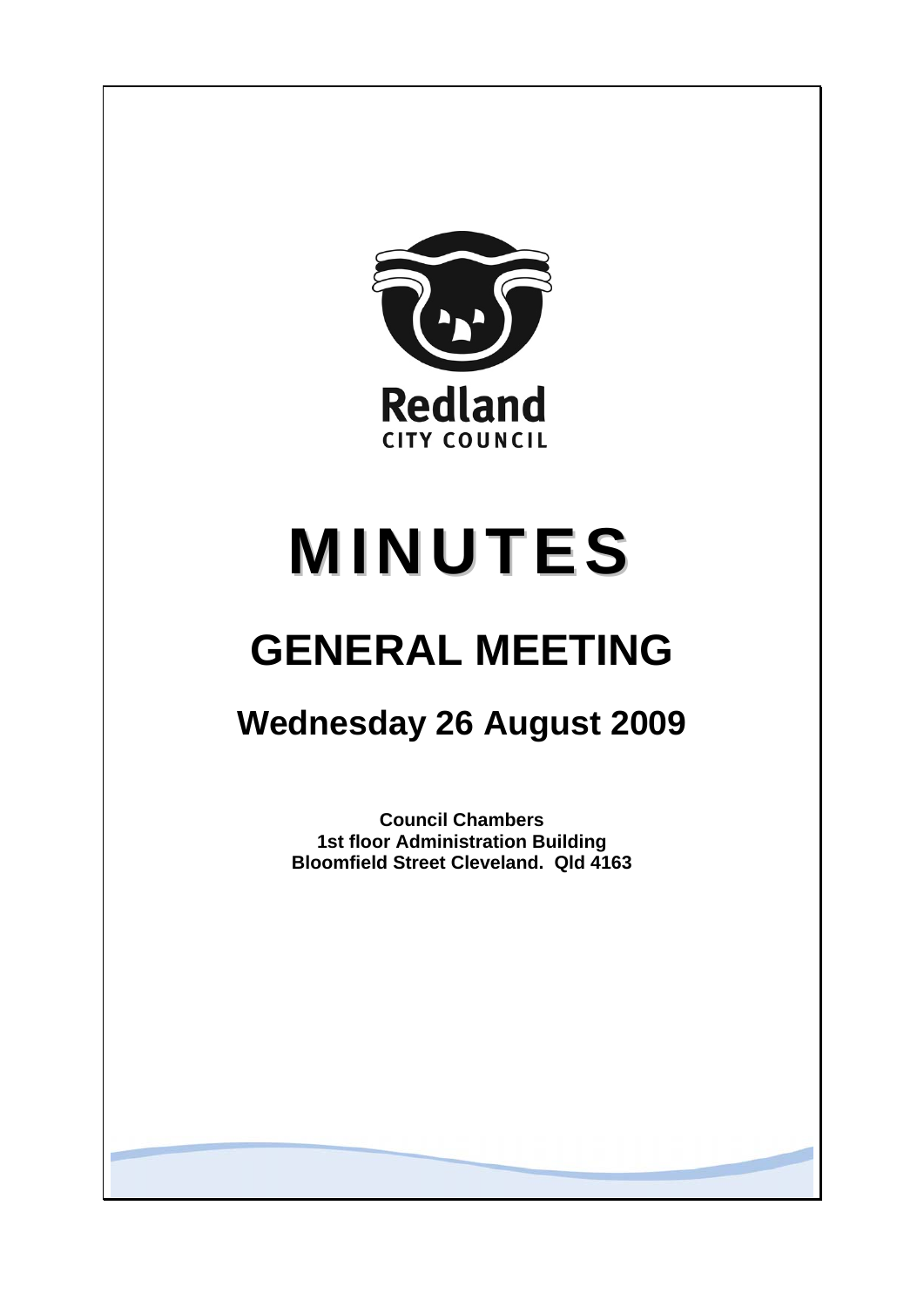### **TABLE OF CONTENTS**

| $\mathbf 1$<br>$\mathbf{2}$<br>3<br>4<br>5<br><b>MATTERS OUTSTANDING FROM PREVIOUS GENERAL MEETING</b><br>5.1<br>5.1.1<br><b>REQUEST FOR REPORT - RESEARCH ON THE IMPACT</b><br>5.1.2<br>PETITION - OBJECTING TO THE TRIAL CLOSURE OF<br>5.1.3<br><b>POTENTIAL FORMATION OF A BUSINESS</b><br>5.1.4<br><b>PROPOSED ROAD OPENING - SUSAN STREET TO</b><br>5.1.5<br>5.1.6<br><b>PETITION (DIVISION 6) - REQUEST FOR BIKE TRACK</b><br>BETWEEN MOUNT COTTON VILLAGE AND MOUNT<br>PETITION (DIVISION 9) - REQUEST FOR FOOTPATHS TO<br>5.1.7<br>BROSNAN AND BARBER DRIVES, CAPALABA 11<br>6<br>$\overline{7}$<br>7.1<br>PETITION (DIVISION 2) - PROVISION OF LEASE FOR<br>THE NORTH STRADBROKE ISLAND HOLIDAY PARKS13<br>8 | <b>ITEM</b> |  | <b>SUBJECT</b>                                            | <b>PAGE NO</b> |  |
|-----------------------------------------------------------------------------------------------------------------------------------------------------------------------------------------------------------------------------------------------------------------------------------------------------------------------------------------------------------------------------------------------------------------------------------------------------------------------------------------------------------------------------------------------------------------------------------------------------------------------------------------------------------------------------------------------------------------------|-------------|--|-----------------------------------------------------------|----------------|--|
|                                                                                                                                                                                                                                                                                                                                                                                                                                                                                                                                                                                                                                                                                                                       |             |  |                                                           |                |  |
|                                                                                                                                                                                                                                                                                                                                                                                                                                                                                                                                                                                                                                                                                                                       |             |  |                                                           |                |  |
|                                                                                                                                                                                                                                                                                                                                                                                                                                                                                                                                                                                                                                                                                                                       |             |  |                                                           |                |  |
|                                                                                                                                                                                                                                                                                                                                                                                                                                                                                                                                                                                                                                                                                                                       |             |  |                                                           |                |  |
|                                                                                                                                                                                                                                                                                                                                                                                                                                                                                                                                                                                                                                                                                                                       |             |  |                                                           |                |  |
|                                                                                                                                                                                                                                                                                                                                                                                                                                                                                                                                                                                                                                                                                                                       |             |  |                                                           |                |  |
|                                                                                                                                                                                                                                                                                                                                                                                                                                                                                                                                                                                                                                                                                                                       |             |  |                                                           |                |  |
|                                                                                                                                                                                                                                                                                                                                                                                                                                                                                                                                                                                                                                                                                                                       |             |  |                                                           |                |  |
|                                                                                                                                                                                                                                                                                                                                                                                                                                                                                                                                                                                                                                                                                                                       |             |  |                                                           |                |  |
|                                                                                                                                                                                                                                                                                                                                                                                                                                                                                                                                                                                                                                                                                                                       |             |  |                                                           |                |  |
|                                                                                                                                                                                                                                                                                                                                                                                                                                                                                                                                                                                                                                                                                                                       |             |  |                                                           |                |  |
|                                                                                                                                                                                                                                                                                                                                                                                                                                                                                                                                                                                                                                                                                                                       |             |  |                                                           |                |  |
|                                                                                                                                                                                                                                                                                                                                                                                                                                                                                                                                                                                                                                                                                                                       |             |  |                                                           |                |  |
|                                                                                                                                                                                                                                                                                                                                                                                                                                                                                                                                                                                                                                                                                                                       |             |  |                                                           |                |  |
|                                                                                                                                                                                                                                                                                                                                                                                                                                                                                                                                                                                                                                                                                                                       |             |  |                                                           |                |  |
|                                                                                                                                                                                                                                                                                                                                                                                                                                                                                                                                                                                                                                                                                                                       |             |  |                                                           |                |  |
|                                                                                                                                                                                                                                                                                                                                                                                                                                                                                                                                                                                                                                                                                                                       |             |  |                                                           |                |  |
|                                                                                                                                                                                                                                                                                                                                                                                                                                                                                                                                                                                                                                                                                                                       | 9           |  | <b>DECLARATION OF INTEREST ON ANY ITEMS OF BUSINESS14</b> |                |  |
| <b>MATERIAL PERSONAL INTEREST - ITEM 15.2.1  14</b><br>9.1                                                                                                                                                                                                                                                                                                                                                                                                                                                                                                                                                                                                                                                            |             |  |                                                           |                |  |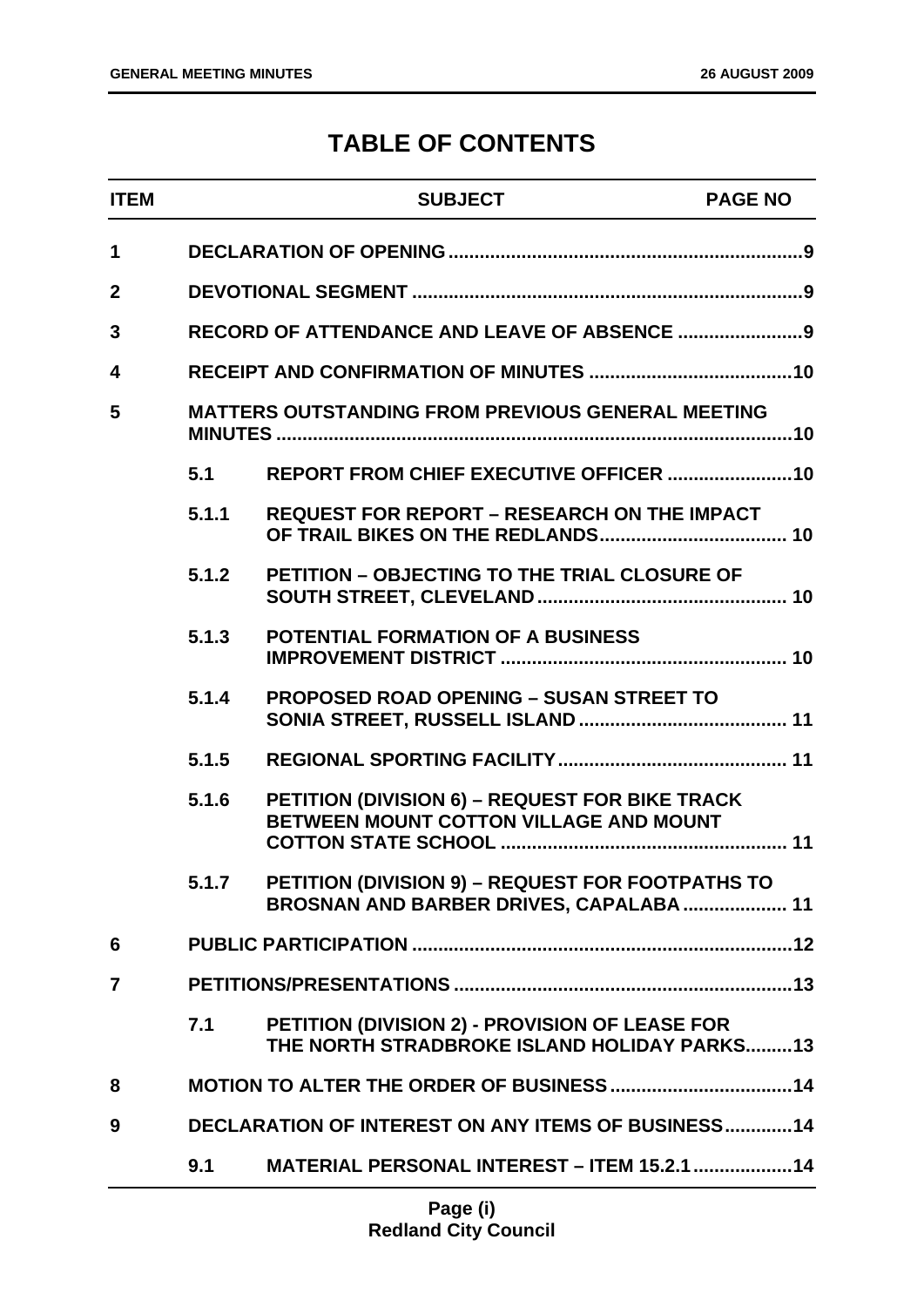| 10 |        | PLANNING & POLICY COMMITTEE 5/08/09 - RECEIPT AND                                                       |  |
|----|--------|---------------------------------------------------------------------------------------------------------|--|
|    | 10.1   |                                                                                                         |  |
|    | 10.1.1 | PETITION - POOR STATE OF PULLEN & ORANGE GROVE<br><b>STREETS, COOCHIEMUDLO ISLAND &amp; STORM WATER</b> |  |
|    |        |                                                                                                         |  |
|    |        |                                                                                                         |  |
| 11 |        | <b>REDLAND WATER COMMITTEE 18/08/09 - RECEIPT AND</b>                                                   |  |
|    | 11.1   |                                                                                                         |  |
|    |        | 11.1.1 REDLAND WATER BUSINESS UNIT REPORT - JULY 2009 19                                                |  |
| 12 |        | <b>PLANNING &amp; POLICY COMMITTEE 19/08/09 - RECEIPT AND</b>                                           |  |
|    | 12.1   |                                                                                                         |  |
|    | 12.1.1 | APPOINTMENT OF BRISBANE SHOW HOLIDAY IN THE                                                             |  |
|    | 12.2   |                                                                                                         |  |
|    | 12.2.1 | <b>REDLAND BAY CENTRE AND FORESHORE MASTER</b>                                                          |  |
|    |        | 12.2.2 ESTABLISHMENT OF PROJECT TEAM FOR WASTE                                                          |  |
|    | 12.3   |                                                                                                         |  |
|    | 12.3.1 |                                                                                                         |  |
|    | 12.3.2 | <b>SOLAR LIGHTING - EDDIE SANTAGULIANA WALKWAY  41</b>                                                  |  |
|    |        | 12.3.3 CLEVELAND POINT RESERVE MASTERPLAN 41                                                            |  |
| 13 |        | <b>FINANCE AND CORPORATE MANAGEMENT COMMITTEE</b><br>19/08/09 - RECEIPT AND ADOPTION OF REPORT 43       |  |
|    | 13.1   |                                                                                                         |  |
|    | 13.1.1 | <b>INVESTIGATION REPORT UNDER SECTION 501E OF THE</b>                                                   |  |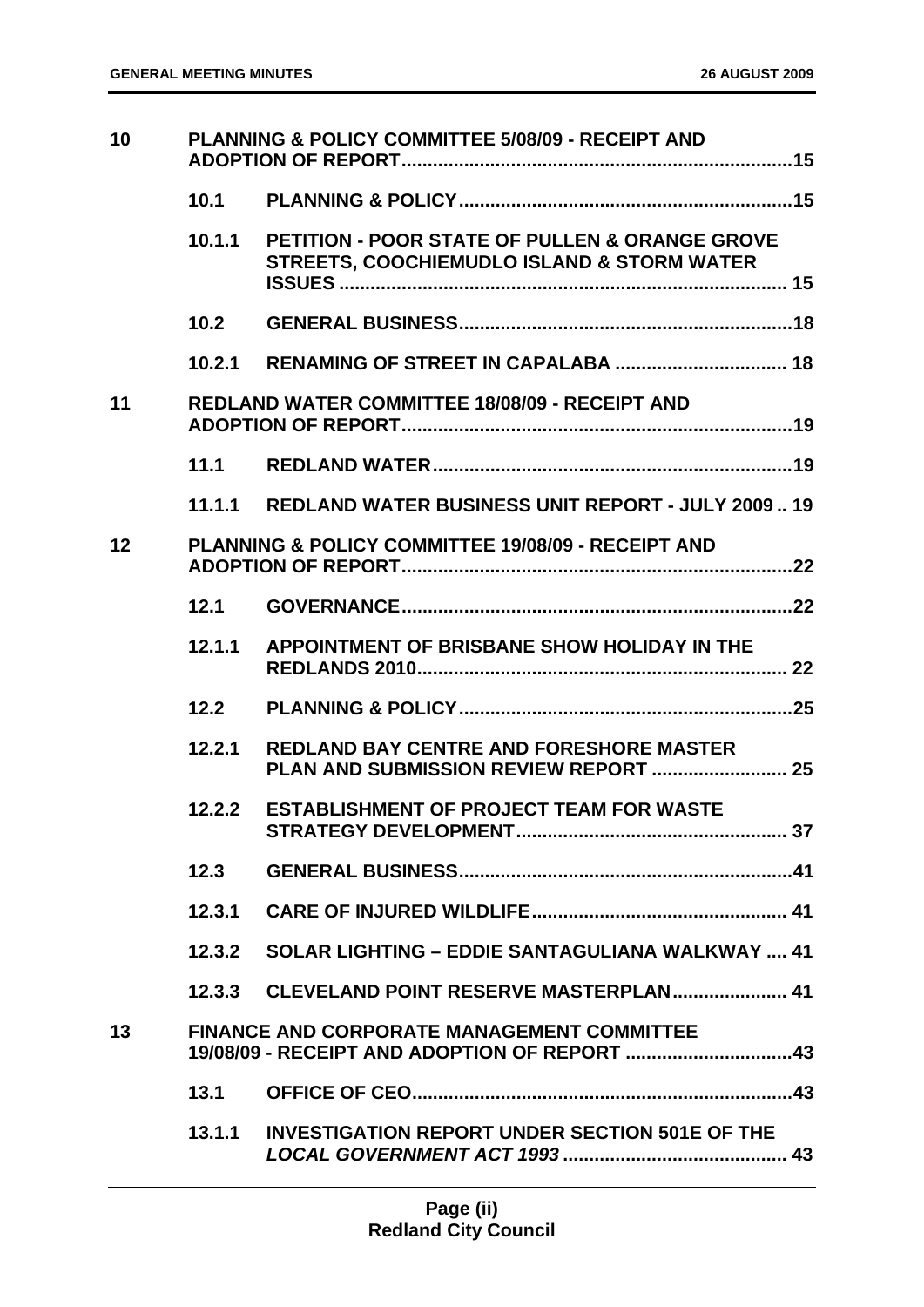|    | 13.2   |                                                                                            |
|----|--------|--------------------------------------------------------------------------------------------|
|    | 13.2.1 | JULY 2009 - MONTHLY FINANCIAL REPORTS 47                                                   |
|    | 13.2.2 | CARRYOVER FUNDING FROM 2008/2009 TO 2009/2010  52                                          |
|    | 13.3   |                                                                                            |
|    | 13.3.1 | AMENDMENT TO THE SCHEDULE OF FEES AND                                                      |
|    | 13.3.2 | <b>WASTE MANAGEMENT SERVICES BUSINESS UNIT</b>                                             |
|    | 13.4   |                                                                                            |
|    | 13.4.1 | <b>CORPORATE BALANCED SCORECARD REPORT - JULY</b>                                          |
|    | 13.5   |                                                                                            |
|    | 13.5.1 | <b>PROVISION OF LEASE - NORTH STRADBROKE ISLAND</b>                                        |
|    |        |                                                                                            |
| 14 |        |                                                                                            |
| 15 |        |                                                                                            |
|    | 15.1   |                                                                                            |
|    | 15.1.1 | APPOINTMENT OF INDEPENDENT EXTERNAL                                                        |
|    | 15.2   |                                                                                            |
|    | 15.2.1 | WATER REFORM PROGRAM - WINDING UP OF INTERIM                                               |
|    | 15.3   |                                                                                            |
|    | 15.3.1 | DELEGATION OF POWER REGARDING SUBMISSIONS<br><b>ON LOCAL GOVERNMENT ACT REGULATIONS 73</b> |
| 16 |        |                                                                                            |
|    | 16.1   |                                                                                            |
|    | 16.2   |                                                                                            |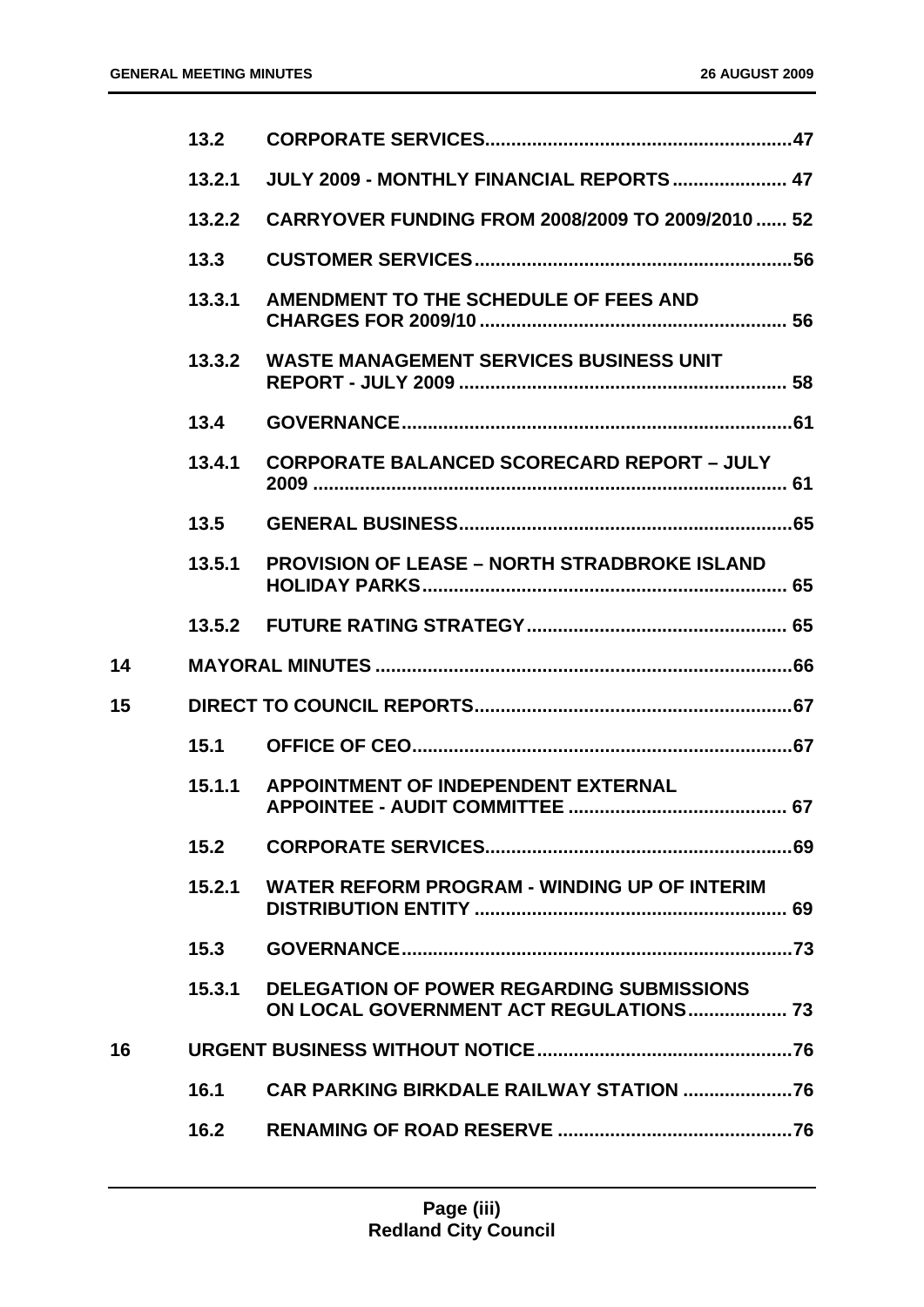|    | 16.3 | APPLICATIONS LODGED SPRINGACRE, WOODLANDS, |  |
|----|------|--------------------------------------------|--|
| 17 |      |                                            |  |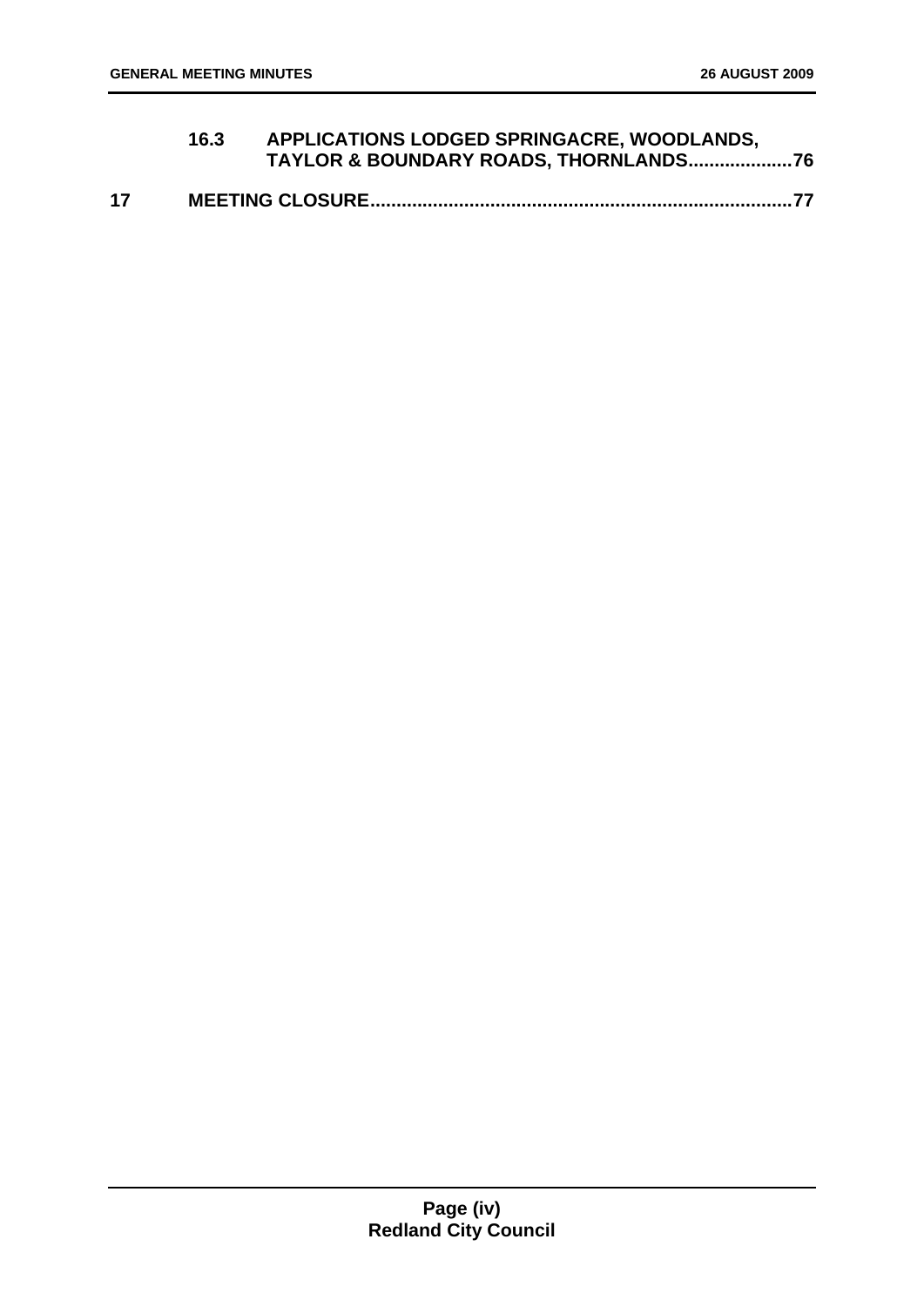#### <span id="page-5-0"></span>**1 DECLARATION OF OPENING**

The Mayor declared the meeting open at 4.01pm and acknowledged the Quandamooka people, who are the traditional custodians of the land on which Council meets. The Mayor also paid Council's respect to their elders, past and present, and extended that respect to any indigenous Australians present.

#### **2 DEVOTIONAL SEGMENT**

Ms Deborah Wagner of the Redlands Ministers' Fellowship led Council in a brief devotional segment.

#### **3 RECORD OF ATTENDANCE AND LEAVE OF ABSENCE**

#### **MEMBERS PRESENT:**

| Cr M Hobson PSM     | Mayor                                  |
|---------------------|----------------------------------------|
| Cr T Bowler         | Deputy Mayor and Councillor Division 6 |
| Cr W Boglary        | <b>Councillor Division 1</b>           |
| Cr C Ogilvie        | <b>Councillor Division 2</b>           |
| Cr D Henry          | <b>Councillor Division 3</b>           |
| Cr J Burns          | <b>Councillor Division 4</b>           |
| Cr B Townsend       | <b>Councillor Division 5</b>           |
| Cr M Elliott        | <b>Councillor Division 7</b>           |
| <b>Cr K Reimers</b> | <b>Councillor Division 8</b>           |
| Cr K Williams       | <b>Councillor Division 9</b>           |
| Cr H Murray         | <b>Councillor Division 10</b>          |
|                     |                                        |

#### **EXECUTIVE LEADERSHIP GROUP:**

| Mr G Stevenson PSM | <b>Chief Executive Officer</b>             |
|--------------------|--------------------------------------------|
| Ms T Averay        | <b>General Manager Regulatory Services</b> |
| Mr G Underwood     | <b>General Manager Planning and Policy</b> |
| Mr G Soutar        | <b>General Manager Redland Water</b>       |
| Mr M Drydale       | <b>General Manager Corporate Services</b>  |
| Mr M Hyde          | <b>General Manager Customer Services</b>   |
| Mr N Clarke        | <b>General Manager Governance</b>          |
|                    |                                            |

#### **MINUTES:**

| Mrs J Parfitt | Corporate Meetings & Registers Team |
|---------------|-------------------------------------|
| Mrs J Thomas  | Corporate Meetings & Registers Team |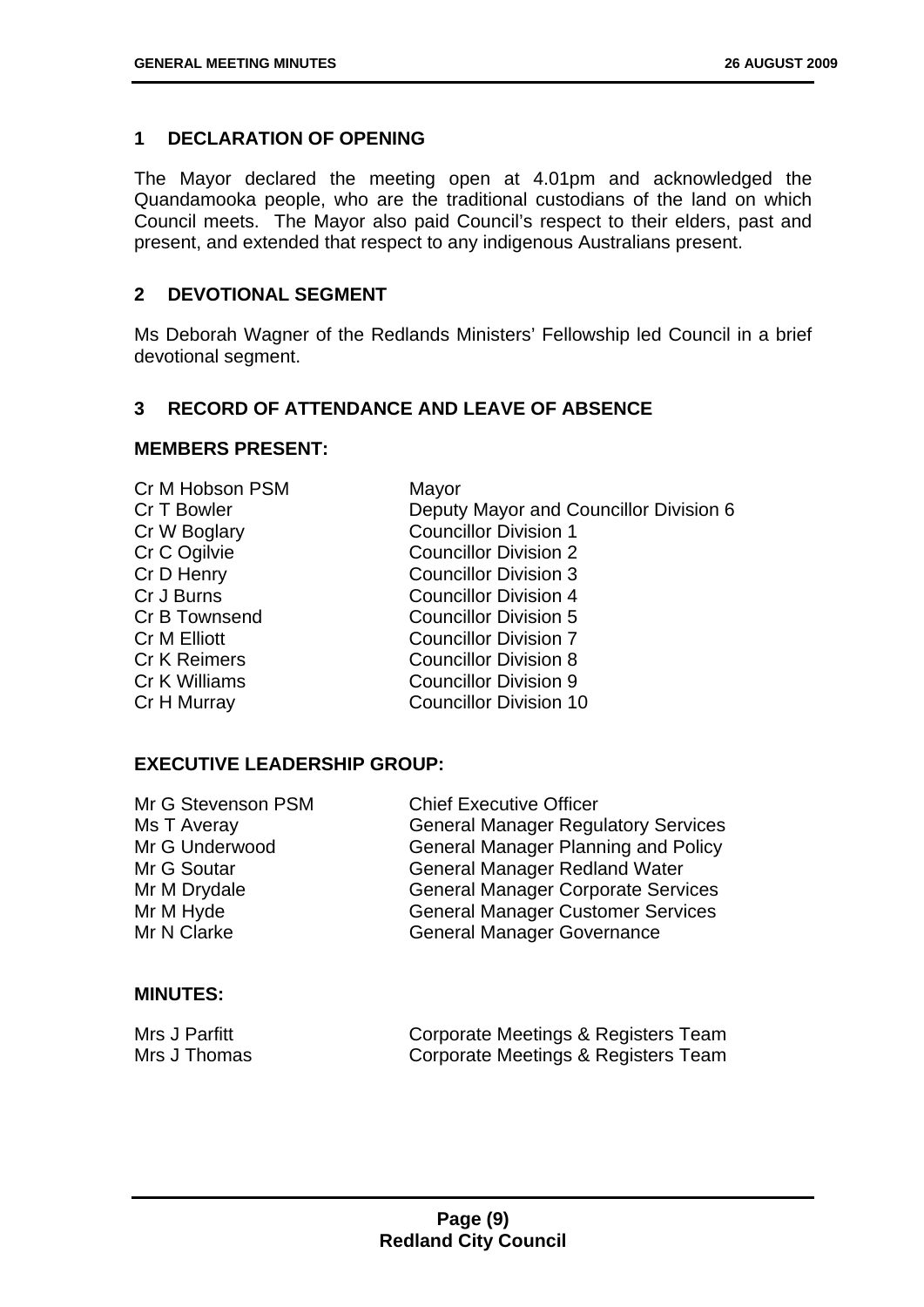#### <span id="page-6-0"></span>**4 RECEIPT AND CONFIRMATION OF MINUTES**

| Moved by:    | Cr Ogilvie  |
|--------------|-------------|
| Seconded by: | Cr Townsend |

That the minutes of the General Meeting of Council held on 29 July 2009 be confirmed.

#### CARRIED

#### **5 MATTERS OUTSTANDING FROM PREVIOUS GENERAL MEETING MINUTES**

#### **5.1 REPORT FROM CHIEF EXECUTIVE OFFICER**

#### **5.1.1 REQUEST FOR REPORT – RESEARCH ON THE IMPACT OF TRAIL BIKES ON THE REDLANDS**

At the General Meeting of 30 July 2008, Council resolved that research on the current impacts of trail bikes on the Redlands natural areas be undertaken.

A report addressing this matter will be presented to a Planning & Policy Committee Meeting in September 2009.

#### **5.1.2 PETITION – OBJECTING TO THE TRIAL CLOSURE OF SOUTH STREET, CLEVELAND**

At the General Meeting of 29 October 2008, Council resolved that the petition (containing 298 signatures) from business operators and stakeholders from South Street and Enterprise Street, objecting to the trial closure of South Street, be received, referred to the Planning and Policy Department and considered when a further report is prepared and presented to Council in this matter.

It was noted previously that a report addressing this matter was proposed to be presented to a Planning and Policy Committee meeting in June 2009. However, officers have had discussions with the Divisional Councillor and it has been agreed that Council will be going out for community engagement on options for this matter, followed by a report in due course.

#### **5.1.3 POTENTIAL FORMATION OF A BUSINESS IMPROVEMENT DISTRICT**

At the General Meeting of 29 October 2008, Council resolved that a report be prepared and presented to Council outlining the potential formation of a BID (Business Improvement District) in the precinct now formally recognised at CBD (Capalaba Business District).

A report addressing this matter will be presented to a Planning & Policy Committee Meeting in October 2009.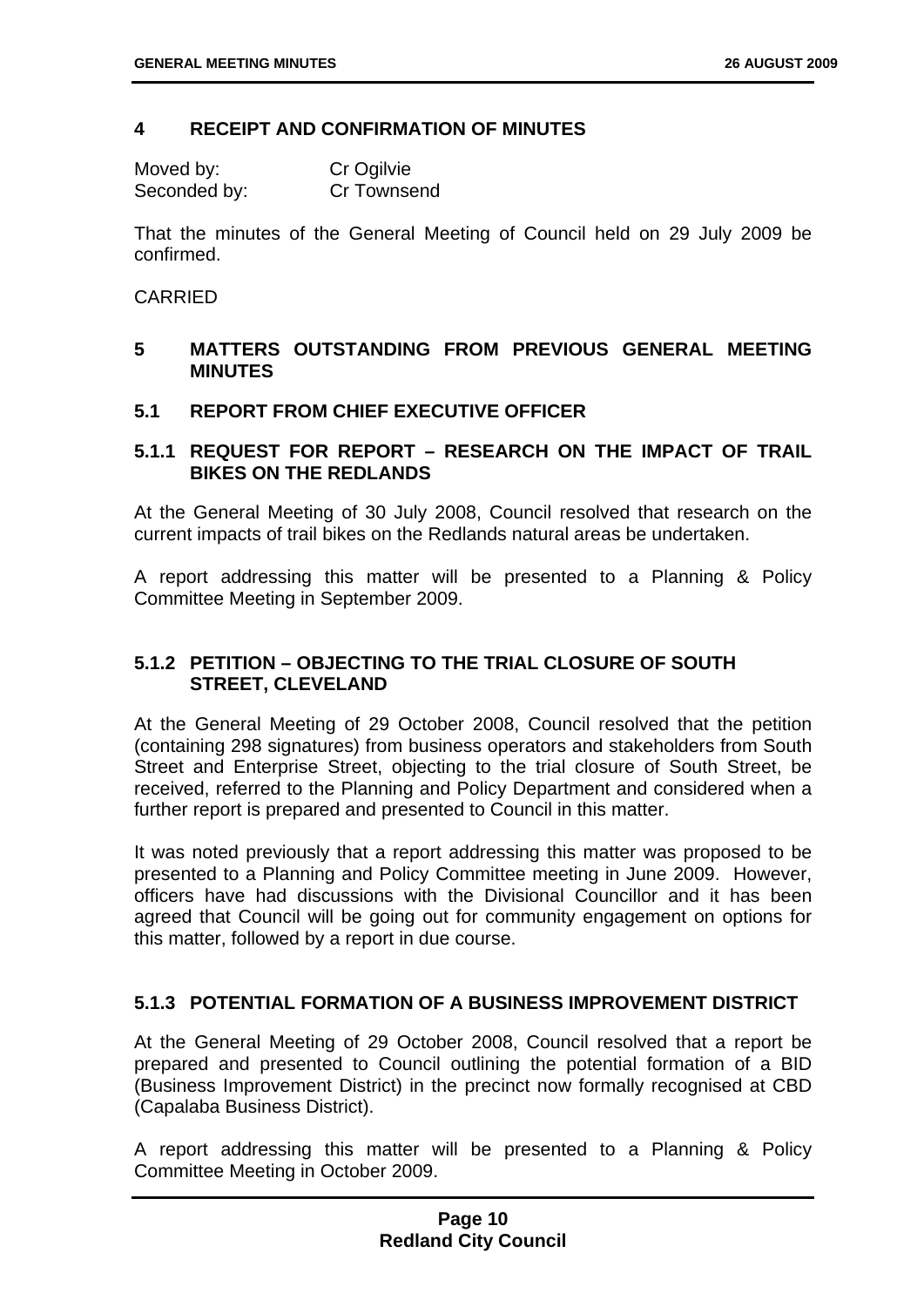#### <span id="page-7-0"></span>**5.1.4 PROPOSED ROAD OPENING – SUSAN STREET TO SONIA STREET, RUSSELL ISLAND**

At the General Meeting of 25 March 2009 consideration of this matter (Item 12.3.2) was deferred.

A report will be presented to a future Planning & Policy Committee meeting.

#### **5.1.5 REGIONAL SPORTING FACILITY**

At the General Meeting of 24 June 2009 Council resolved that officers prepare a report investigating acquisition of land for Regional Sporting Facility in the major development area south of Boundary Road.

A report addressing this matter will be presented to a future Planning & Policy Committee Meeting.

#### **5.1.6 PETITION (DIVISION 6) – REQUEST FOR BIKE TRACK BETWEEN MOUNT COTTON VILLAGE AND MOUNT COTTON STATE SCHOOL**

At the General Meeting of 29 July 2009 Council resolved that the petition requesting that a bike track be built between Mount Cotton Village and Mount Cotton State School be received and referred to the appropriate area of Council for consideration and a report back to Council.

A report addressing this matter will be presented to a future Planning & Policy Committee Meeting.

#### **5.1.7 PETITION (DIVISION 9) – REQUEST FOR FOOTPATHS TO BROSNAN AND BARBER DRIVES, CAPALABA**

At the General Meeting of 29 July 2009 Council resolved that the petition requesting that Council provide footpaths for Brosnan and Barber Drives in Capalaba be received and referred to the appropriate area of Council for consideration and a report back to Council.

A report addressing this matter will be presented to a future Planning & Policy Committee Meeting.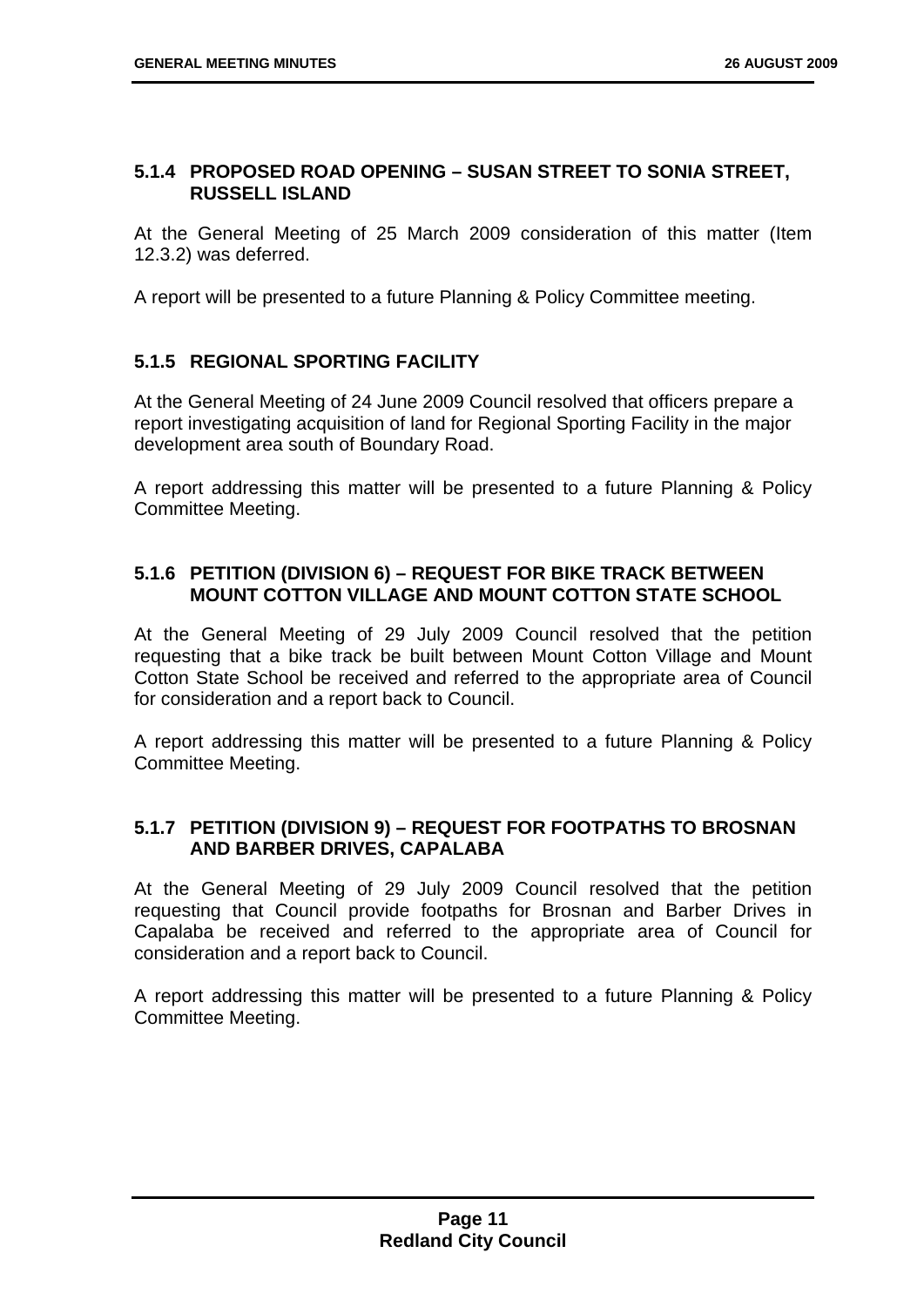#### <span id="page-8-0"></span>**6 PUBLIC PARTICIPATION**

#### **MOTION TO ADJOURN MEETING**

| Moved by:    | Cr Henry   |
|--------------|------------|
| Seconded by: | Cr Ogilvie |

That the proceedings of the meeting adjourn for a public participation segment.

#### CARRIED

The following speakers addressed Council in relation to the Weinam Creek Carpark:

- 1. Mr M Edwards from Russell Island, President Moreton Bay Islands Association;
- 2. Mr B Paddison from Russell Island;

3. Mr W Butler from Lamb Island;

| Moved by:    | Cr Henry    |
|--------------|-------------|
| Seconded by: | Cr Williams |

That the public participation segment be extended to allow further speakers.

#### CARRIED

The following further speakers addressed Council in relation to the Weinam Creek Carpark:

- 4. Ms G Nemeth from Macleay Island, also representing Mr L Hackett;
- 5. Mr M Ford from Macleay Island;
- 6. A resident from Macleay Island;
- 7. Ms L Taylor from Macleay Island;
- 8. Ms C Larkman from Russell Island; and
- 9. Mr F Bradley from Russell Island addressed Council in relation to various budgeting and rating revenue issues with respect to SMBI.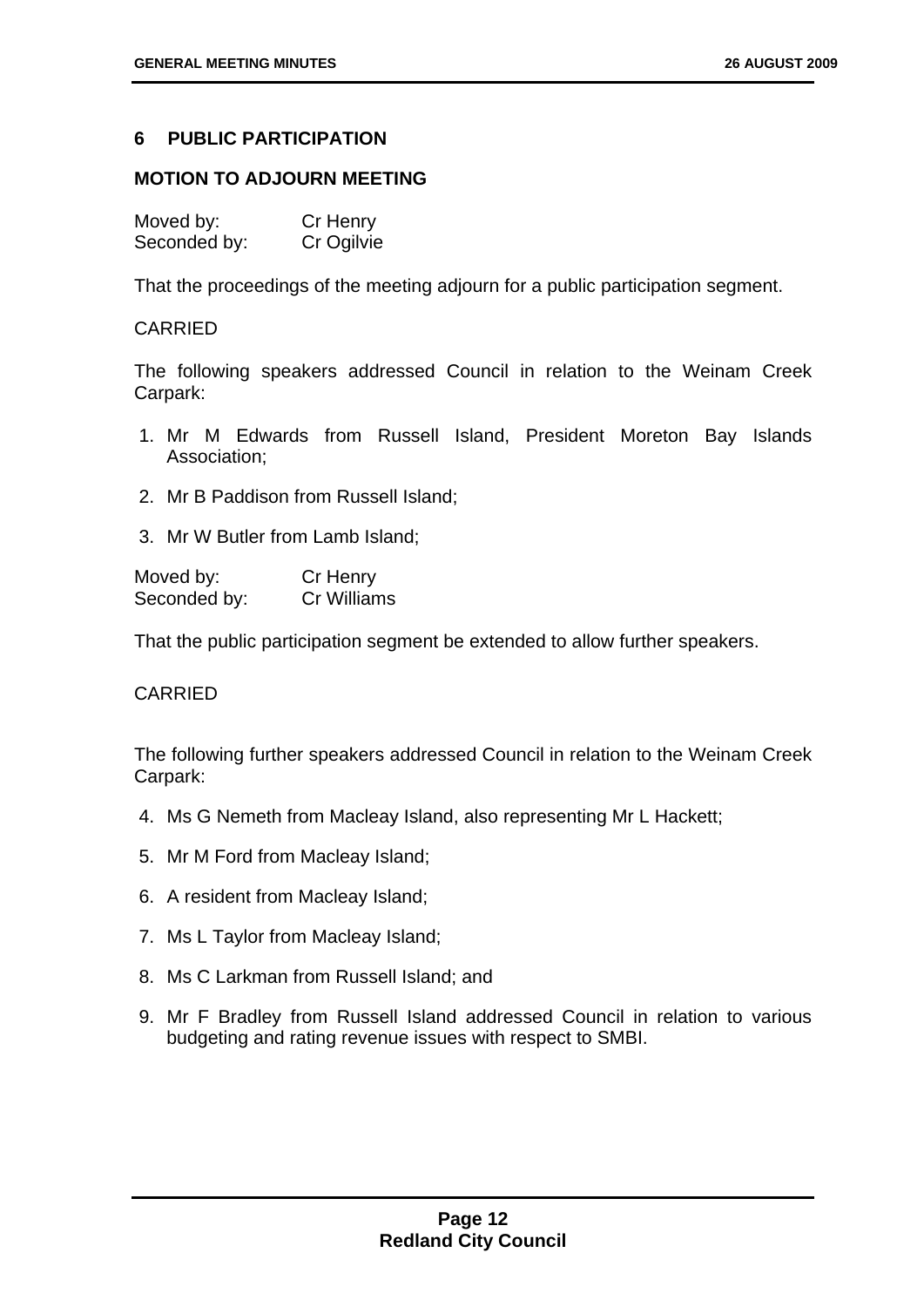#### <span id="page-9-0"></span>**MOTION TO RESUME MEETING**

| Moved by:    | Cr Williams |
|--------------|-------------|
| Seconded by: | Cr Henry    |

That the proceedings of the meeting resume.

#### CARRIED

Cr Ogilvie left the meeting at 4.43 pm.

#### **7 PETITIONS/PRESENTATIONS**

| Moved by:    | Cr Williams |
|--------------|-------------|
| Seconded by: | Cr Boglary  |

That permission be granted for Cr Ogilvie to present a petition to Council at a later stage in the meeting's proceedings.

#### CARRIED

At 6.44pm Cr Ogilvie presented the following petition:

#### **7.1 PETITION (DIVISION 2) - PROVISION OF LEASE FOR THE NORTH STRADBROKE ISLAND HOLIDAY PARKS**

| Moved by:    | Cr Ogilvie |
|--------------|------------|
| Seconded by: | Cr Henry   |

**That the petition, which reads as follows, be received and referred to the appropriate area of Council for consideration and a report back to Council:** 

 *"We the undersigned electors of the City of Redlands and visitors to North Stradbroke Island request:* 

- *1. An immediate halt to any decision regarding the tender for a 30 year lease on all North Stradbroke Island camp grounds.*
- *2. Full engagement with North Stradbroke Island residents and organisations regarding the future of these camping reserves.*

 *For the following reasons:* 

- *1. The 30 year leasing will have long term environmental, social, cultural and economic ramifications to the island and its people.*
- *2. The island community needs to be active participants in development of sustainable strategies for its camping reserves and foreshores.*

**CARRIED**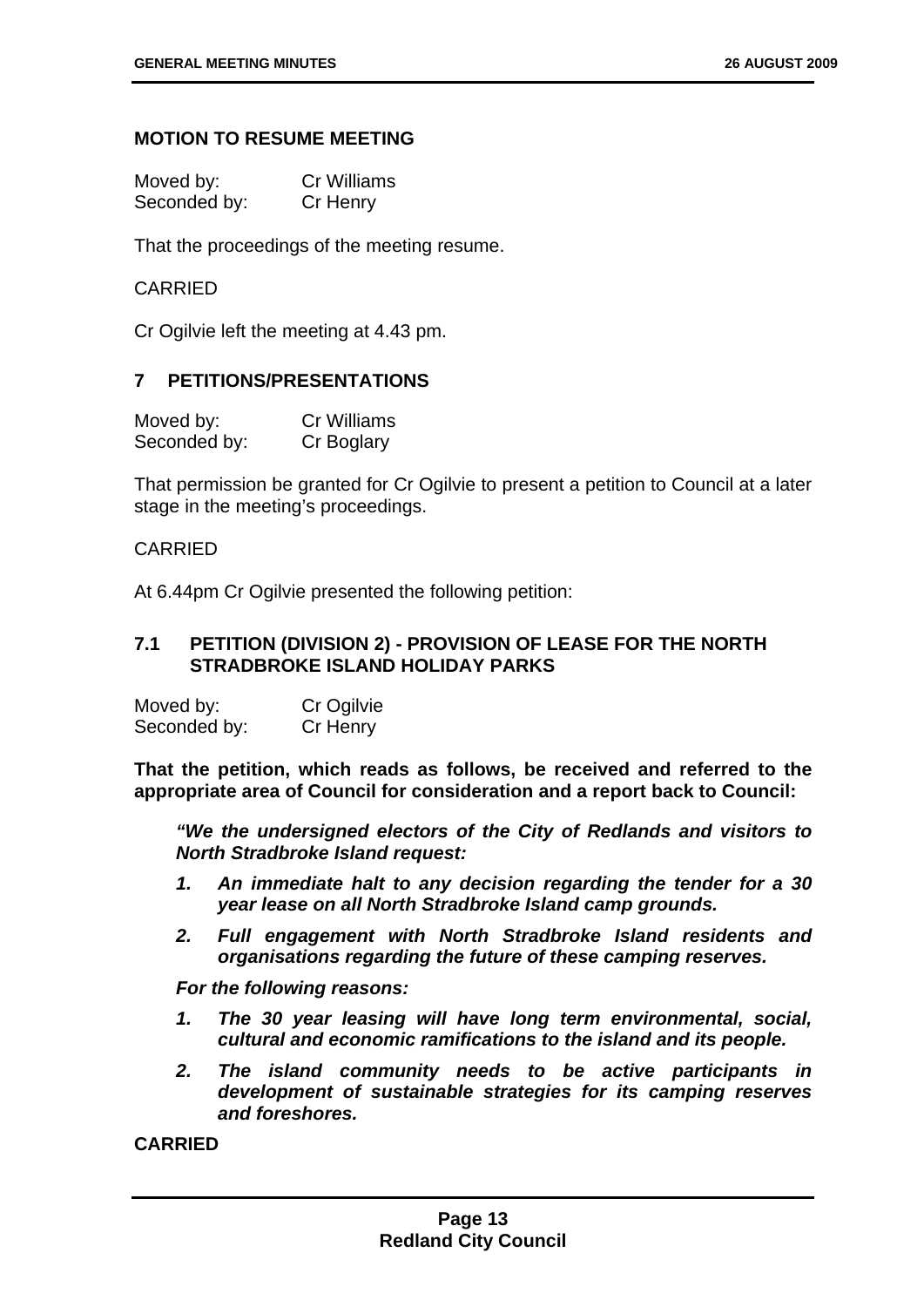#### <span id="page-10-0"></span>**8 MOTION TO ALTER THE ORDER OF BUSINESS**

Nil

#### **9 DECLARATION OF INTEREST ON ANY ITEMS OF BUSINESS**

#### **9.1 MATERIAL PERSONAL INTEREST – ITEM 15.2.1**

The Chief Executive Officer declared a Material Personal Interest in Item 15.2.1 *Water Reform Program – Winding Up of Interim Distribution Entity*, as a Director on the Board, and advised that he had taken no part in the preparation of this report. The CEO left the meeting at 6.24pm for discussion and decision on this item.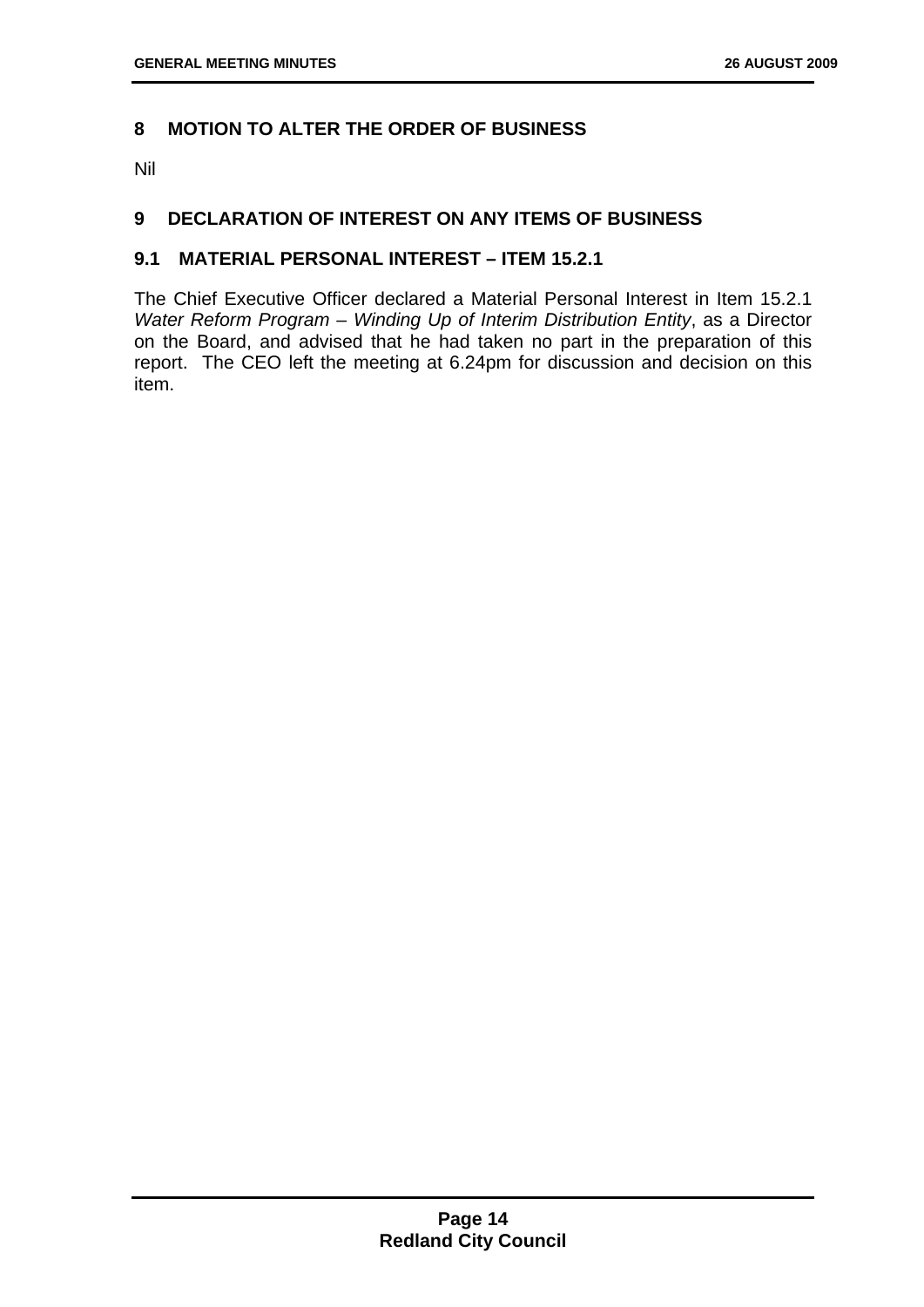#### <span id="page-11-0"></span>**10 PLANNING & POLICY COMMITTEE 5/08/09 - RECEIPT AND ADOPTION OF REPORT**

| Moved by:    | Cr Murray         |
|--------------|-------------------|
| Seconded by: | <b>Cr Reimers</b> |

That the Planning & Policy Committee Report of 5 August 2009 be received.

CARRIED

#### **10.1 PLANNING & POLICY**

#### **10.1.1 PETITION - POOR STATE OF PULLEN & ORANGE GROVE STREETS, COOCHIEMUDLO ISLAND & STORM WATER ISSUES**

| <b>Dataworks Filename:</b>       | RTT Maintenance - Road Mainland &<br><b>Coochiemudio Island</b> |
|----------------------------------|-----------------------------------------------------------------|
| <b>Responsible Officer Name:</b> | <b>David Elliott</b><br><b>Manager Infrastructure Planning</b>  |
| <b>Author Name:</b>              | <b>David Elliott</b><br><b>Manager Infrastructure Planning</b>  |

#### **EXECUTIVE SUMMARY**

Residents of Pullen and Orange Grove Streets, Coochiemudlo Island have petitioned Council to have their respective streets sealed to overcome drainage problems being experienced.

The report recommends that Council undertake resealing works in Pullen Street in 2009/10 and note that Orange Grove Street has been listed in the 10 year capital program for sealing in 2010/11.

#### **PURPOSE**

To respond to a petition from resident requesting the sealing of Orange Grove and Pullen Streets, Coochiemudlo Island.

#### **BACKGROUND**

The need to upgrade Orange Grove Street was recognised some years ago and is currently listed in the 10 year capital program for sealing in 2010/11.

Pullen Street was sealed in 2007/08 as a trial scalping (rejuvenated asphalt) project.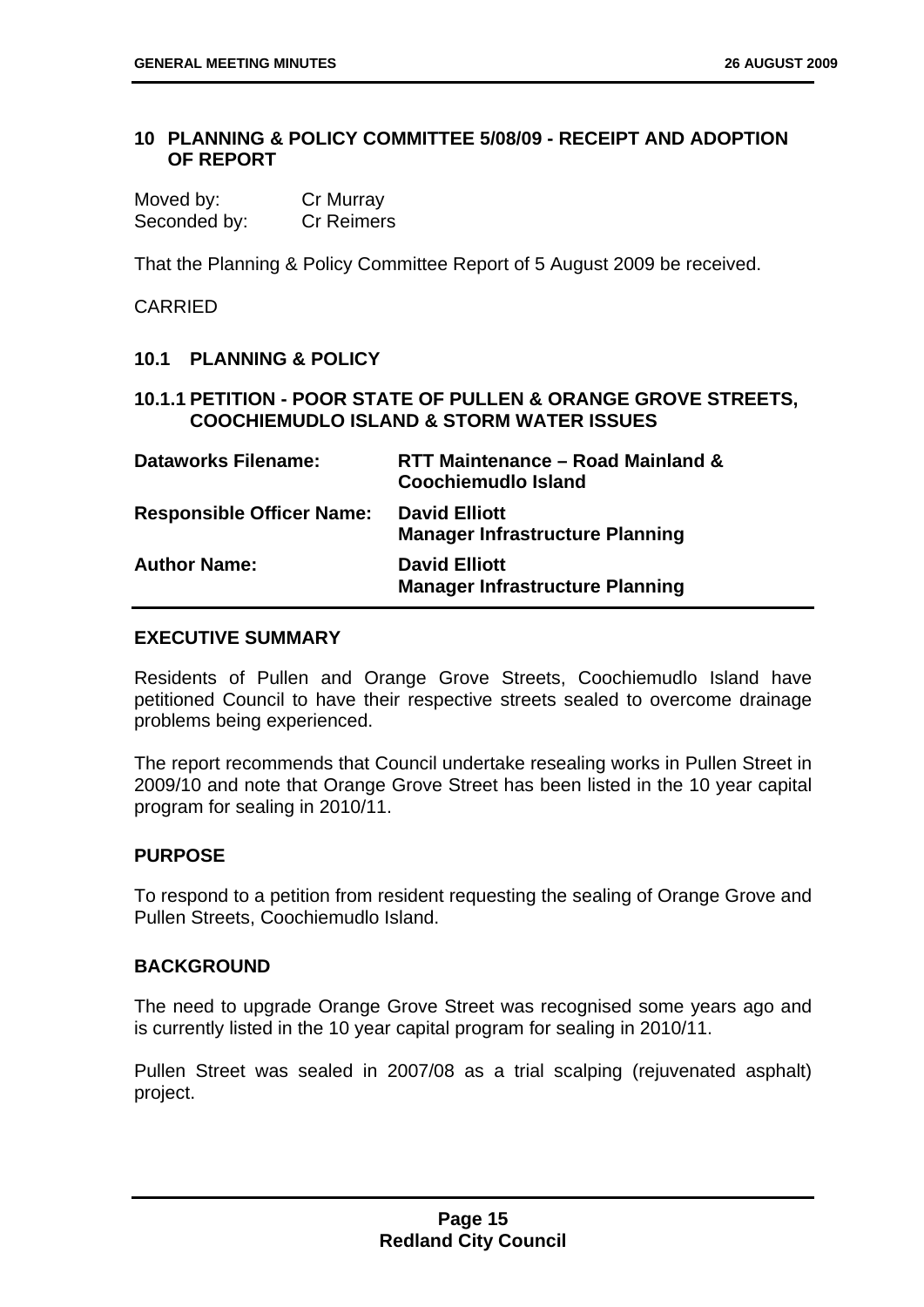#### **ISSUES**

The principal issues raised by the petitioners relate to damage of property and road pavements due to stormwater run-off during storm events.

In the case of Pullen Street it is proposed in 2009/10 to apply an overlay seal to the scalpings and undertake minor remedial drainage works in the northern section of the street to minimise stormwater run-off through the properties.

Orange Grove Street has been included in the 10 year capital program for upgrade in 2010/11. The upgrade will include necessary drainage works and pavement sealing.

#### **RELATIONSHIP TO CORPORATE PLAN**

The recommendation primarily supports Council's strategic priority to ensure the long term financial viability of the City and provide public accountability in financial management.

#### **FINANCIAL IMPLICATIONS**

Funds are available in the 2009/10 capital budget to reseal Pullen Street. The 10 year capital program lists Orange Grove Street for construction in 2010/11.

#### **PLANNING SCHEME IMPLICATIONS**

The recommendations in this report do not impact on the Redlands Planning Scheme.

#### **CONSULTATION**

The Division 4 Counsellor has been consulted and supports the recommendations in the report.

#### **OPTIONS**

#### **PREFERRED**

- 1. Pullen Street, Coochiemudlo Island be listed for reseal in the 2009/10 capital program;
- 2. It be noted that Orange Grove Street, Coochiemudlo Island is listed in the current 10 year capital program for sealing in 2010/11; and
- 3. The principal petitioner be advised of the above and requested to convey the information to all other signatories to the petition.

#### **ALTERNATIVE**

No alternative suggested.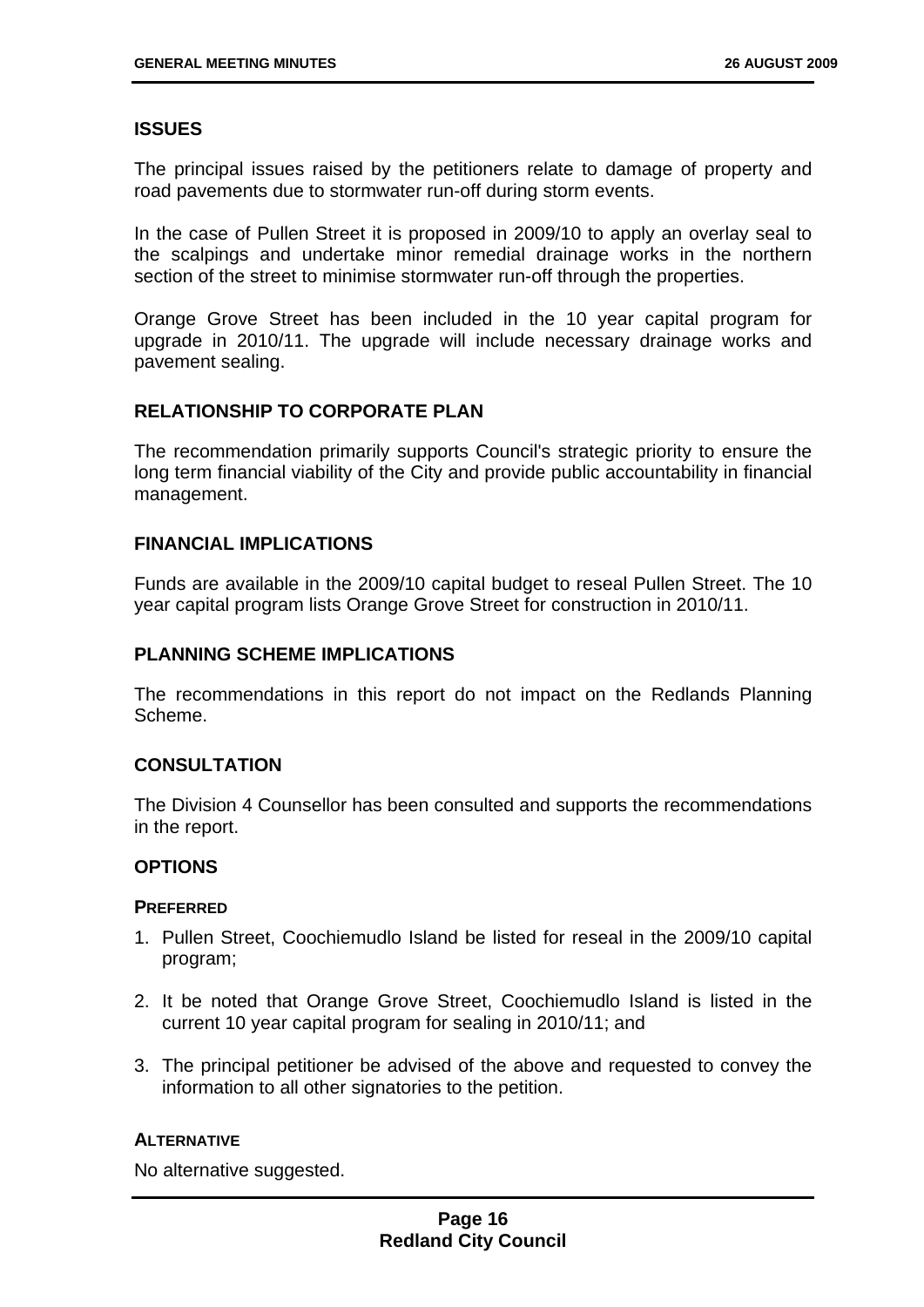#### **OFFICER'S/COMMITTEE RECOMMENDATION/ COUNCIL RESOLUTION**

| Moved by:    | Cr Murray         |
|--------------|-------------------|
| Seconded by: | <b>Cr Reimers</b> |

#### **That Council resolve as follows:**

- **1. That Pullen Street, Coochiemudlo Island be listed for reseal in the 2009/10 capital program;**
- **2. That it be noted that Orange Grove Street, Coochiemudlo Island is listed in the current 10 year capital program for sealing in 2010/11; and**
- **3. That the principal petitioner be advised of the above and requested to convey the information to all other signatories to the petition.**

**CARRIED**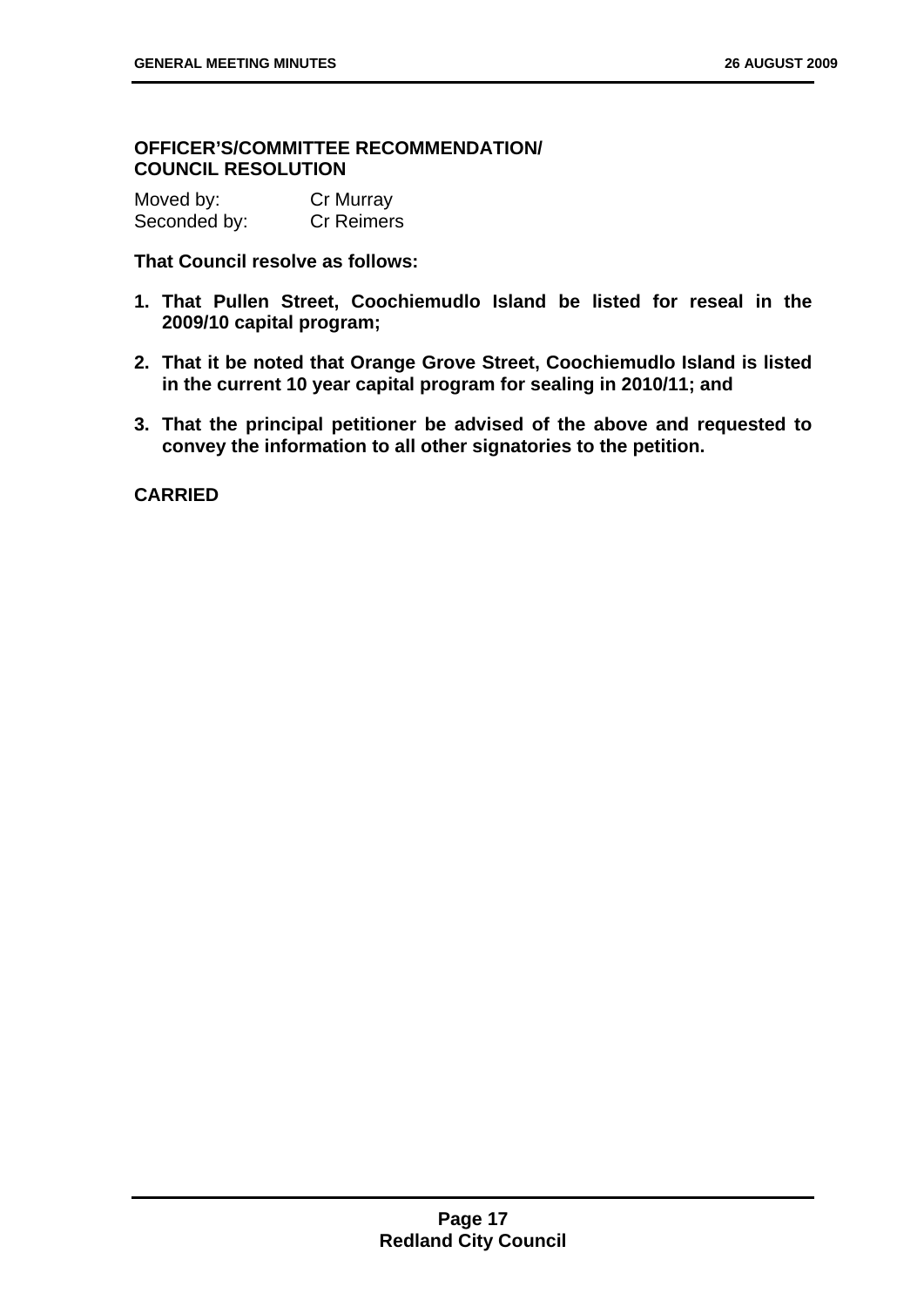#### <span id="page-14-0"></span>**10.2 GENERAL BUSINESS**

Permission was granted for Cr Williams to bring forward the following item of General Business.

#### **10.2.1 RENAMING OF STREET IN CAPALABA**

#### **COMMITTEE RECOMMENDATION/ COUNCIL RESOLUTION**

| Moved by:    | Cr Murray         |
|--------------|-------------------|
| Seconded by: | <b>Cr Reimers</b> |

**That Council investigate the renaming of a street in Capalaba that currently has three different names in less than 400m; being Faccio Lane, Raymond Street and Loraine Street, Capalaba.** 

**CARRIED**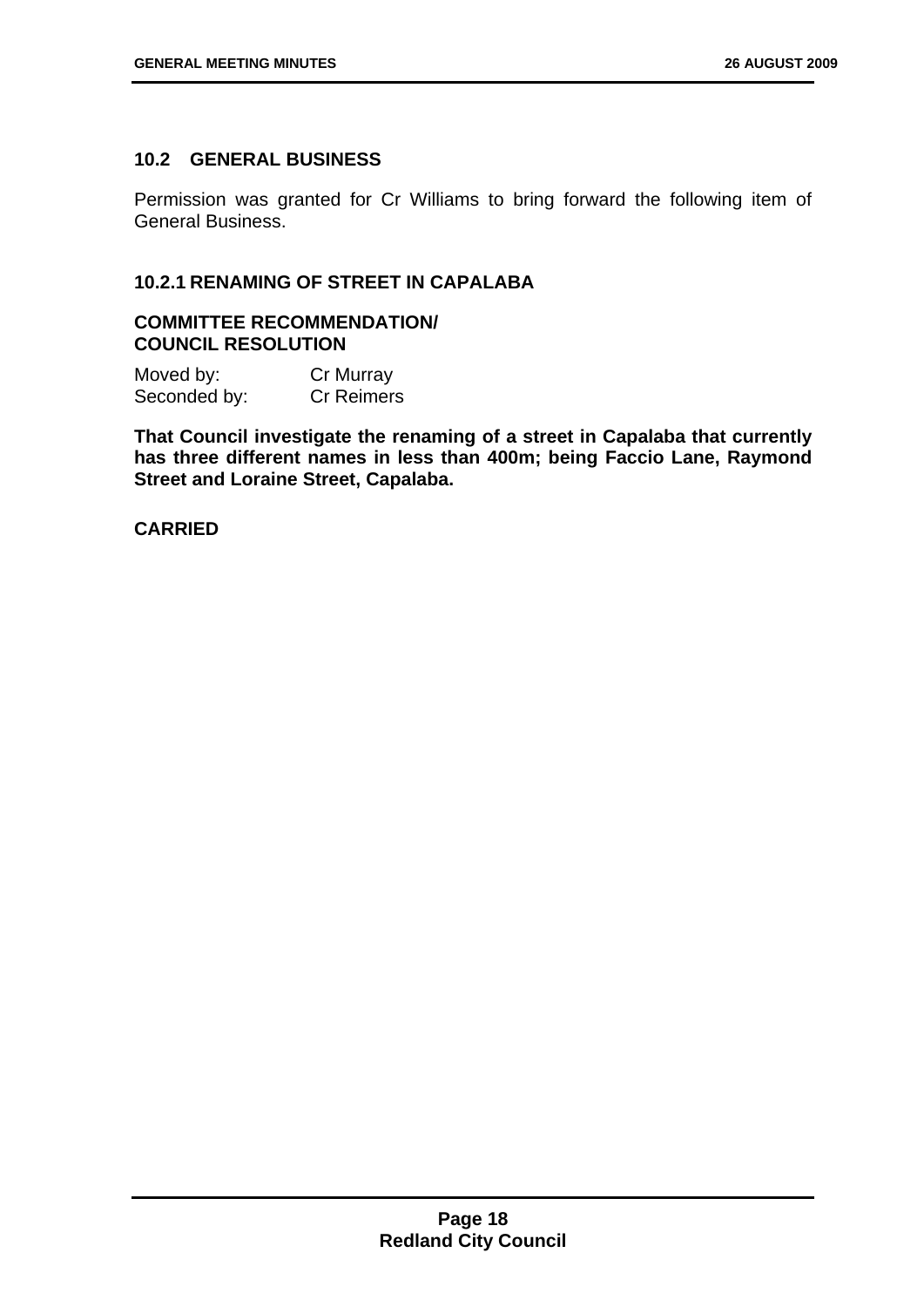#### <span id="page-15-0"></span>**11 REDLAND WATER COMMITTEE 18/08/09 - RECEIPT AND ADOPTION OF REPORT**

| Moved by:    | Cr Henry   |
|--------------|------------|
| Seconded by: | Cr Boglary |

That the Redland Water Committee Report of 18 August 2009 be received.

CARRIED

#### **11.1 REDLAND WATER**

#### **11.1.1 REDLAND WATER BUSINESS UNIT REPORT - JULY 2009**

| <b>Dataworks Filename:</b>       | <b>WW Redland Water Committee</b><br><b>WS Redland Water Committee</b>                                                       |
|----------------------------------|------------------------------------------------------------------------------------------------------------------------------|
| <b>Attachments:</b>              | <b>Business Unit Report - July 2009</b><br>Appendix A - Wastewater treatment plants<br>supplementary performance information |
| <b>Responsible Officer Name:</b> | <b>Gary Soutar</b><br><b>General Manager, Redland Water</b>                                                                  |
| <b>Author Name:</b>              | <b>Gary Soutar</b><br><b>General Manager, Redland Water</b>                                                                  |

#### **EXECUTIVE SUMMARY**

The Redland Water (RW) business unit report is presented to Council for noting. The report provides the business unit's performance for the month of July 2009 and covers financial and non-financial indicators for water and wastewater.

It is expected that, most of the time the report findings will be "business as usual". Where exceptions occur, these will be highlighted.

The report provides a regular opportunity for Council to consider the RW's performance and to respond to any exceptional reporting.

Council is provided with the option to accept the report or, accept it and request additional information or a review of performance.

#### **PURPOSE**

To report on the ongoing performance of the business unit against key performance indicators (KPIs).

#### **BACKGROUND**

RW's performance plan identifies KPIs for which performance targets have been agreed with Council. Reporting is done each month through the RW committee.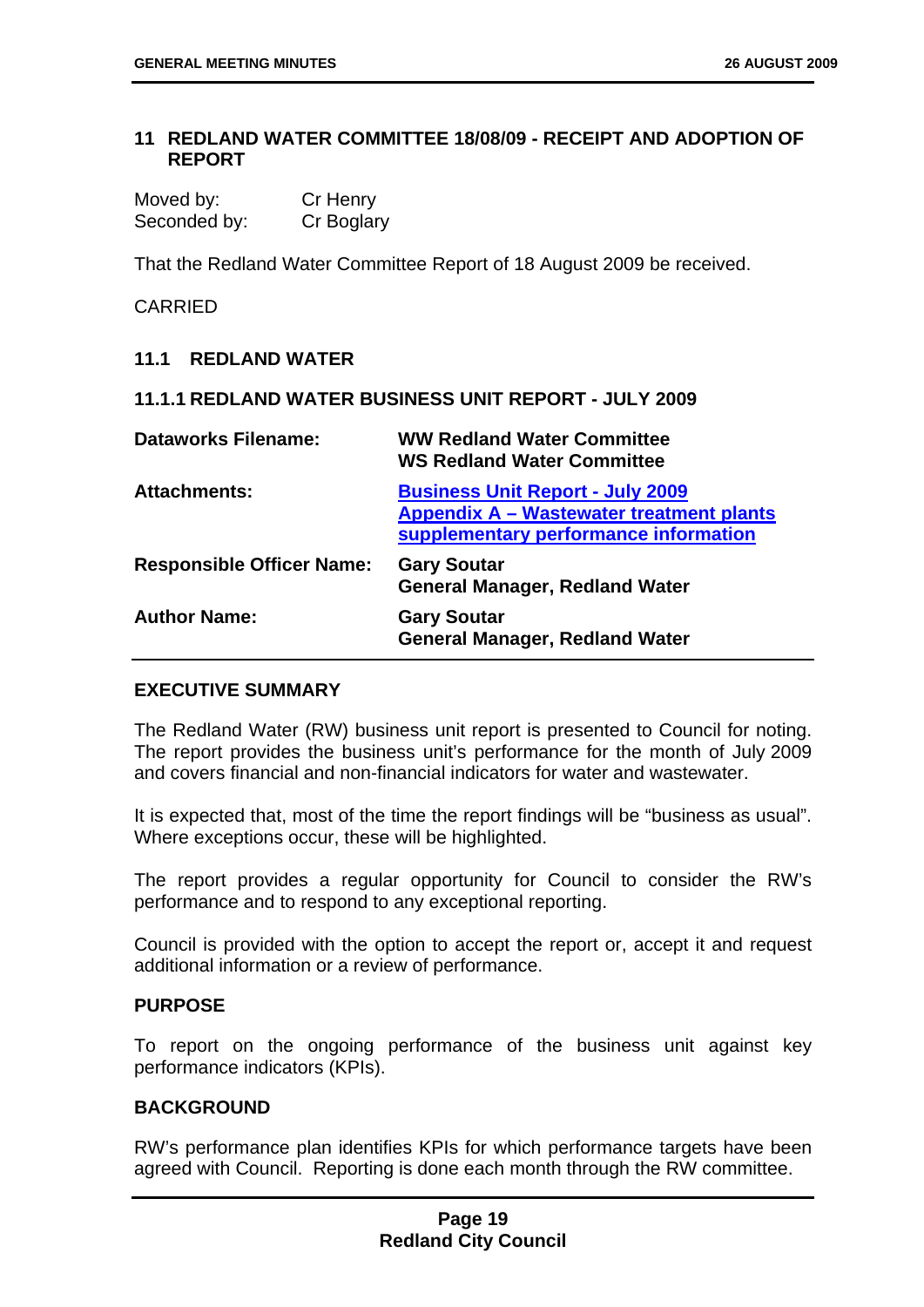#### **ISSUES**

The report is provided to Council as a means of monitoring the performance of RW for the activities of water and wastewater.

The first part of the report comprises a "snapshot" of the business unit's achievement in meeting KPIs (year-to-date) and financial report card.

The report then provides specific financial report and commentary, capital expenditure (graphically) and a detailed customer overview.

The main body of the report focuses on actual levels of achievement against the KPIs for the month. Where exceptions have occurred and targets not met, an explanation is given as well as action taken to improve performance.

The report closes with a summary of the major issues for each group during the month.

#### **RELATIONSHIP TO CORPORATE PLAN**

The recommendation primarily supports Council's strategic priority to provide and maintain water and wastewater services to sustain our community.

Providing this report also supports Council's Governance strategic priority to provide a clear organisational direction supported by effective leadership and a framework of policies, plans and strategies that are responsive to the community's needs and which promote accountable and ethical standards of practice.

#### **FINANCIAL IMPLICATIONS**

There are no direct financial implications resulting from this report. Financial implications may result where Council requests a performance review or requests an increase in performance standards.

#### **CONSULTATION**

Consultation has occurred with:

- Manager Treatment Operations, RW;
- Manager Customer Service & Business Performance, RW; and
- Senior Advisor, Financial Management, RW.

#### **OPTIONS**

#### **PREFERRED**

That Council resolve to accept the Redland Water business unit report for July 2009, as presented in the attachment.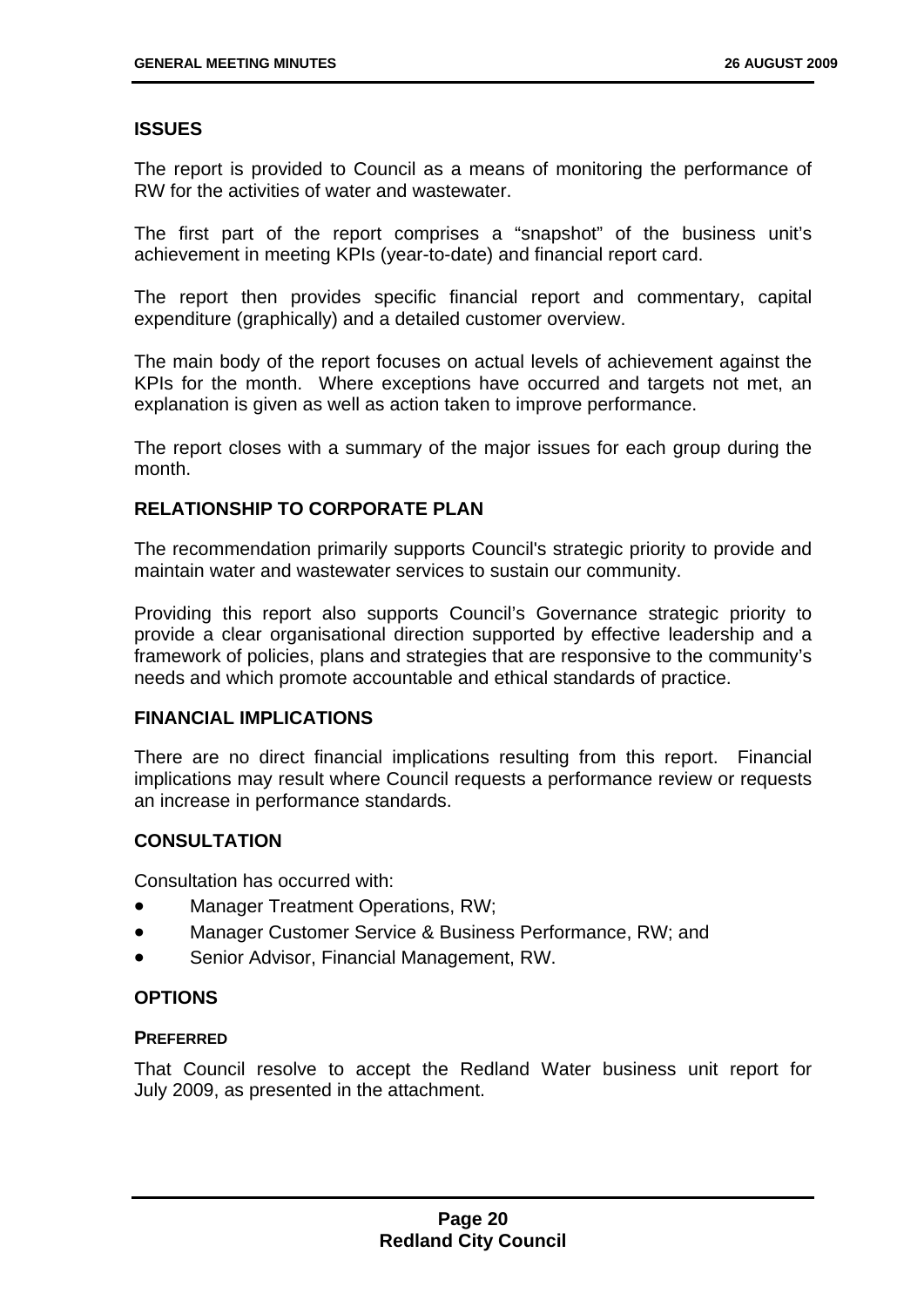#### **ALTERNATIVE**

That Council accepts the report and requests additional information or a review of performance.

#### **OFFICER'S/COMMITTEE RECOMMENDATION/ COUNCIL RESOLUTION**

Moved by: Cr Henry Seconded by: Cr Townsend

**That Council resolve to accept the Redland Water business unit report for July 2009, as presented in the attachment.** 

**CARRIED**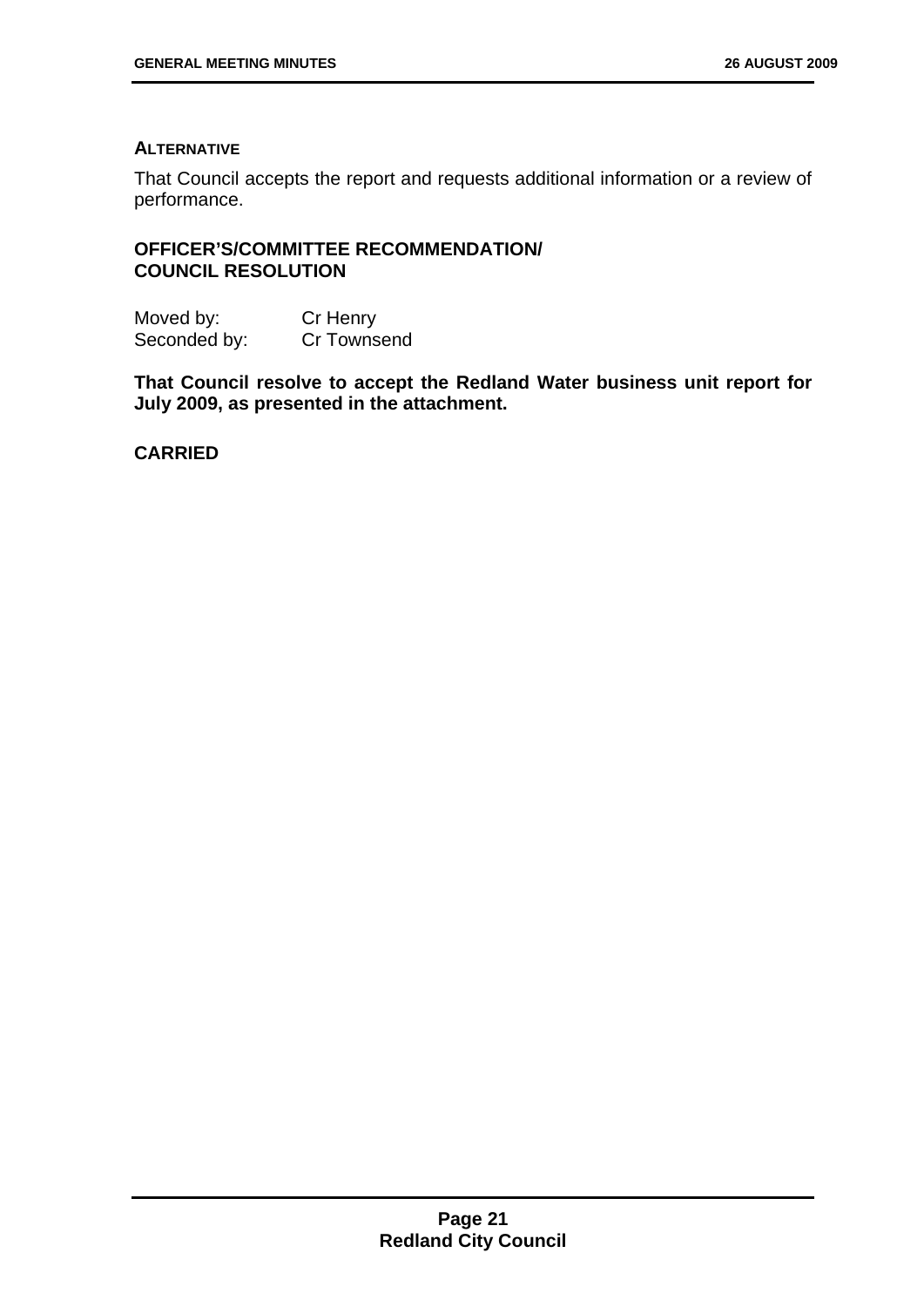#### <span id="page-18-0"></span>**12 PLANNING & POLICY COMMITTEE 19/08/09 - RECEIPT AND ADOPTION OF REPORT**

| Moved by:    | Cr Ogilvie |
|--------------|------------|
| Seconded by: | Cr Boglary |

That the Planning & Policy Committee Report of 19 August 2009 be received.

#### CARRIED

#### **12.1 GOVERNANCE**

#### **12.1.1 APPOINTMENT OF BRISBANE SHOW HOLIDAY IN THE REDLANDS 2010**

| <b>Dataworks Filename:</b>       | <b>HRM Gazetted Public Holiday</b>                      |
|----------------------------------|---------------------------------------------------------|
| <b>Responsible Officer Name:</b> | <b>Nick Clarke</b><br><b>General Manager Governance</b> |
| <b>Author Name:</b>              | <b>Tina Marshall</b><br><b>Executive Officer to CEO</b> |

#### **EXECUTIVE SUMMARY**

The Attorney General and Minister for Industrial Relations has written to Council (22 June 2009) seeking its application for the appointment of a show holiday for the district in the year 2010. In the past, Council has considered this matter in relation to the Brisbane Show holiday and maintained the status quo by applying for the holiday on the Monday of the week the Brisbane Show holiday is declared.

The Brisbane Show holiday is proposed to be held on Wednesday 11 August 2010. To maintain the status quo Council will need to apply for the 'Brisbane Show Holiday in Redlands' on Monday 9 August 2010. Council's application for the district holiday must be made with the Minister before 4 September 2009.

At the General Meeting on 29 July 2009, Council resolved to defer this item to a subsequent Planning & Policy Committee meeting to further consider a Redland City local festival, rather than a capital city event.

#### **PURPOSE**

This report is presented with a recommendation to Council to resolve to make a request to the Attorney General and Minister for Industrial Relations under Section 4 of *the Holidays Act 1983* for a 'Brisbane Show Holiday in Redlands' to be appointed on Monday 9 August 2010.

#### **BACKGROUND**

Each year Council receives a request from the Minister responsible for administration of the *Holiday Act 1983* to provide details to appoint a show holiday.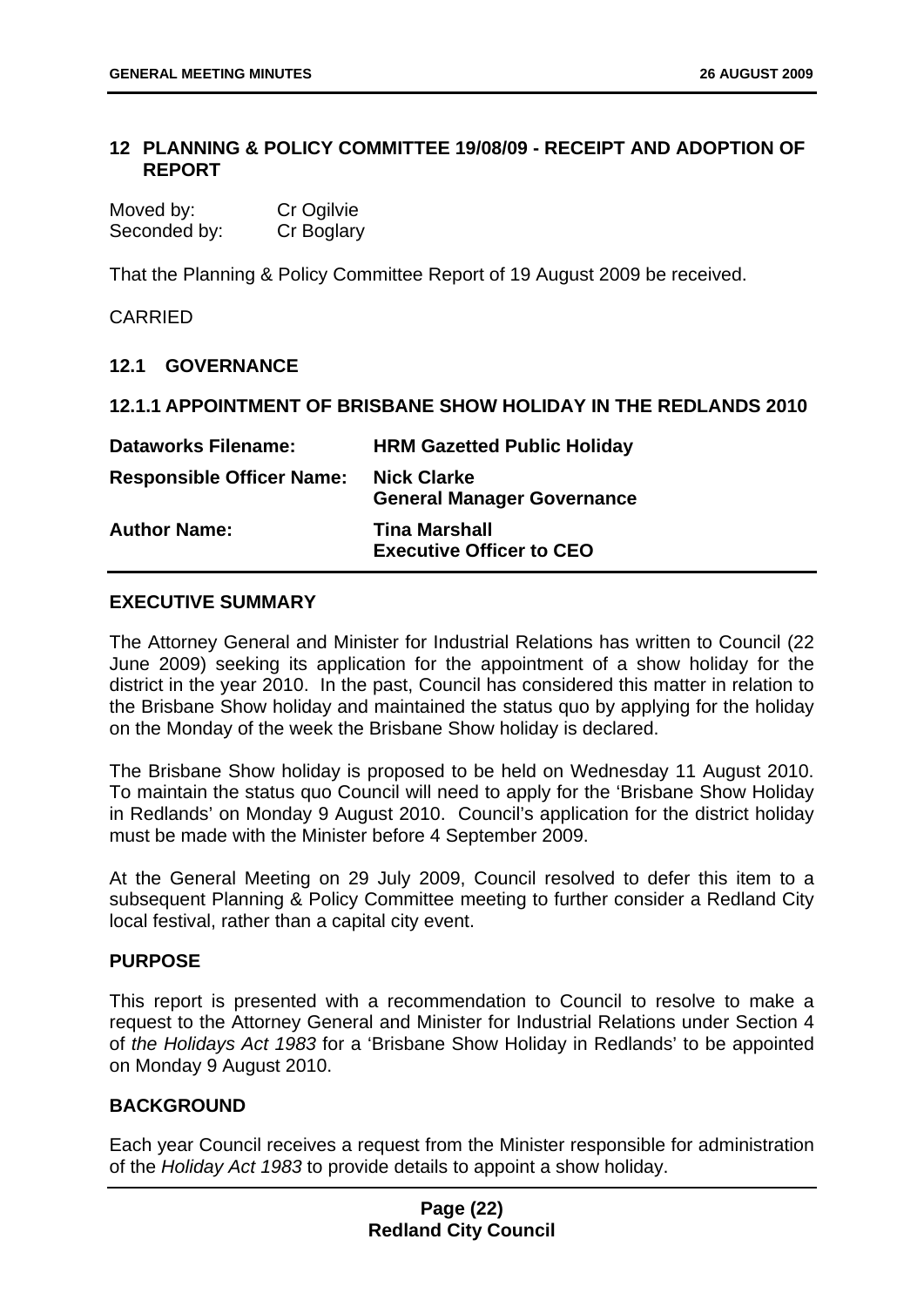In 2000 Council sought community feedback on the show holiday prior to making a decision. The community response clearly indicated a preference to maintain the status quo. In 2001, Council resolved to maintain the status quo for the date of the show holiday, but requested that the name be changed to 'Brisbane Show Holiday in Redlands'. Community feedback on this matter was not sought.

#### **ISSUES**

#### BUSINESS ISSUES

The Brisbane Show holiday in the Redlands has always been provided on a different day from the Brisbane Show holiday as, among other reasons, it provides benefits to business.

#### COMMUNITY ISSUES

Council has previously placed a public notice in the local paper seeking feedback to the date of the show holiday. The majority of responses were to maintain the status quo. A separate holiday allows Redland City residents a more enjoyable visit to the Brisbane Show with the option to attend on the Monday and avoid the big crowds.

#### **RELATIONSHIP TO CORPORATE PLAN**

The recommendation in this report primarily supports Council's strategic priority to provide a clear organisational direction supported by effective leadership and a framework of policies, plans and strategies that are responsive to the community's needs and which promote accountable and ethical standards of practice.

#### **FINANCIAL IMPLICATIONS**

There are no unbudgeted financial implications for Council as the costs of the Show holiday have been considered and funded in the current budget.

#### **CONSULTATION**

No consultation is necessary as this is consistent with all previous reports and decisions in this matter.

#### **OPTIONS**

#### **PREFERRED**

1. That Council resolve to give notice in accordance with section 4 of the *Holidays Act 1983* and make a request to the Attorney General and Minister for Industrial Relations, prior to deadline of 4 September 2009, that a 'Brisbane Show Holiday in Redlands' be appointed as a special holiday in Redland City on Monday 9 August 2010; and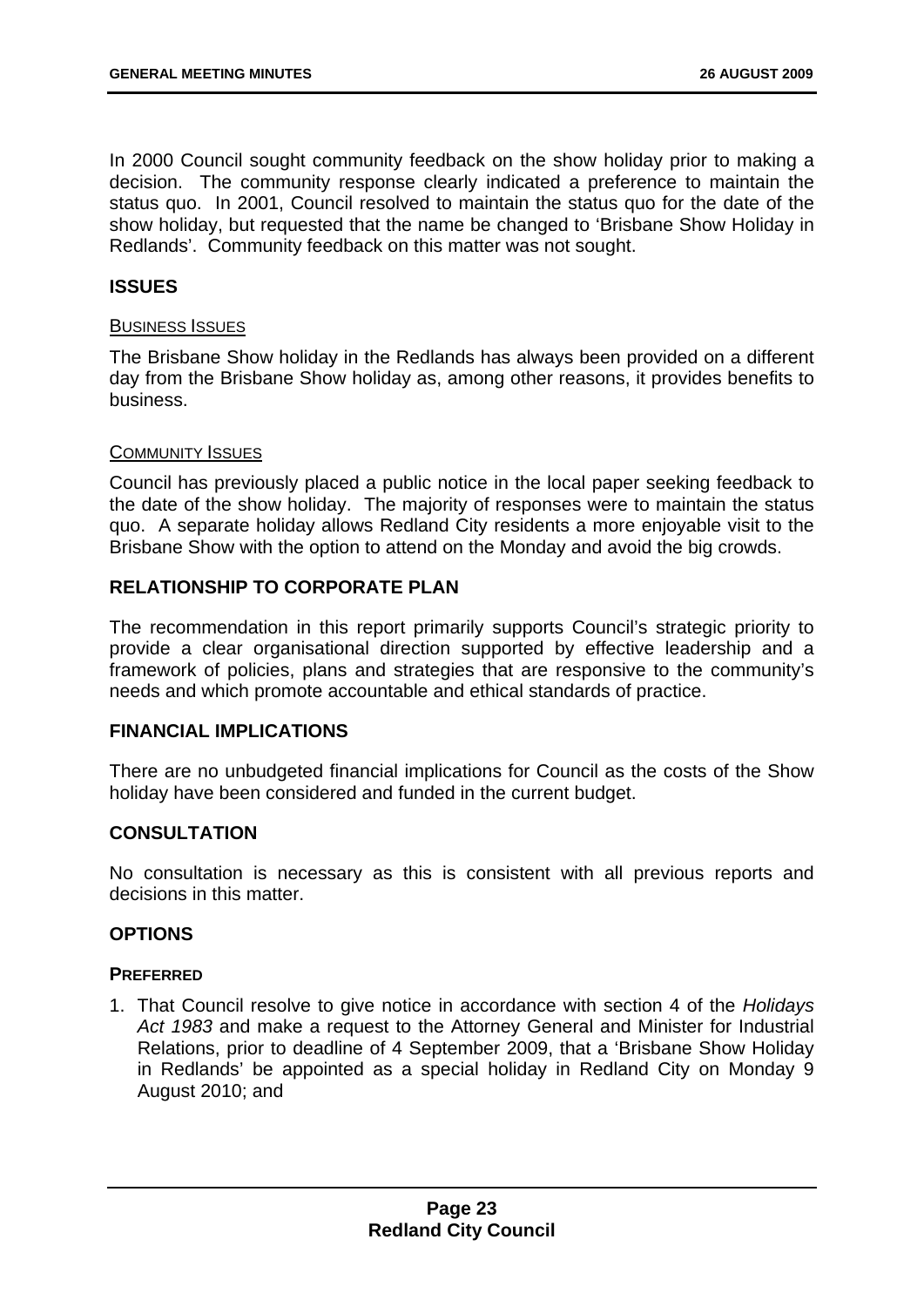2. That a report be prepared and presented to Council detailing options for future gazetted holidays from 2011, including the nomination of a local festival for Redland City, in place of a 'Brisbane Show Holiday in Redlands'.

#### **ALTERNATIVE 1**

That Council resolve to give notice in accordance with section 4 of the *Holidays Act 1983* and make a request to the Attorney General and Minister for Industrial Relations, prior to deadline of 4 September 2009, that a 'Brisbane Show Holiday in Redlands' be appointed as a special holiday in Redland City on Monday 9 August 2010.

#### **ALTERNATIVE 2**

That Council resolve not to make a request to the Minister for the appointment of a 'Brisbane Show Holiday in Redlands'.

If this option were adopted, a gazetted 'Brisbane Show Holiday in Redlands' on Monday 9 August 2010 will not be possible.

#### **OFFICER'S RECOMMENDATION**

- 1. That Council resolve to give notice in accordance with section 4 of the *Holidays Act 1983* and make a request to the Attorney General and Minister for Industrial Relations, prior to deadline of 4 September 2009, that a 'Brisbane Show Holiday in Redlands' be appointed as a special holiday in Redland City on Monday 9 August 2010; and
- 2. That a report be prepared and presented to Council detailing options for future gazetted holidays from 2011, including the nomination of a local festival for Redland City, in place of a 'Brisbane Show Holiday in Redlands'.

#### **COMMITTEE RECOMMENDATION/ COUNCIL RESOLUTION**

| Moved by:    | Cr Ogilvie  |
|--------------|-------------|
| Seconded by: | Cr Williams |

- **1. That Council resolve to give notice in accordance with section 4 of the**  *Holidays Act 1983* **and make a request to the Attorney General and Minister for Industrial Relations, prior to deadline of 4 September 2009, that a 'Brisbane Show Holiday in Redlands' be appointed as a special holiday in Redland City on Monday 9 August 2010; and**
- **2. That a report be prepared and presented to Council detailing options for future gazetted holidays from 2011.**

**CARRIED**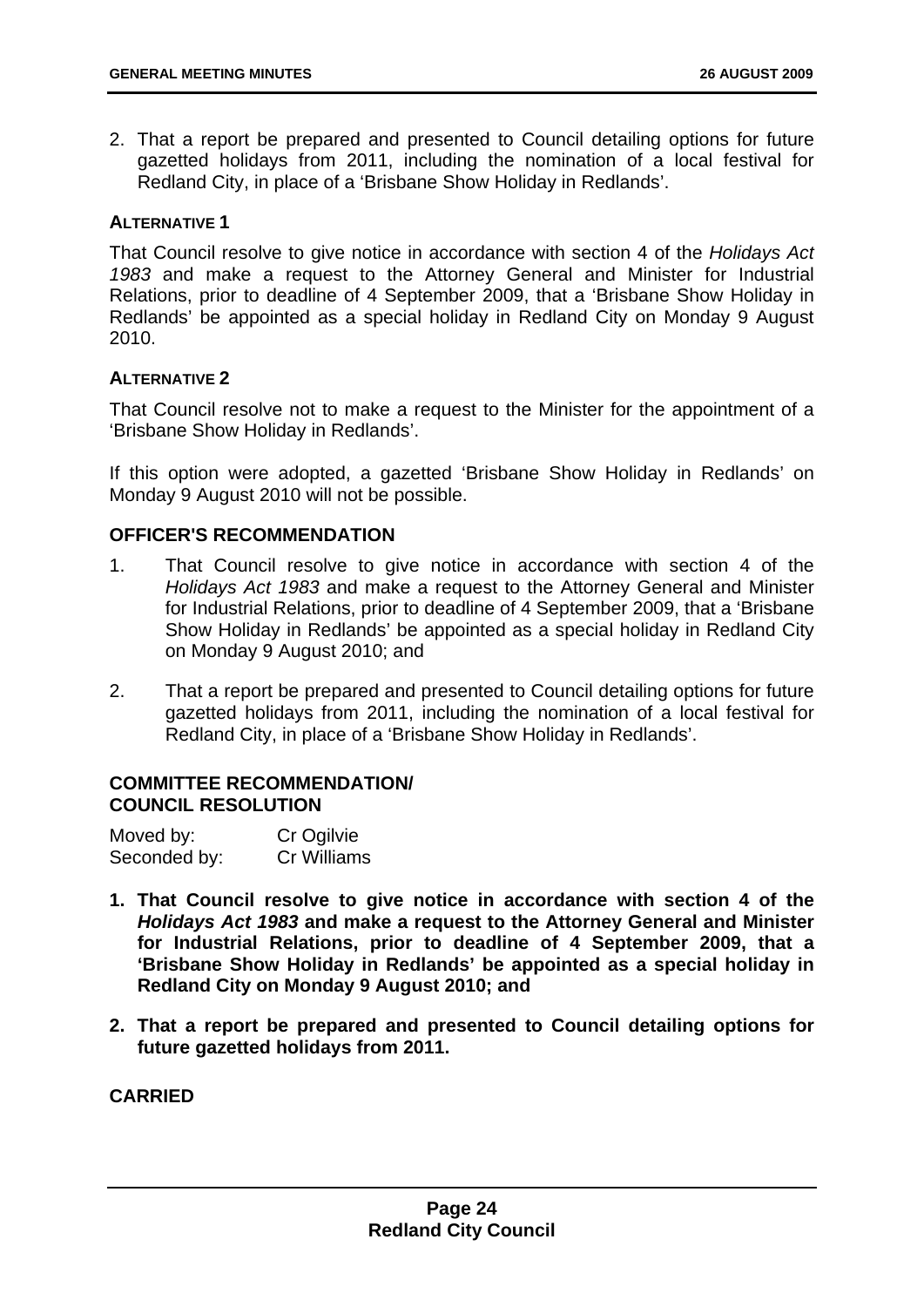#### <span id="page-21-0"></span>**12.2 PLANNING & POLICY**

#### **12.2.1 REDLAND BAY CENTRE AND FORESHORE MASTER PLAN AND SUBMISSION REVIEW REPORT**

| <b>Dataworks Filename:</b>       | LUP Master Plan - Redland Bay Town Centre &<br><b>Foreshore</b>                                                                                                                                                      |
|----------------------------------|----------------------------------------------------------------------------------------------------------------------------------------------------------------------------------------------------------------------|
| <b>Attachments:</b>              | Attachment 1 - Redland Bay Centre and<br><b>Foreshore Master Plan</b><br><b>Attachment 2 - Submission Review Report</b><br><b>Attachment 3 – Supporting Information</b><br><b>Attachment 4 - Communications Plan</b> |
| <b>Responsible Officer Name:</b> | <b>Wayne Dawson</b><br><b>Manager Land Use Planning</b>                                                                                                                                                              |
| <b>Author Name:</b>              | <b>Martin Hunt</b><br><b>Principal Advisor - City Wide Planning</b>                                                                                                                                                  |

#### **EXECUTIVE SUMMARY**

At the Planning and Policy Meeting of 22 October 2008, Council resolved to commence public display of the draft Redland Bay Centre and Foreshore Master Plan. As a result of this public display comments/feedback received, the draft master plan has been subject to internal review and amendment. The revised Redland Bay Centre and Foreshore Master Plan is provided in Attachment 1.

The non statutory public display period was held between the 25 October 2008 and 5 December 2008. At the closure of the display period, Council had received submissions from 389 individual residents, commercial enterprise and Southern Moreton Bay Island (SMBI) community interest groups, and 3 petitions including 3711 signatures.

All submissions have been reviewed by Council officers and subsequently presented in a Councillor workshop as part of the submission review report. Attachment 2 – Submission Review Report provides a summary of all submissions, an officer comment, and subsequent recommendations in response to the submissions, with this reflecting the discussion from the Council workshop.

#### **PURPOSE**

The Purpose of this report is to:

- 1. Review the public submission received during the public display of the draft Redland Bay Centre and Foreshore Master Plan, and adopt responses incorporating the outcomes of the recent Councillor workshop.
- 2. Endorse the amended Redland Bay Centre and Foreshore Master Plan thereby allowing the master plan to: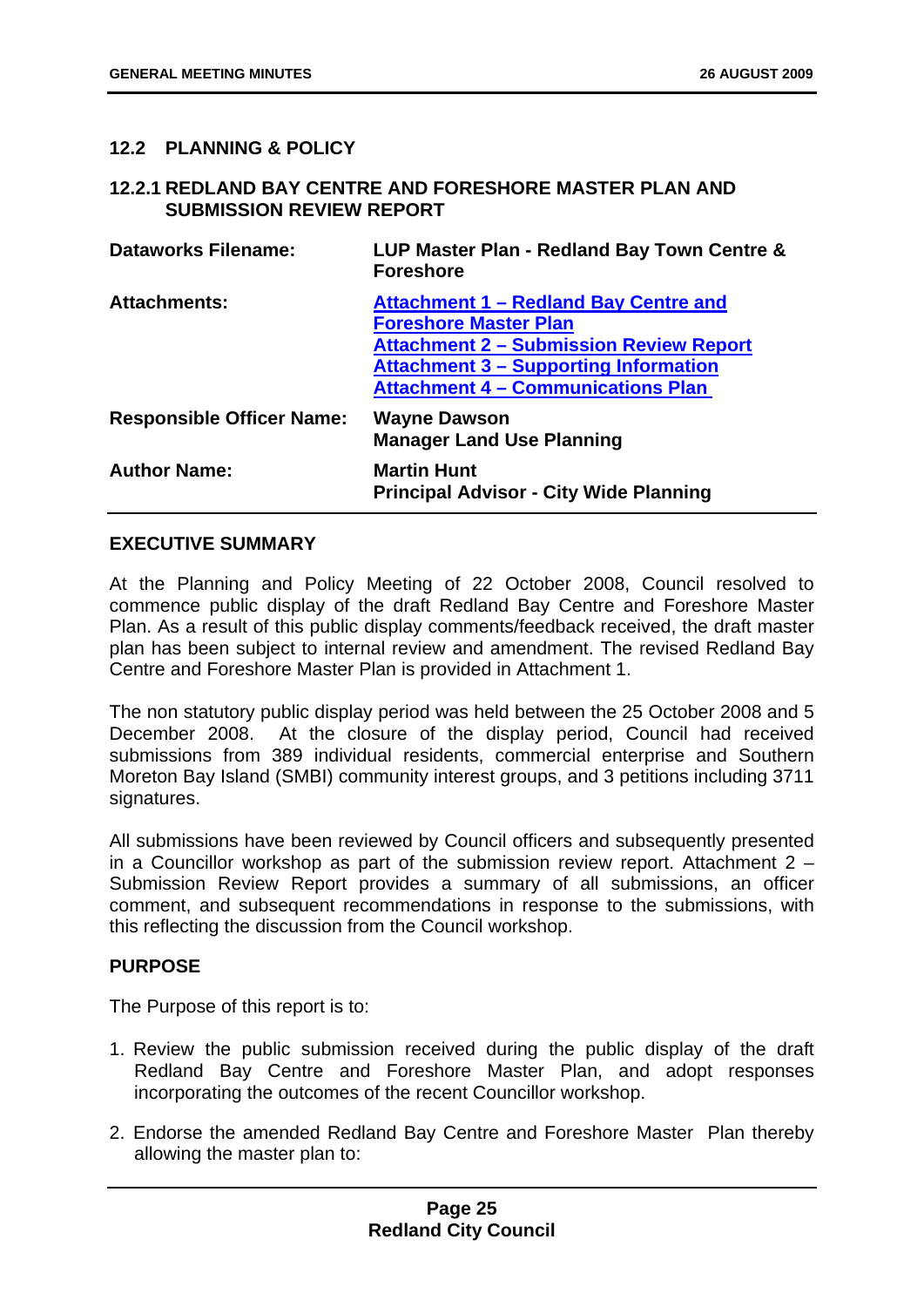- (a) Inform Council's budget, capital works and operational plans;
- (b) Provide Council with an advocacy tool for liaison with the State Government on key planning issues;
- (c) Guide and inform future detailed design and planning processes pertaining to the Redland Bay centre, the foreshore, open space and recreation areas, the Weinam Creek marina, boat ramp, public transport interchange, car parking area and surrounds.
- 3. Endorse the proposed communication and marketing activities outlined in Attachment 4 – Communications Plan.

#### **BACKGROUND**

The master plan's inception arose from the recognition of a number of pressing land use, social, environmental, open space, transport and foreshore management issues confronting the Redland Bay centre. Additionally, it was an opportune time to put in place well defined strategies (short to long term) which would achieve the following overall outcomes:

- To strengthen the role and identity in the Redland Bay centre and its relationship to Moreton Bay including its function as a destination for waterfront and marinebased recreational activities and its key role as the principal gateway to the SMBI.
- To rationalise the pattern of land use to achieve efficient, integrated and improved urban design and open space outcomes that will enhance the character and amenity of the Redland Bay centre and its foreshore.
- To identify sustainable development opportunities and protect environmental values.
- To identify sustainable transport solutions to the SMBI and establish a walking (pedestrian), cycling and public transport friendly environment in the centre and its foreshore.
- To identify and address the impacts of the proposed strategy outcomes on local transport infrastructure.
- To create, reinforce and enhance pedestrian, bicycle, recreation and environmental linkages within the Redland Bay centre and its environs.

#### **ISSUES**

#### Summary of Submissions:

As outlined in the table below, the submission review indicated that significant community objection was raised in relation to the draft master plan. However, of the submissions received in objection to the draft master plan approximately 70% were specifically regarding the proposed car parking pricing system, or existing public transport issues.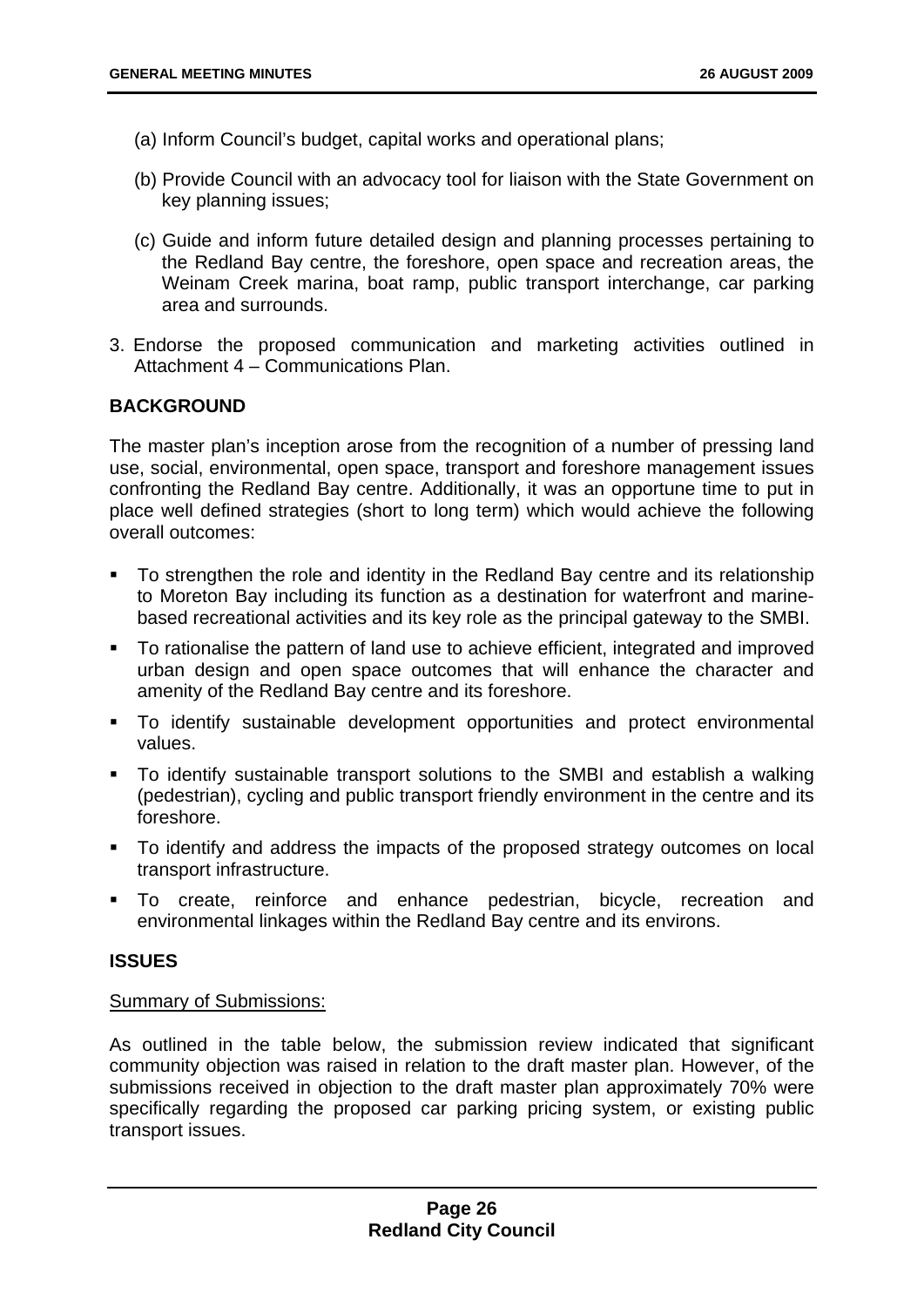|                  | In Support | In Objection | <b>Total Submissions</b> |
|------------------|------------|--------------|--------------------------|
| <b>Petitions</b> |            |              |                          |
|                  |            |              | (3711 signatures)        |
| Submissions      | 41         | 345          | 386                      |
| Total            | 41         | 348          | 389                      |

To effectively respond to the issues raised throughout the submission process, submissions were grouped into the following specific categories, and associated issues:

| Category                                             | <b>Issues Raised in Submissions</b>                                                                                          |
|------------------------------------------------------|------------------------------------------------------------------------------------------------------------------------------|
| Master Planning the<br><b>Redland Bay Foreshore</b>  | <b>Redlands Planning Scheme</b><br>$\blacksquare$<br><b>Redland Bay Foreshore</b><br>п                                       |
| <b>Transportation Infrastructure</b><br>and Services | Weinam Creek Ferry Terminal Car<br>Parking<br><b>Transportation and Traffic Issues</b><br>Marine Infrastructure and Services |
| <b>Project Administration</b><br><b>Issues</b>       | <b>Administration Issues</b><br>Documentation and Editorial<br><b>Issues</b>                                                 |
| Southern Moreton Bay<br><b>Islands</b>               | Planning on the SMBI<br>п.<br>Economic Development on the<br><b>SMBI</b><br>SMBI Infrastructure and Servicing.               |

The Submission Review Report (Attachment 2) provides:

- A comprehensive analysis of these issues.
- Responses and outcomes of the Councillor Workshop.
- Recommended amendments to the publicly displayed version of the Redland Bay Centre and Foreshore Master Plan.

#### Key Outcomes of Submission Review:

A number of key actions have now been incorporated into the revised Redland Bay Centre and Foreshore Master Plan as direct a result of this community participation. Recommendations include a suite of mainland and island-based initiatives, that will form part of Council's wider efforts to address community concerns relating to the Redland Bay foreshore and Southern Moreton Bay Islands (as addressed in Council's recent initiative *Bay Island Blueprint – A Partnership Approach).*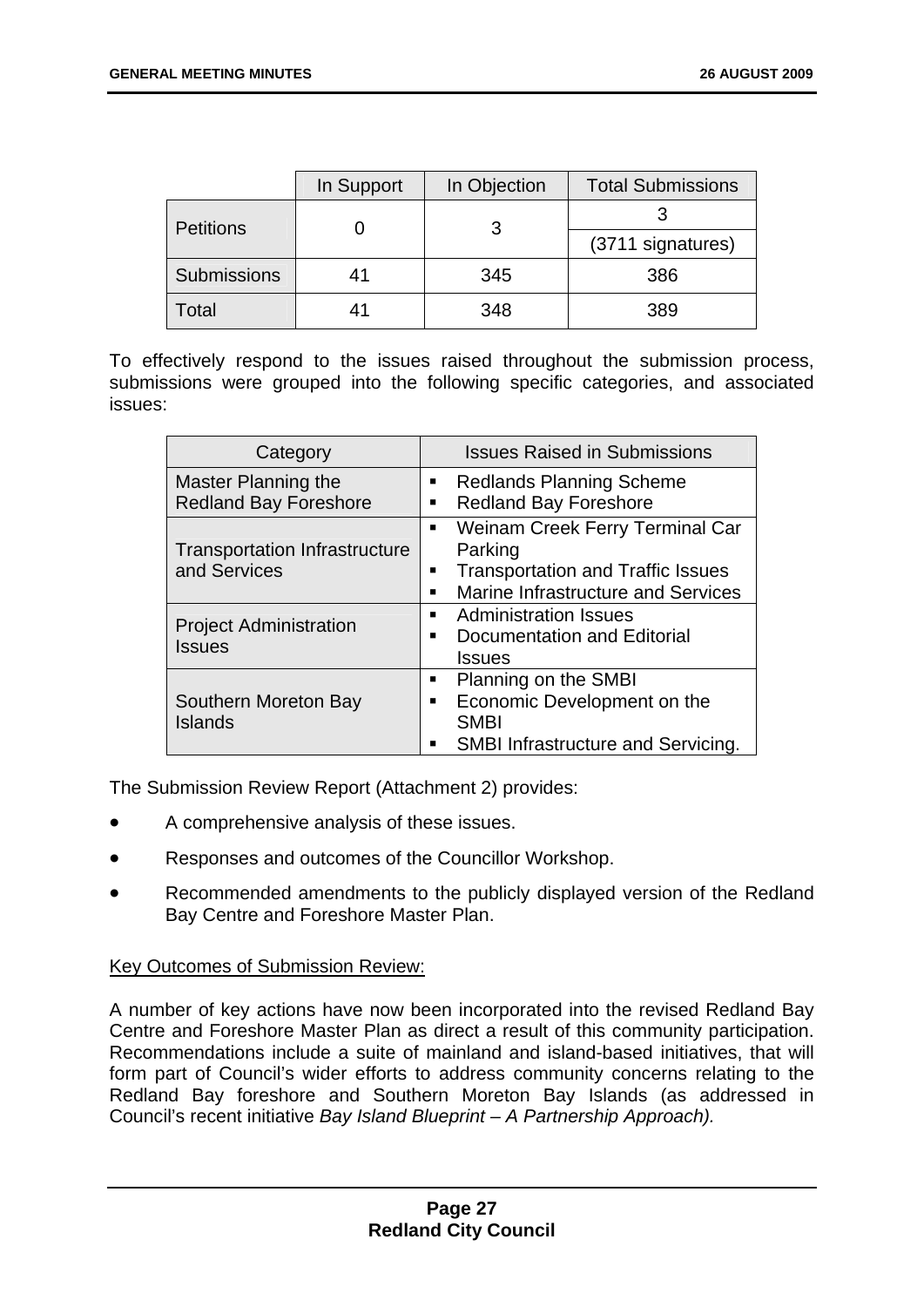Examples of the key actions and improvements to the Redland Bay Centre and Foreshore Master Plan include:

- A framework for the future implementation of a responsible pricing policy.
- Enabling commercial private vehicle parking stations to be incorporated into medium density residential developments.
- **Incorporating a café precinct close to Weinam Creek, the foreshore and transit** facility.
- Significant recommendations for environmental management, reporting and monitoring plans.
- Further support to elevate Redland Bay centre from neighbourhood level to the district level zone under the Redlands Planning Scheme.
- **Increasing opportunities to establish tourist accommodation at Redland Bay** (through the abovementioned amendment to the Redlands Planning Scheme).
- Seeking State Government support to start preliminary investigations into the future development intent of the Marine Facilities Investigation Area.
- Ensuring the new boat ramp has adequate disabled, boat and trailer parking, adequate queuing facilities, provision for a dinghy ramp and addresses pedestrian safety concerns.
- Using the recently reviewed population information for the SMBI to enable more accurate forward planning.
- Further collection and analysis of background data and additional studies (Attachment 3) to provide an improved basis for informed decision making, including:
	- (a) 2009 Travel Survey (for comparison with the 2003 Travel Survey).
	- (b) Briefing Note Weinam Creek Car Park 16 June 2009.
	- (c) Issues Paper SMBI Population and Dwelling Profile.
- Developing and implementing a comprehensive campaign that calls on the State Government to, in partnership with Council and the community, commit to a long term special funding program that addresses the SMBI civil and social infrastructure needs. Such initiatives would be undertaken concurrently with the recently commenced Bay Island Blueprint.
- Reviewing the Redlands Integrated Local Transport Plan and seeking State Government commitment to a joint integrated transport plan. Together these plans would explore commercial transport opportunities and aim to significantly improve public transport services through:
	- (a) more connections to the ferry terminal
	- (b) future island bus services
	- (c) improved barge services (and hours of operation)
	- (d) better integrated ferry/bus timetabling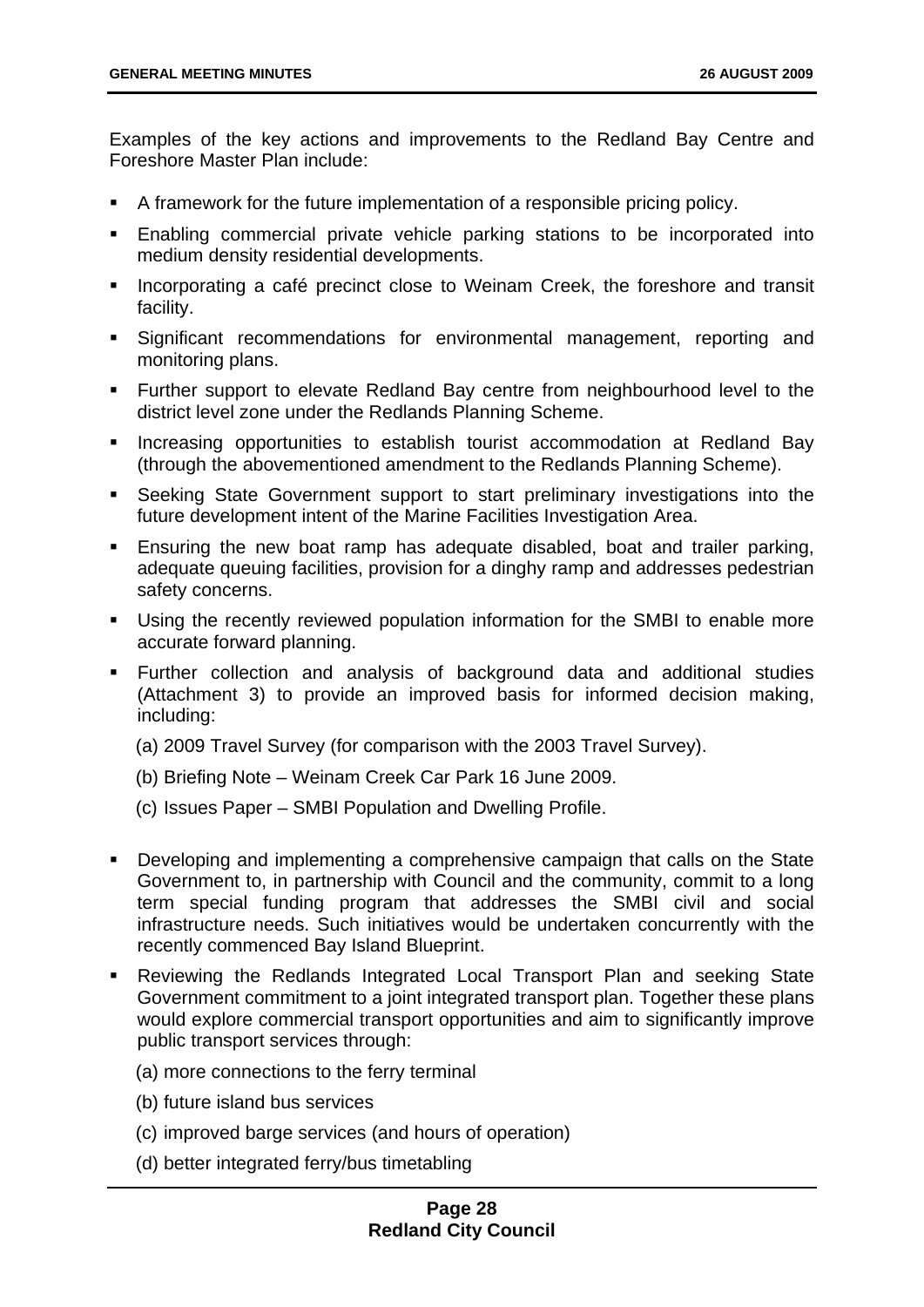- (e) integrated ticketing on bay island ferry services
- (f) a park 'n' ride facility in the Southern end of the City.
- **Increased pedestrian and cycling linkages on the Redland Bay foreshore,** connecting the centre with the bay via a network of open space.
- Parklands that offer master planned facilities, increased usability and recreational opportunities for residents and visitors.
- **Increased open spaces, scenic values and foreshore conservation works to** ensure the amenity and environmental attributes of Redland Bay are protected and enhanced.

#### Next Steps:

On receiving Council endorsement, Council will write to all submitters, residents of Redland Bay and the SMBI, to inform the community of the outcomes of the submission review process. Additionally, other proposed communications and marketing activities outlined in Attachment 4 – Communications Plan will be undertaken.

The Redland Bay Centre and Foreshore Master Plan will then be used to:

- 1. Inform Council's budget, capital works and operational plans;
- 2. Provide Council with an advocacy tool for liaison with the State Government on key planning issues;
- 3. Guide and inform future detailed design and planning processes pertaining to the Redland Bay centre, the foreshore, open space and recreation areas, the Weinam Creek marina, boat ramp, public transport interchange, car parking area and surrounds.

#### **RELATIONSHIP TO CORPORATE PLAN**

- The recommendation primarily supports Council's strategic priority to preserve a balance with urban, rural, bushland, village, coastal and island character of the Redlands by managing growth.
- The recommendation primarily supports Council's strategic priority to build safe, strong and self reliant communities with access to community services, infrastructure and opportunities for participation in community life.
- **The recommendation primarily support Council's strategic priority to provide and** maintain water, waste services, roads, drainage and support the provision of transport and waterways infrastructure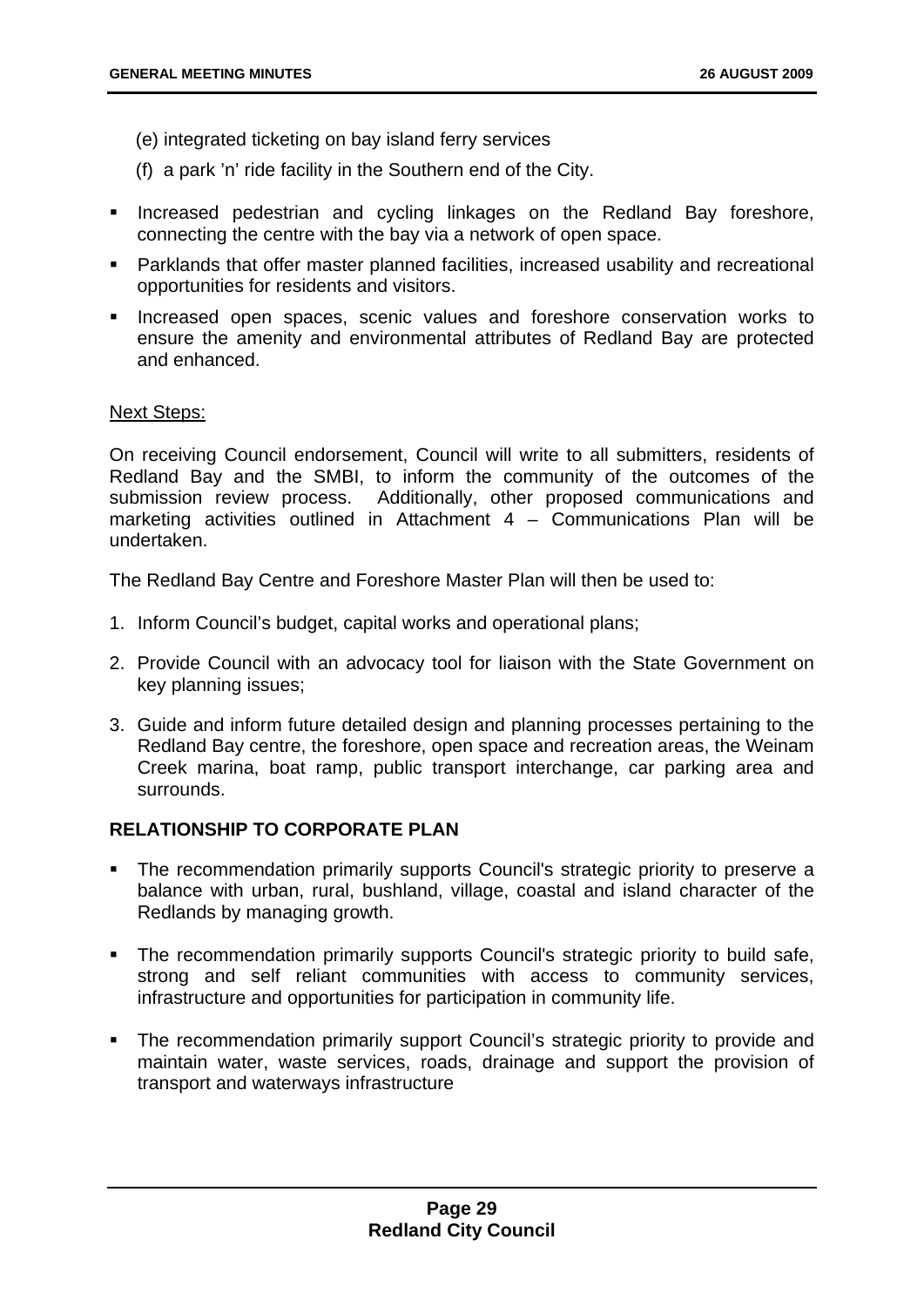#### **FINANCIAL IMPLICATIONS**

The Master Plan is currently budgeted within the 2009/2010 financial year. However, the Master Plan also provides a basis for further detailed planning and design projects, works programming and budgeting. As a result of Council adoption, future budgeting and operational plans within the study area will need to consider the initiatives adopted within the Master Plan.

#### **PLANNING SCHEME IMPLICATIONS**

The Land Use Planning Group recommends that the Redlands Planning Scheme be amended to align with the strategic intent of the Redland Bay Centre and Foreshore Master Plan and Submission Review Report.

#### **CONSULTATION**

#### Officer:

Officers have been consulted from the Planning and Policy Department during the preparation of the master plan, and submission review process.

Comments and technical advice from Planning and Policy have assisting the Land Use Planning Group in responding to community submissions, and undertaking subsequent revisions to the draft master plan.

#### Councillors:

Councillors have been consulted in this process at past Councillor Workshops held at the projects inception, and more recent Workshops, which focused on responding to community submissions.

#### Community:

The community has been consulted in this process through the following mechanisms:

**Project Webpage:** 

A project webpage was established that provides a range of information including media releases, meeting minutes, copies of the draft plan, newsletters and where to get more information.

**Newsletters:** 

Project newsletters were widely distributed at the commencement of the public display period, to Redland Bay and SMBI residents, at customer service centres, libraries, and community display boards.

**Community Information Sessions:** A number of community information sessions were held at various locations and times on the mainland and SMBI. At this time, Council officers including planners,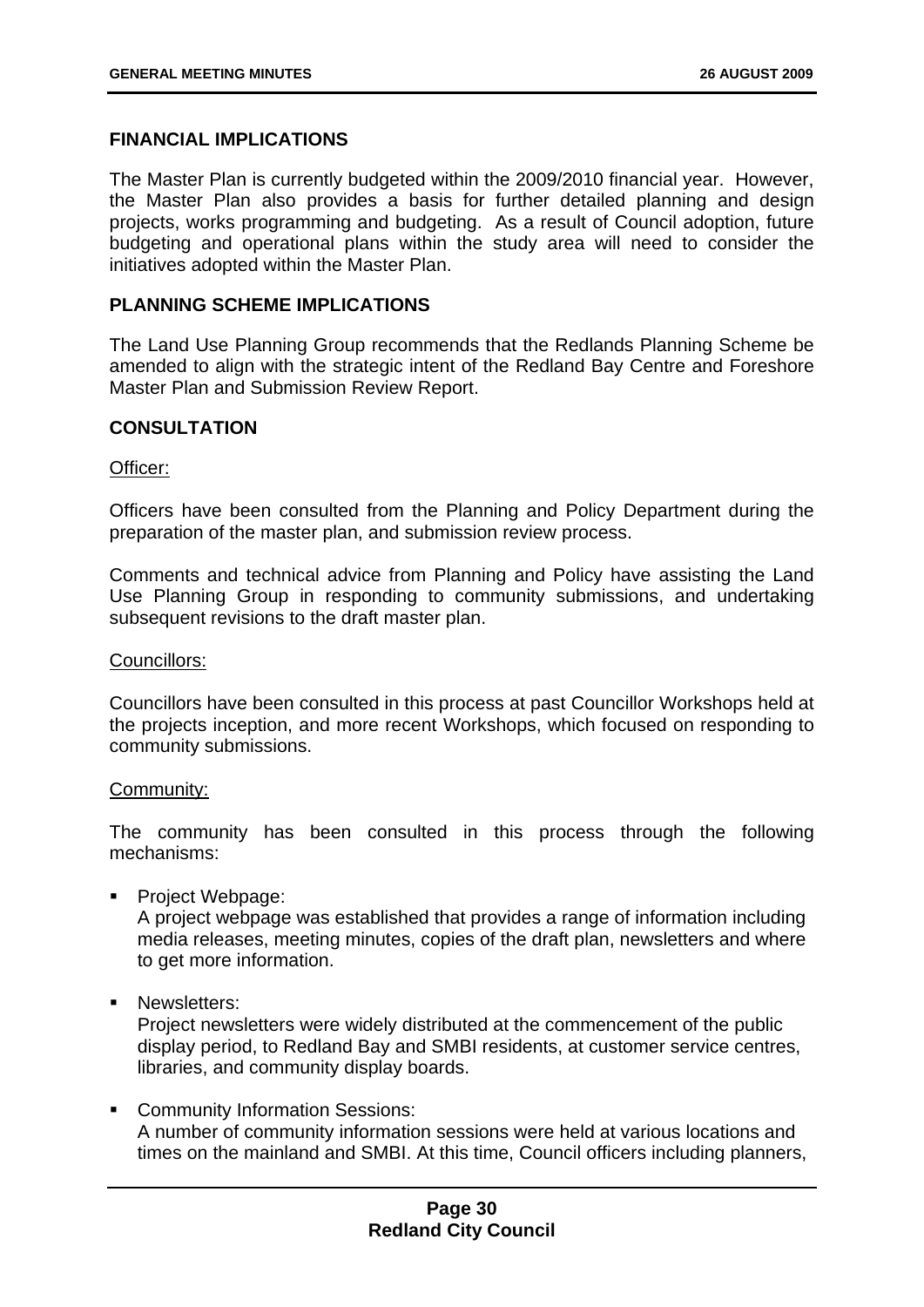environmental scientists, urban designers, and engineers were available to answer community questions or concerns.

**Public Display Period:** 

The draft master plan was publicly displayed between the 25 October and 5 December 2008. At this time the community had the opportunity to make comment on the draft plan.

- Redlands Conversation: Two Redlands Conversation sessions were also held during the public display period on Macleay and Russell islands. The master plan was discussed throughout this process.
- **Future Communications Activities:** Future communications activities area outlined in Attachment 4 - Communications Plan.

#### Southern Moreton Bay Islands Community Advisory Committee (SMBI CAC):

At a workshop on the 11 August 2009 the SMBI CAC made the following statement to Council:

*'The SMBI Communities Advisory Committee commends in its broadest sense the Redland Bay Centre & Foreshore Master Plan. However the existing parking fee structure must be maintained unchanged until the social impact study (pp.75, Table 8 Planning on the SMBI) is completed and the following issues have been satisfactorily resolved:* 

- *a. Provision to maintain some form of free parking.*
- *b. Park and ride facilities and arrangements.*
- *c. Barge improvements through alternative route methods of reducing Journey time and cost.*
- *d. Integrated ticketing and the implications for passenger ferry pricing through Translink.*
- *e. Viable transport system as pp.17, 3.2.1 Public Transport.*
- *f. Fees only be introduced incrementally as alternatives become available.*

*Also, that fees only be introduced incrementally and proportionally to the introduction of alternatives rather than disincentives to parking.* 

*SMBI Advisory Committee recommends that Council is given more time to prepare the document and adjust minor errors before presenting to Planning and Policy meeting in September. The SMBI Advisory Committee also recommends that the timing and intent of the master plan issues in relation to the SMBI community be further explained to the community in an explanatory statement or document'.* 

In light of the Committee's Statement, it is important to clarify the intended implementation of the Master Plan and the sequence of initiatives relating generally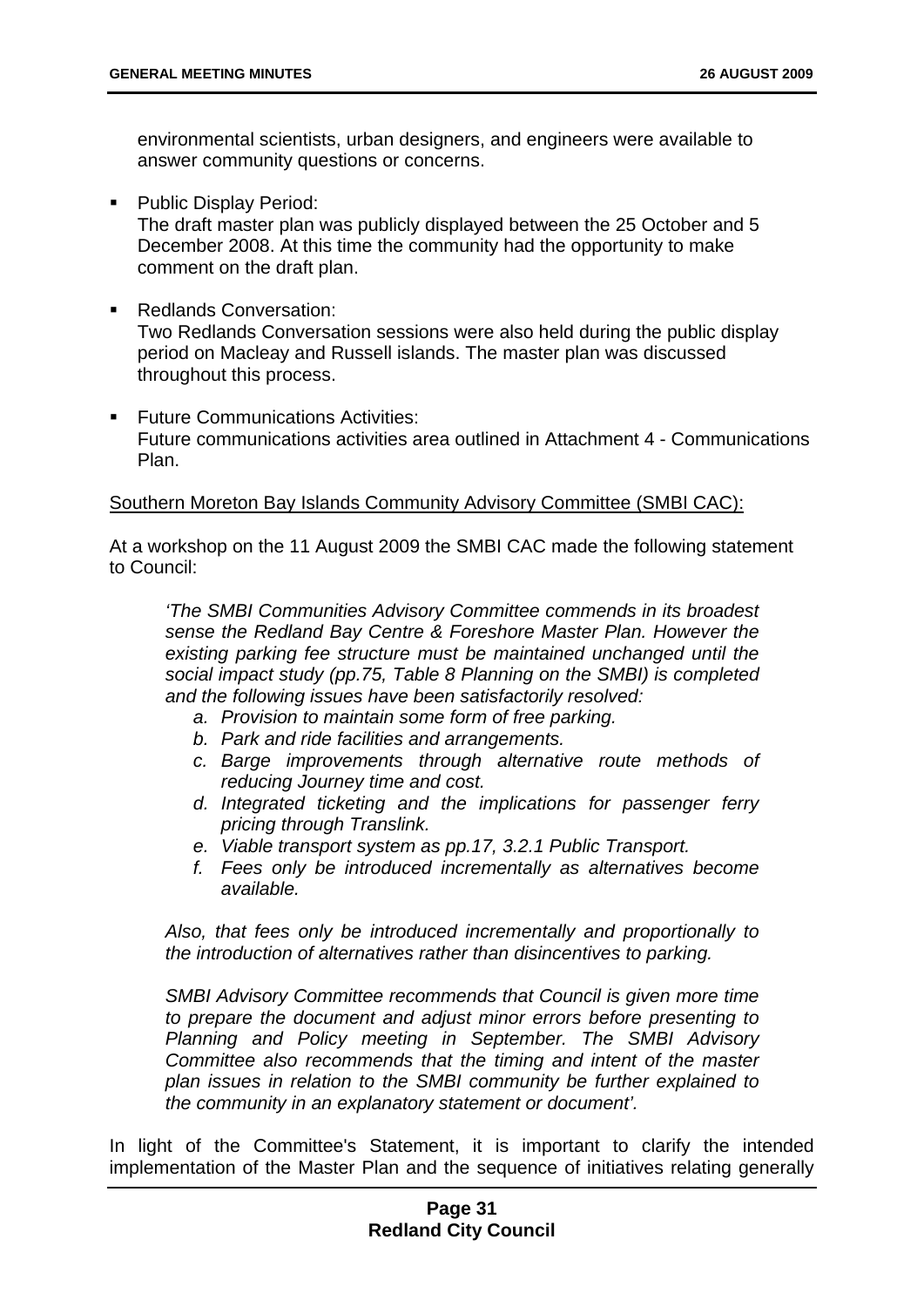to transport planning and particularly to Weinam Creek parking upgrade and revised pricing structure. To clarify this, the Master Plan includes (among others) the following sequence of initiatives:

- Master Plan adoption.
- Continued lobbying of State Government and private sector regarding various Public Transport improvements.
- SMBI Integrated Local Transport Plan (ILTP) review involving stakeholder engagement and the SMBI Communities Advisory Committee.
- **Detailed car park design and capital budget adoption.**
- Car park price determination and transition planning.
- **Tendering and construction.**
- **Commissioning of new car park operation.**

It is likely that price determination will be undertaken in June 2010 as part of Council's budget process, and that the car park construction and ultimate commissioning of the new pricing structure would occur later in the following financial year. In this regard, while the requests of the Advisory Committee are not explicitly reiterated in the Officer's recommendation, it is intended that these matters will be substantively addressed prior to the commissioning of the new car park and the implementation of the new pricing structure.

#### **OPTIONS**

#### PREFERRED:

- 1. That Council resolve to adopt:
	- a. The Redland Bay Centre and Foreshore Master Plan Submission Review Report (Attachment 2).
	- b. The amended Redland Bay Centre and Foreshore Master Plan (Attachment 1) thereby allowing the master plan to:
		- (i) Inform Council's budget, capital works and operational plans;
		- (ii) Provide Council with an advocacy tool for liaison with the State Government on key planning issues;
		- (iii) Guide and inform future detailed design and planning processes pertaining to the Redland Bay centre, the foreshore, open space and recreation areas, the Weinam Creek marina, boat ramp, public transport interchange, car parking area and surrounds.
	- c. The proposed Communications Plan (Attachment 4).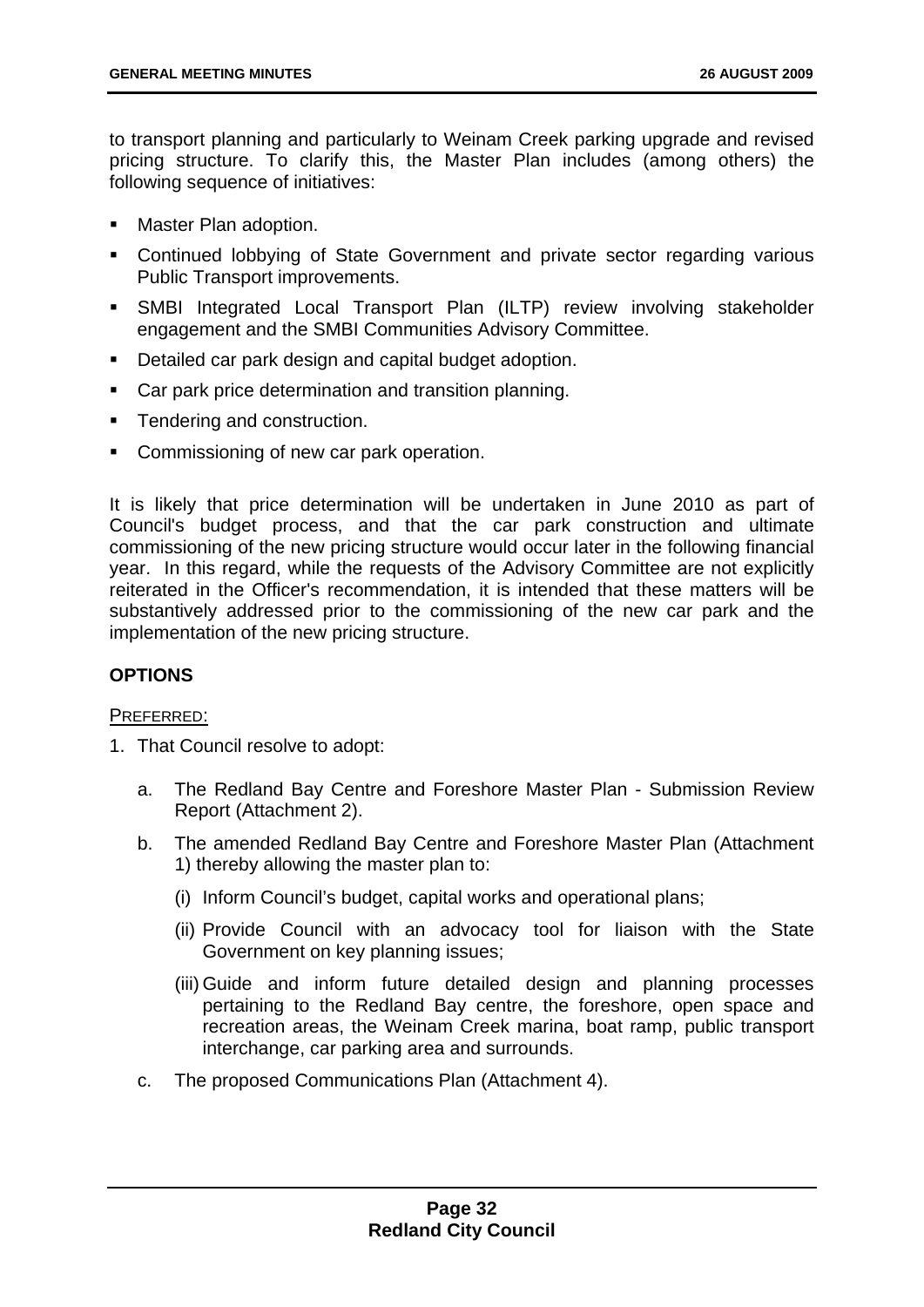- 2. That the Council acknowledges the Statement of Southern Moreton Bay Islands Community Advisory Committee (SMBICAC) workshop dated 11 August 2009, and resolve that:
	- a. The existing car parking fee structure will remain unchanged (other than annual budget adjustments) until options for parking and public transport improvements have been addressed in accordance with the Master Plan.
	- b. The sequence for development and implementation of any new pricing structure will include all steps outlined in the Master Plan including but not necessarily limited to the following:
		- (i) Review of the SMBI Integrated Local Transport Plan;
		- (ii) Assessment of the social and economic impact of the proposed pricing structure, in the context of broader strategic planning on the Southern Moreton Bay Islands.
- 3. Council does not accede to the request for delay of Council's consideration of the Master Plan as it has previously published clear and firm timeframes which if not met would delay public access to the Master Plan.

#### ALTERNATIVE:

That Council resolve not to adopt the draft Redland Bay Centre and Foreshore Master Plan and/or Submission Review Report and associated communication and marketing activities.

#### **OFFICER'S RECOMMENDATION**

- 1. That Council resolve to adopt:
	- a. The Redland Bay Centre and Foreshore Master Plan Submission Review Report (Attachment 2).
	- b. The amended Redland Bay Centre and Foreshore Master Plan (Attachment 1) thereby allowing the master plan to:
		- (i) Inform Council's budget, capital works and operational plans;
		- (ii) Provide Council with an advocacy tool for liaison with the State Government on key planning issues;
		- (iii) Guide and inform future detailed design and planning processes pertaining to the Redland Bay centre, the foreshore, open space and recreation areas, the Weinam Creek marina, boat ramp, public transport interchange, car parking area and surrounds.
	- c. The proposed Communications Plan (Attachment 4).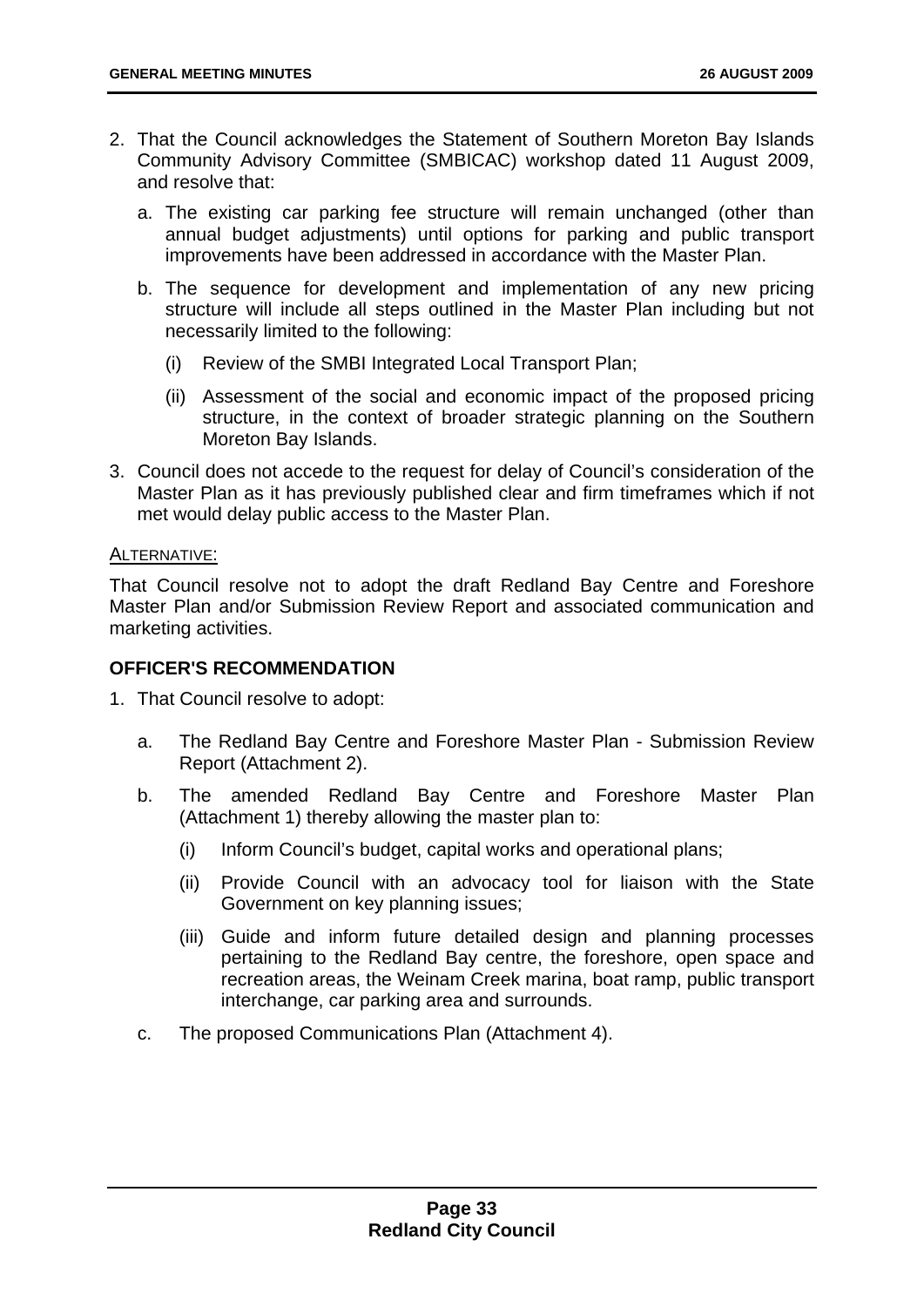- 2. That Council acknowledges the Statement of Southern Moreton Bay Islands Community Advisory Committee (SMBICAC) workshop dated 11 August 2009, and resolve that:
	- a. The existing car parking fee structure will remain unchanged (other than annual budget adjustments) until options for parking and public transport improvements have been addressed in accordance with the Master Plan.
	- b. The sequence for development and implementation of any new pricing structure will include all steps outlined in the Master Plan including but not necessarily limited to the following:
		- (i) Review of the SMBI Integrated Local Transport Plan;
		- (ii) Assessment of the social and economic impact of the proposed pricing structure, in the context of broader strategic planning on the Southern Moreton Bay Islands;
	- c. Council does not accede to the request for delay of Council's consideration of the Master Plan as it has previously published clear and firm timeframes which if not met would delay public access to the Master Plan.

#### **COMMITTEE RECOMMENDATION/ COUNCIL RESOLUTION**

| Moved by:    | Cr Townsend       |
|--------------|-------------------|
| Seconded by: | <b>Cr Elliott</b> |

- **1. That Council resolve to adopt:** 
	- **a. The Redland Bay Centre and Foreshore Master Plan Submission Review Report (Attachment 2).**
	- **b. The amended Redland Bay Centre and Foreshore Master Plan (Attachment 1) thereby allowing the master plan to:** 
		- **(i) Inform Council's budget, capital works and operational plans;**
		- **(ii) Provide Council with an advocacy tool for liaison with the State Government on key planning issues;**
		- **(iii) Guide and inform future detailed design and planning processes pertaining to the Redland Bay centre, the foreshore, open space and recreation areas, the Weinam Creek marina, boat ramp, public transport interchange, car parking area and surrounds;**
		- **(iv) Provide further opportunities for engagement with the community and stakeholders throughout its implementation.**
	- **c. The proposed Communications Plan including information to be released subsequent to today's meeting providing clear messages to the community and stakeholders regarding this decision (Attachment 4).**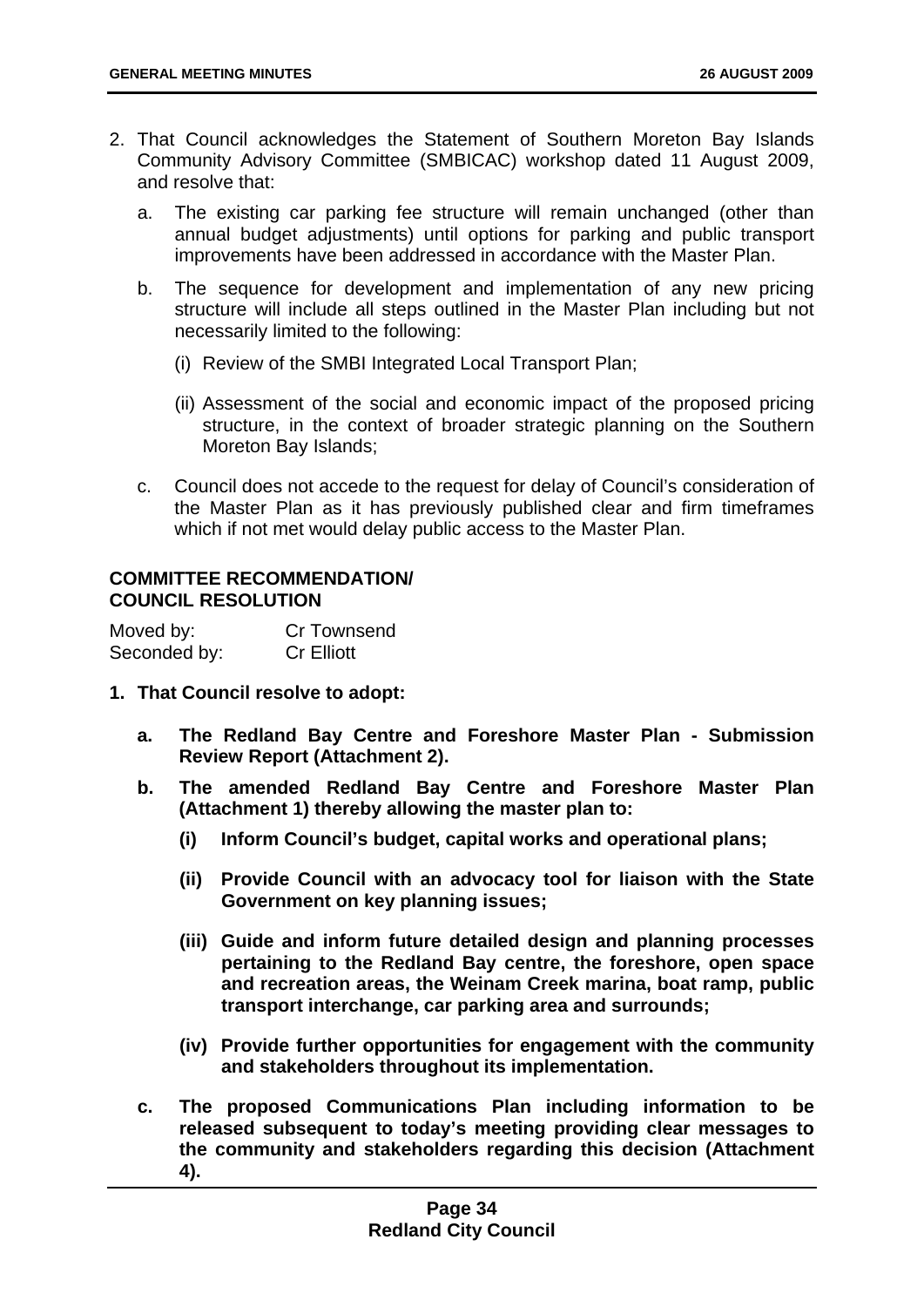- **2. That Council acknowledges the Statement of Southern Moreton Bay Islands Community Advisory Committee (SMBICAC) workshop dated 11 August 2009, and resolve that:** 
	- **a. The existing car parking fee structure will remain unchanged (other than annual budget adjustments) until options for parking and public transport improvements have been addressed in accordance with the Master Plan.**
	- **b. The sequence for development and implementation of any new pricing structure will include all steps outlined in the Master Plan including but not necessarily limited to the following:** 
		- **(i) Review of the SMBI Integrated Local Transport Plan;**
		- **(ii) Assessment of the social and economic impact of the proposed pricing structure, in the context of broader strategic planning on the Southern Moreton Bay Islands.**
	- **c. Council does not accede to the request for delay of Council's consideration of the Master Plan as it has previously published clear and firm timeframes which if not met would delay public access to the Master Plan.**

During discussion on this item, disorderly dialogue between councillors and members of the gallery took place, disrupting the proceedings of the meeting, with the Mayor subsequently adjourning the meeting at 5.09 pm for 30 minutes.

At 5.39 pm the Mayor moved as follows:

PROCEDURAL MOTION

Moved by: Cr Hobson

That the meeting recommence.

#### CARRIED

All Councillors were present at the resumption of the meeting.

Further disruption from a member of the gallery, Mr Frank Bradley, was caused by his request for an apology from Cr Elliott. The Chief Executive Officer was requested to escort Mr Bradley from the Chamber. The Chief Executive Officer asked him to be quietly seated or to leave, and advised that if order could not be restored, the meeting would have to end. Mr Bradley chose to leave the meeting.

Cr Townsend's motion was put to the vote and **CARRIED**.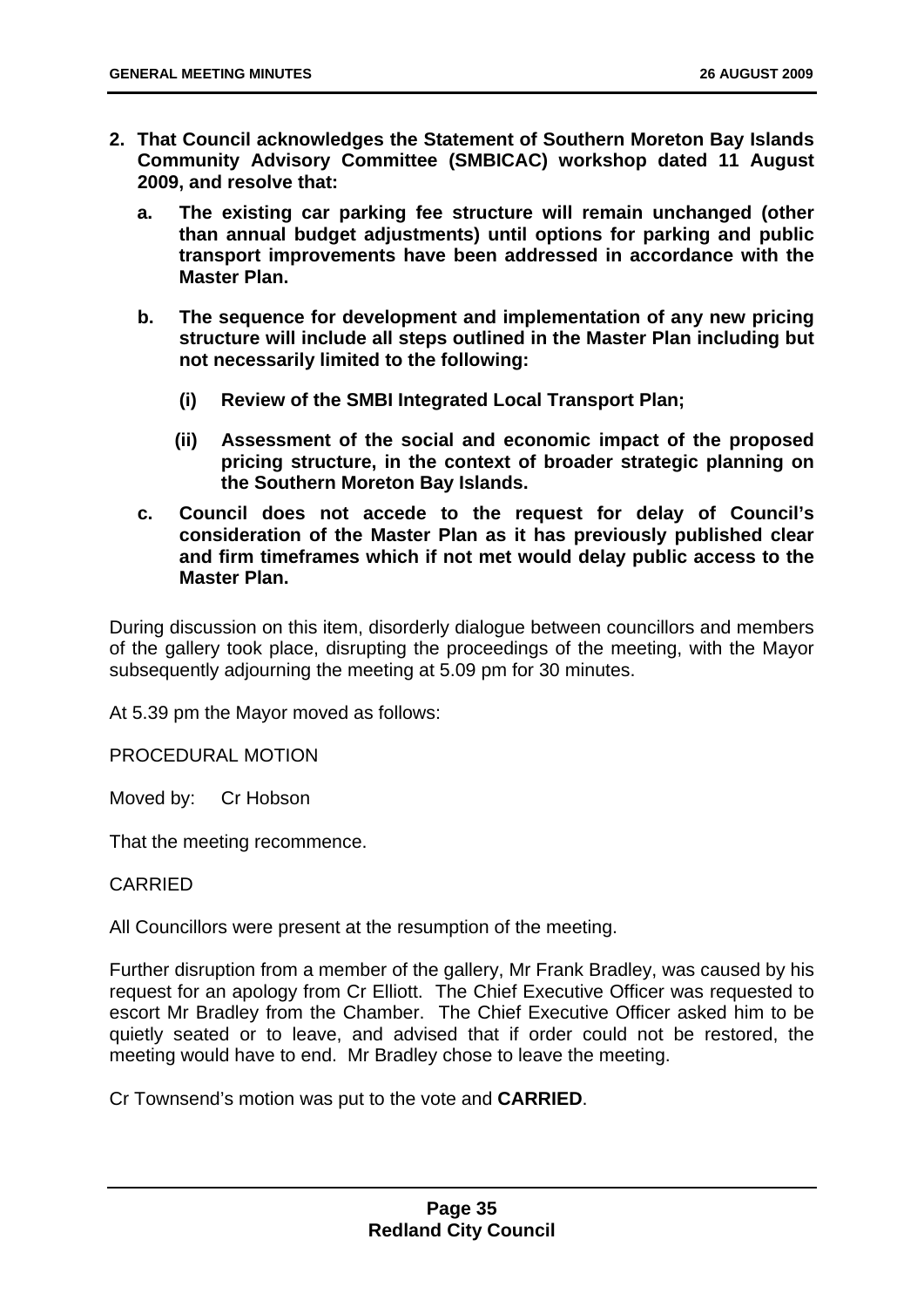A division was called for.

Crs Reimers, Murray, Elliott, Bowler, Townsend, Henry, Ogilvie, Boglary and Hobson voted in the affirmative.

Crs Burns and Williams voted in the negative.

The motion was declared by the Mayor as **CARRIED**.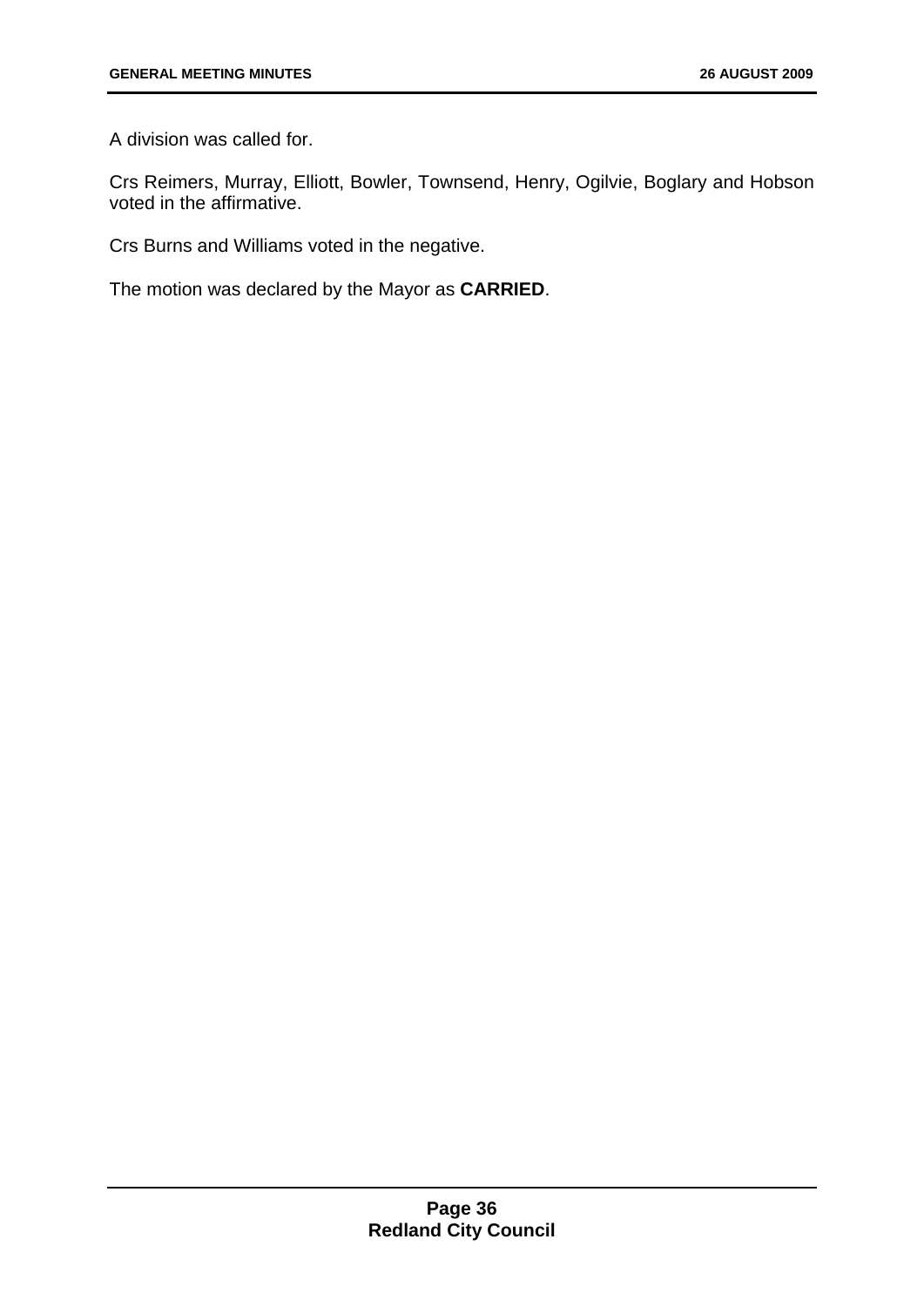#### <span id="page-33-0"></span>**12.2.2 ESTABLISHMENT OF PROJECT TEAM FOR WASTE STRATEGY DEVELOPMENT**

| <b>Dataworks Filename:</b>       | <b>WM Strategy</b>                                             |
|----------------------------------|----------------------------------------------------------------|
| <b>Responsible Officer Name:</b> | <b>David Elliott</b><br><b>Manager Infrastructure Planning</b> |
| <b>Author Name:</b>              | Paula Kemplay<br><b>Senior Advisor Waste Planning</b>          |

#### **EXECUTIVE SUMMARY**

Council has committed to the development of its draft waste strategy by December 2009. There will be a strong focus on improving the upper end of the waste hierarchy through the new Strategy which will involve greater community engagement.

It is considered necessary to establish a project team comprised of Councillors dedicated to the scoping the framework of this strategy and being supported by an internal technical reference group of key Council officers.

#### **PURPOSE**

For Council to consider the establishment of a project team and invite Council to nominate Councillors for participation in this team including a Chair.

#### **BACKGROUND**

The previous Council waste strategy was adopted in 2003 and is due for a review under the provisions of the Environmental Protection (Waste) Policy 2000.

#### **ISSUES**

The traditional model for developing strategies has been built around regulatory drivers for waste management and consequently most of local government budget allocation is focused on recycling and disposal infrastructure for domestic wastes. The other components of the waste hierarchy relating to waste avoidance and reduction and reuse of resources need more application and concentration of effort through the new strategy.

For Council to be effective in this area it needs to encourage new ways of thinking and canvass ideas to achieve sustainable waste behaviors and ownership for all community sectors. A project team is requested to be composed of 3-4 Councillors and officers to further develop the framework. To achieve a strategy by December the following timeframes apply.

- **End August** Council adopt Councillor membership of project team including **Chair**
- **Early September** initial workshop to generate ideas and establish terms of reference and framework.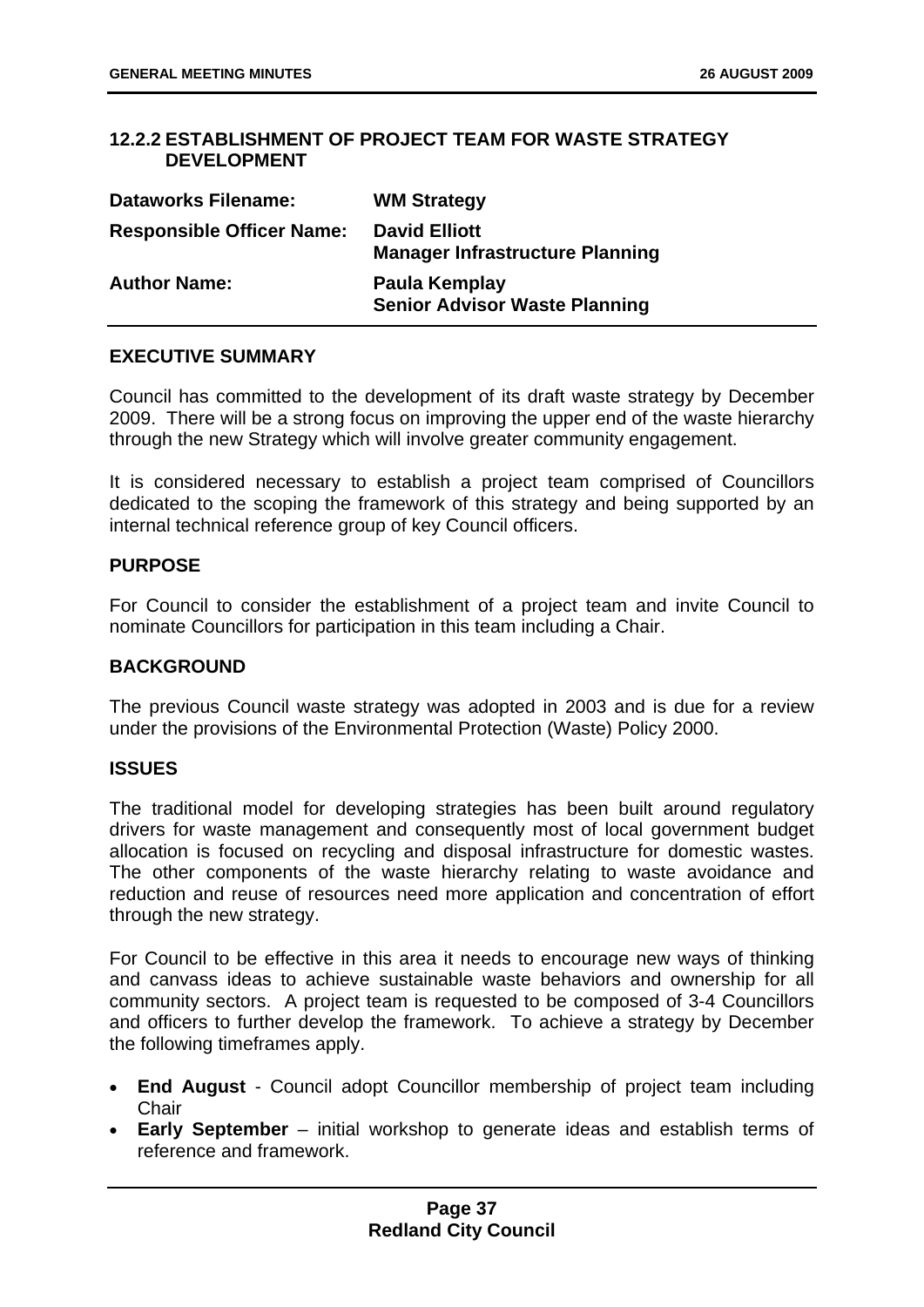- **September** engage consultants for further research and development of options and conduct surveys with business, industry, community and educational groups.
- **October** presentation of research and options to project team
- **November**  further analysis by project team to finalise strategy & strategy circulated to established online Community Feedback network for groundtruthing
- **December** draft strategy referred to Council for consideration.
- **January** draft strategy circulated for public consultation
- **February** finalisation of strategy
- **March** final strategy referred to Council for adoption
- **April** strategy lodged with State Government

#### **Alternative Option**

It is recognised that whilst Council is committed to developing a waste strategy by December, there is an opportunity for Council to engage with the community in greater detail by adding in an additional upstream step.

This alternative option involves adding 6-8 community representatives onto the project team in addition to Councillors and is based on a model that the Sunshine Coast Regional Council (SCRC) have recently used. The strategy could take 3 months longer to produce but is expected to result in greater community ownership and minimisation of any risks involved in implementing the strategy.

The SCRC report a high level of satisfaction from their community on their process.

#### **RELATIONSHIP TO CORPORATE PLAN**

The recommendation primarily supports Council's strategic priority to provide and maintain water, waste services, roads, drainage and support the provision of transport and waterways infrastructure.

#### **FINANCIAL IMPLICATIONS**

Funding for the development of the waste strategy has been allocated within the 2009/10 budget.

#### **PLANNING SCHEME IMPLICATIONS**

The Land Use Planning Group was not consulted and it is considered that the outcome of recommendations in this report will not require any amendments to the Redlands Planning Scheme.

#### **CONSULTATION**

Consultation has occurred with the Sunshine Coast Regional Council on their engagement process and Councils Community Plan Project Manager and Community Engagement Advisor.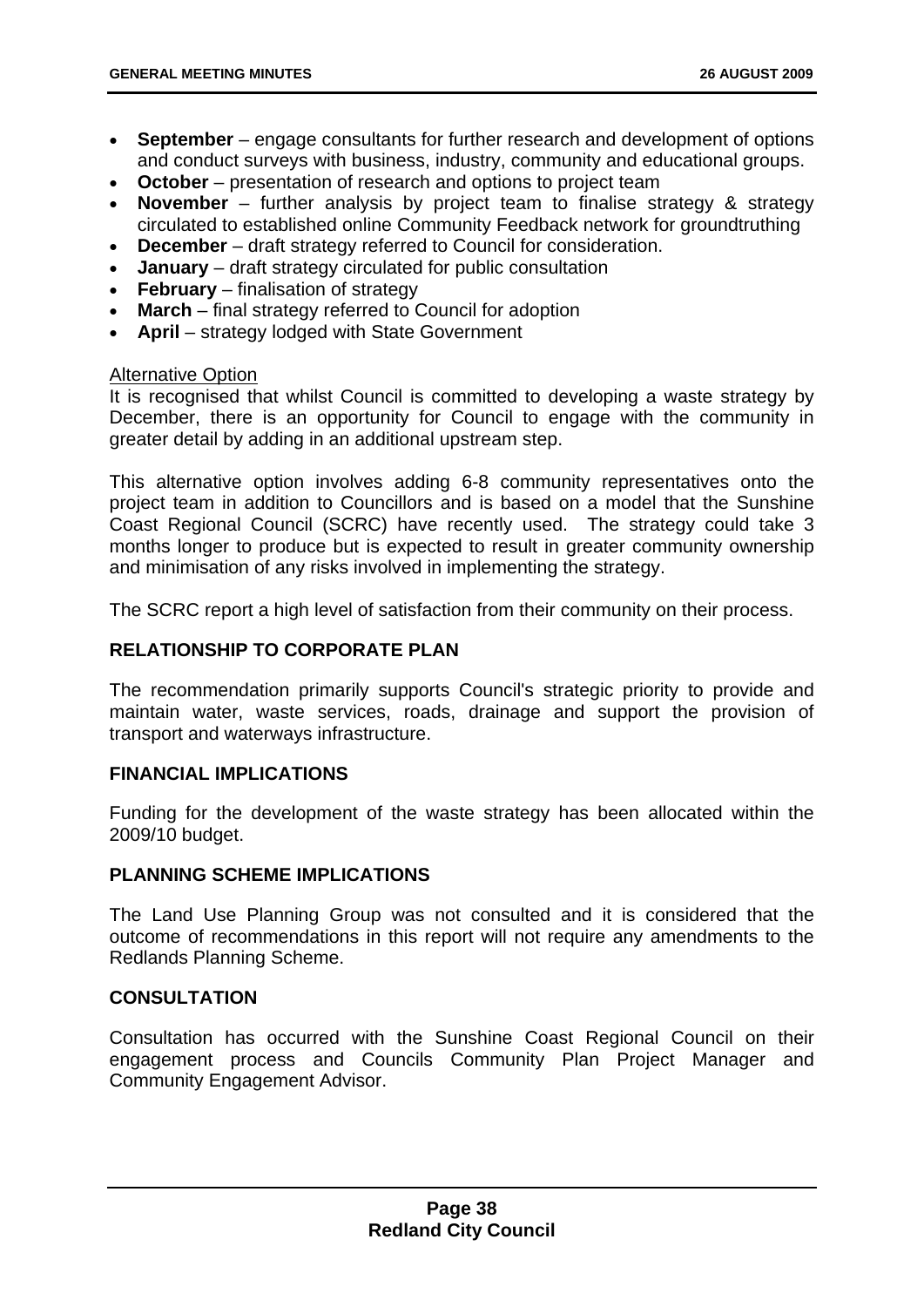#### **OPTIONS**

#### **PREFERRED:**

That Council:

- 1. Establish a Project team comprising 6-8 community members and 3-4 Councillors which will determine a terms of reference for the waste strategy;
- 2. Nominate which Councillors will be members of the project team and which Councillor will be the Chair;
- 3. Call for Expressions of Interest for community members to be appointed to the project team; and
- 4. Establish a technical reference group of key Council officers and Consultants to support the Project team and Project Manager.

#### **ALTERNATIVE:**

That Council:

- 1. Establish a Project team comprising 3-4 Councillors and officers which will determine a terms of reference for the waste strategy;
- 2. Nominate which Councillors will be members of the project team and which Councillor will be the Chair; and
- 3. Establish a technical reference group of key Council officers and Consultant to support the Project team and Project Manager.

#### **OFFICER'S RECOMMENDATION**

That Council resolve to:

- 1. Establish a Project team comprising 6-8 community members and 3-4 Councillors which will determine a terms of reference for the waste strategy;
- 2. Nominate which Councillors will be members of the project team and which Councillor will be the Chair;
- 3. Call for Expressions of Interest for community members to be appointed to the project team;
- 4. Establish a technical reference group of key Council officers and Consultants to support the Project team and Project Manager.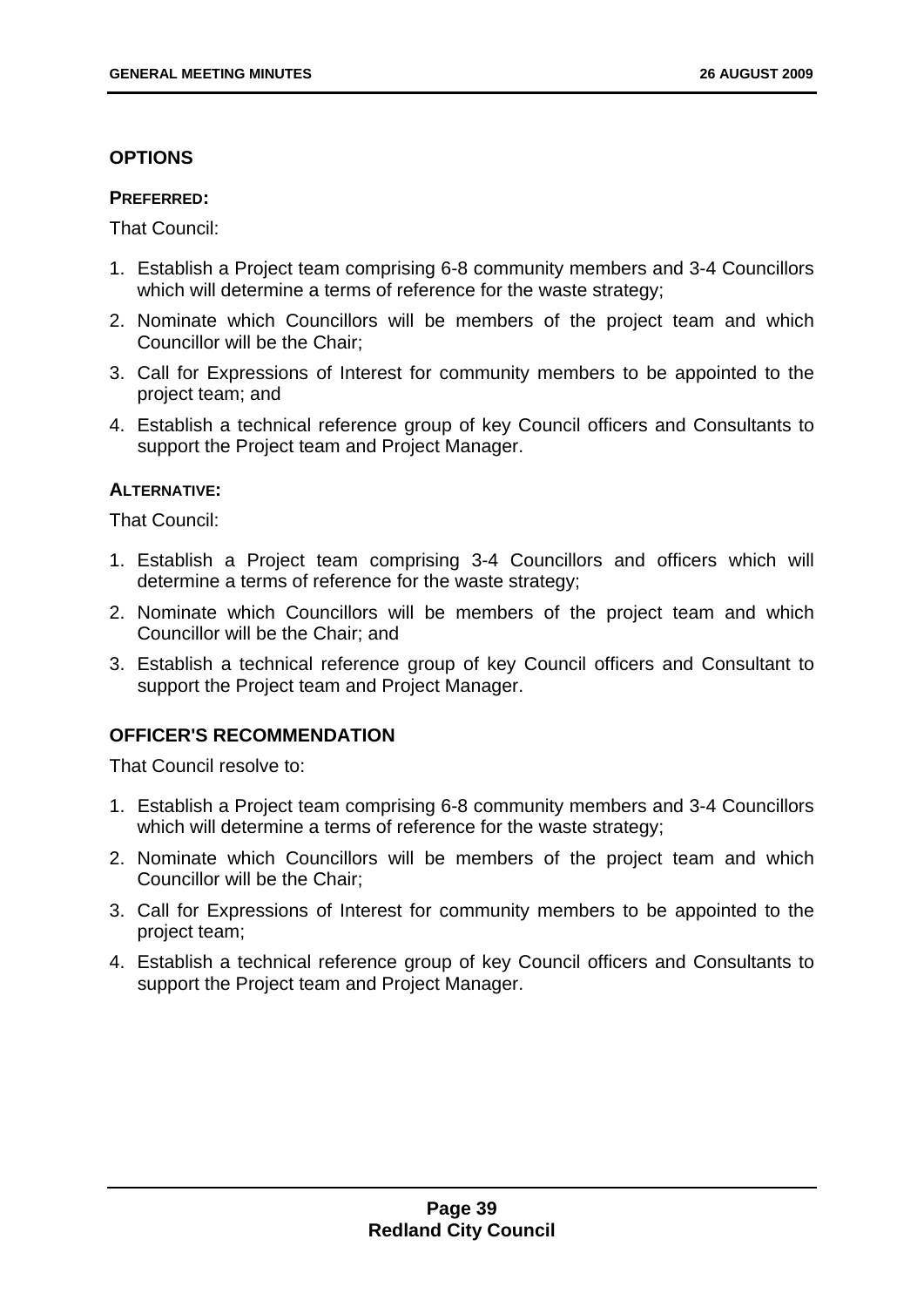## **COMMITTEE RECOMMENDATION/ COUNCIL RESOLUTION**

| Moved by:    | <b>Cr Elliott</b> |
|--------------|-------------------|
| Seconded by: | Cr Burns          |

**That Council work in partnership with a consultant to prepare a waste management strategy for the City in order to plan service and infrastructure requirements for the next 10 years and comply with the Queensland Environmental Protection (Waste Management) Policy 2000 and in accord with Local Government Act provisions.** 

## **CARRIED**

A division was called for.

Crs Burns, Murray, Elliott, Bowler, Williams, Townsend, Henry and Boglary voted in the affirmative.

Crs Reimers, Ogilvie and Hobson voted in the negative.

The motion was declared by the Mayor as **CARRIED**.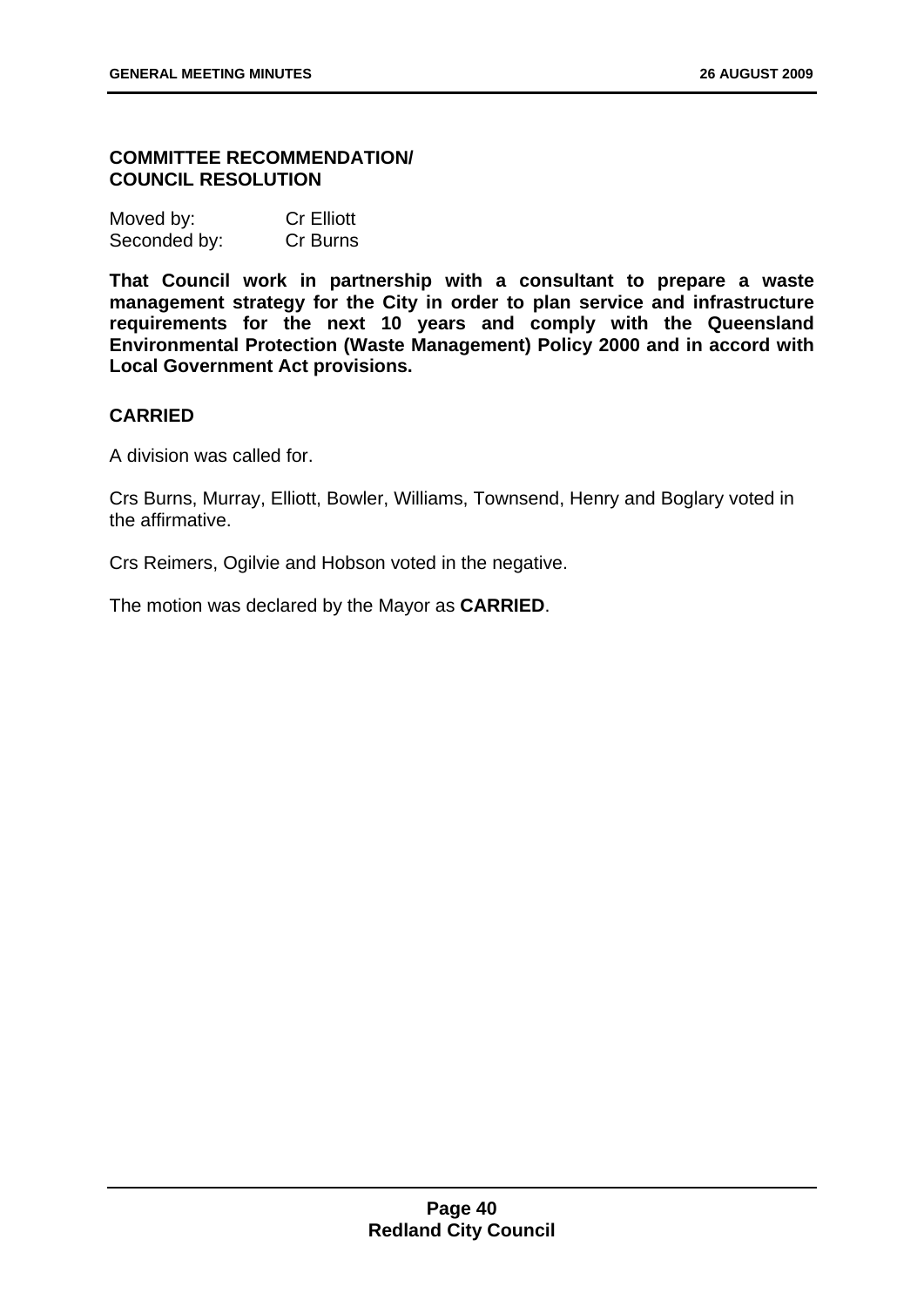## **12.3 GENERAL BUSINESS**

Permission was granted for the following items of General Business to be raised.

## **12.3.1 CARE OF INJURED WILDLIFE**

## **COMMITTEE RECOMMENDATION/ COUNCIL RESOLUTION**

| Moved by:    | Cr Ogilvie  |
|--------------|-------------|
| Seconded by: | Cr Williams |

**That a report be prepared that looks at the responsibilities and action in the Redlands that improve the quality and timeliness of care of injured wildlife.** 

## **CARRIED**

## **12.3.2 SOLAR LIGHTING – EDDIE SANTAGULIANA WALKWAY**

## **COMMITTEE RECOMMENDATION/ COUNCIL RESOLUTION**

| Moved by:    | Cr Ogilvie  |
|--------------|-------------|
| Seconded by: | Cr Williams |

- **1. That Council resolve that a report be prepared on the feasibility and financial implications of providing solar lighting on, and upgrading of the Eddie Santaguliana Walkway between the Cleveland CBD and Wharf Street; and**
- **2. That this report be brought to Council for review and consideration for inclusion in the capital works program.**

# **CARRIED**

# **12.3.3 CLEVELAND POINT RESERVE MASTERPLAN**

## **COMMITTEE RECOMMENDATION**

- 1. That Council resolve to seek community consultation on alternative Cleveland Point Reserve masterplan layouts subject to the Federal Government funding not being affected on any subsequent changes to the masterplan; and
- 2. That the results of the consultation be submitted to a future Planning and Policy Committee Meeting.

# **COUNCIL DISCUSSION**

Cr Ogilvie tabled three layout plans for Cleveland Point for consideration during the consultation process.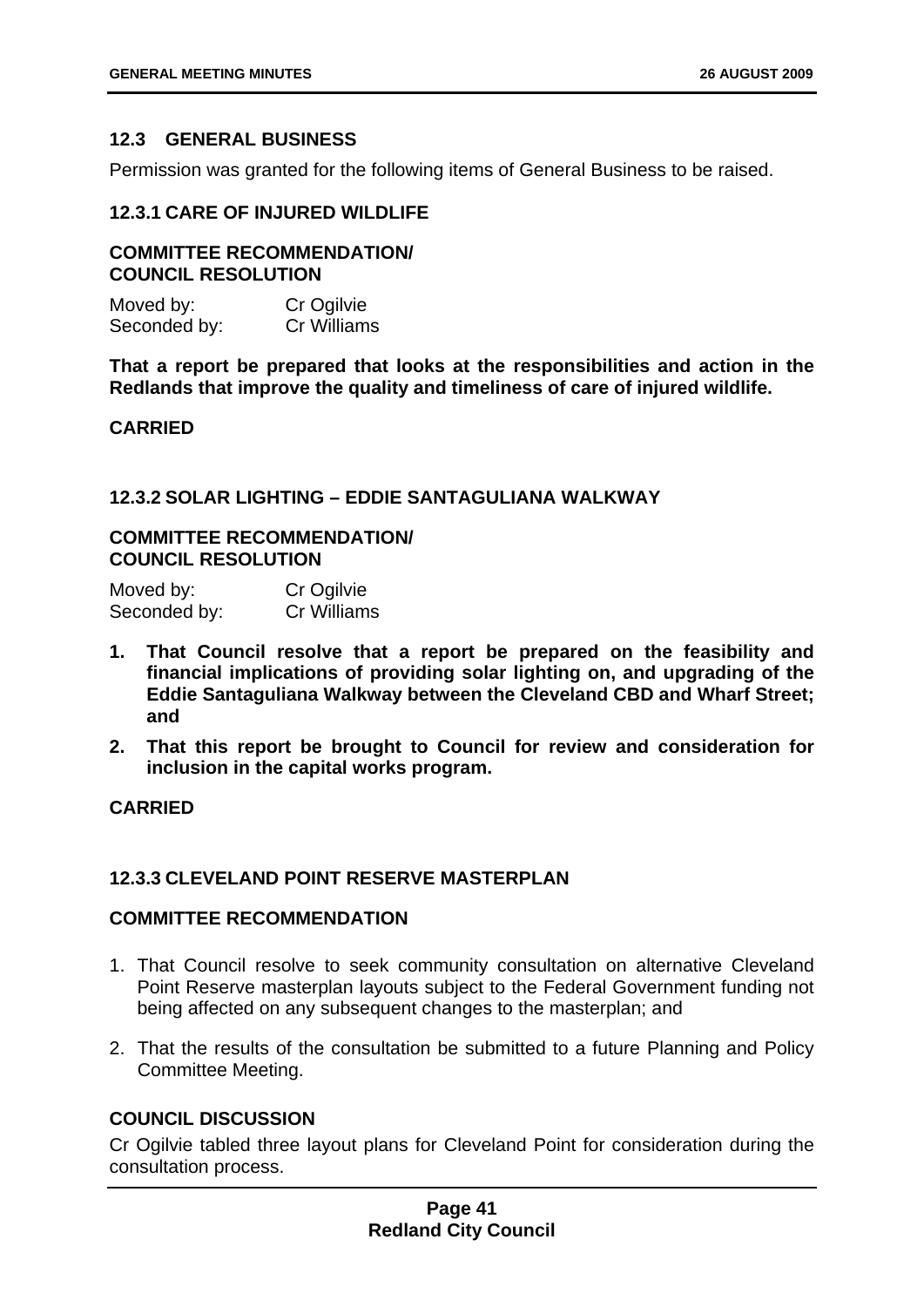## **COUNCIL RESOLUTION**

| Moved by:    | Cr Ogilvie |
|--------------|------------|
| Seconded by: | Cr Boglary |

- **1. That Council resolve to seek community consultation on alternative Cleveland Point Reserve masterplan layouts, as tabled, [Layout Plans] subject to the Federal Government funding not being affected on any subsequent changes to the masterplan; and**
- **2. That the results of the consultation be submitted to a future Planning and Policy Committee Meeting.**

## **CARRIED**

A division was called for.

Crs Burns, Reimers, Murray, Elliott, Bowler, Townsend, Henry, Ogilvie, Boglary and Hobson voted in the affirmative.

Cr Williams voted in the negative.

The motion was declared by the Mayor as **CARRIED**.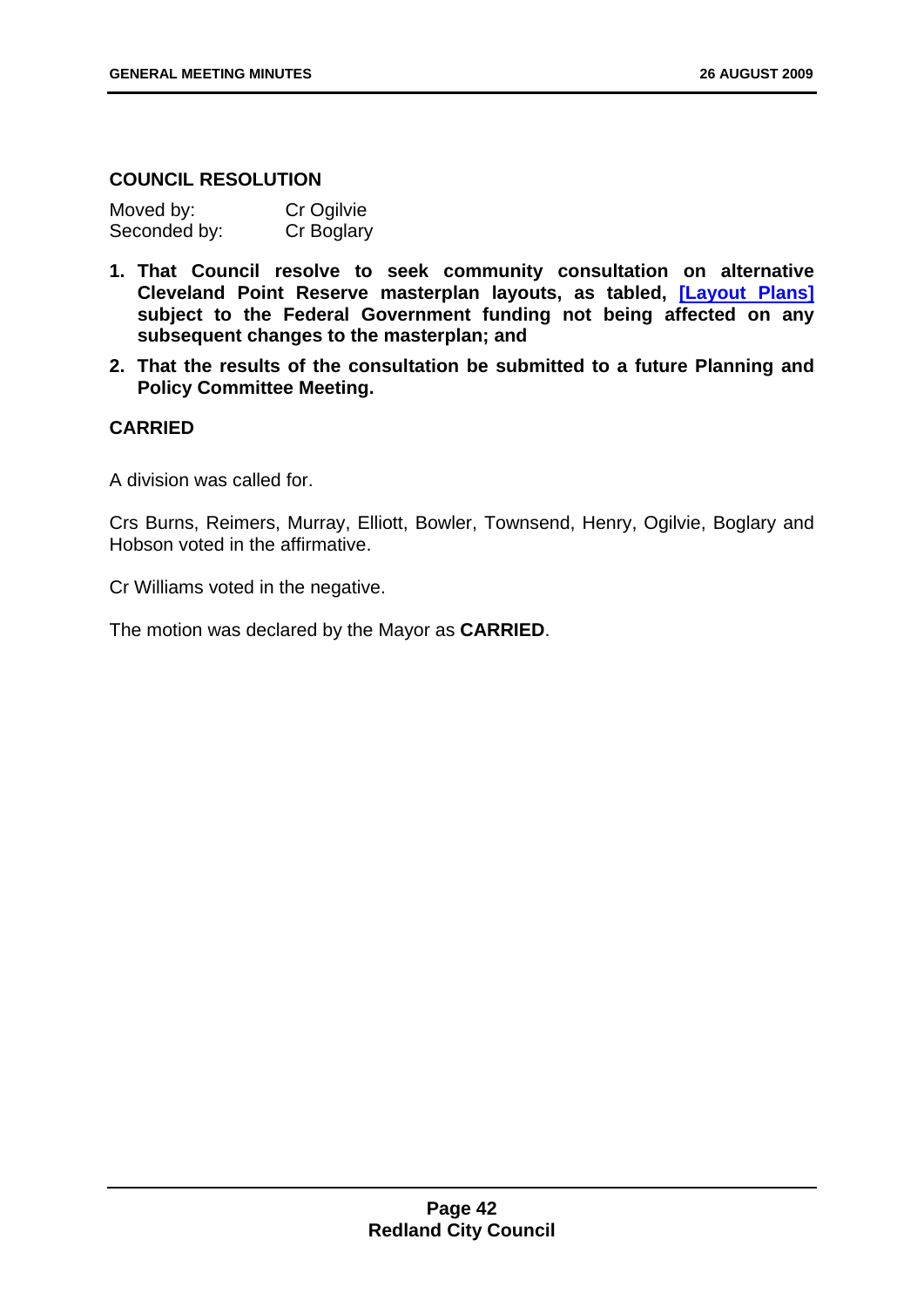## **13 FINANCE AND CORPORATE MANAGEMENT COMMITTEE 19/08/09 - RECEIPT AND ADOPTION OF REPORT**

| Moved by:    | <b>Cr Townsend</b> |
|--------------|--------------------|
| Seconded by: | <b>Cr Bowler</b>   |

That the Finance and Corporate Management Committee Report of 19 August 2009 be received.

CARRIED

# **13.1 OFFICE OF CEO**

Cr Townsend left the committee meeting at 2.05 pm prior to discussion and decision on the following matter.

Cr Townsend left the Council meeting at 6.18pm prior to discussion and decision on the following matter.

| 13.1.1 INVESTIGATION REPORT UNDER SECTION 501E OF THE LOCAL |  |
|-------------------------------------------------------------|--|
| <b>GOVERNMENT ACT 1993</b>                                  |  |

| <b>Dataworks Filename:</b>       | GOV LG Act s.501E Investigation Reports -<br><b>General Complaints Process</b>                                                                                                                  |
|----------------------------------|-------------------------------------------------------------------------------------------------------------------------------------------------------------------------------------------------|
| <b>Attachments:</b>              | <b>Briefing Note to the CEO</b><br><b>Attachment 1 to Briefing Note</b><br><b>Attachment 2 to Briefing Note</b><br><b>Attachment 3 to Briefing Note</b><br><b>Attachment 4 to Briefing Note</b> |
| <b>Responsible Officer Name:</b> | <b>Gary Stevenson</b><br><b>Chief Executive Officer</b>                                                                                                                                         |
| <b>Author Name:</b>              | <b>Kylie Fernon</b><br><b>Manager Internal Audit</b>                                                                                                                                            |

#### **EXECUTIVE SUMMARY**

A complaint was received by the Chief Executive Officer against Cr Barbara Townsend, which may constitute a breach of the Councillor Code of Conduct.

An investigation has been carried out and it was found that although witnesses have corroborated the complainant's allegation, Cr Townsend has not admitted the alleged conduct and does not accept that she has a conflict of interest regarding the complainant.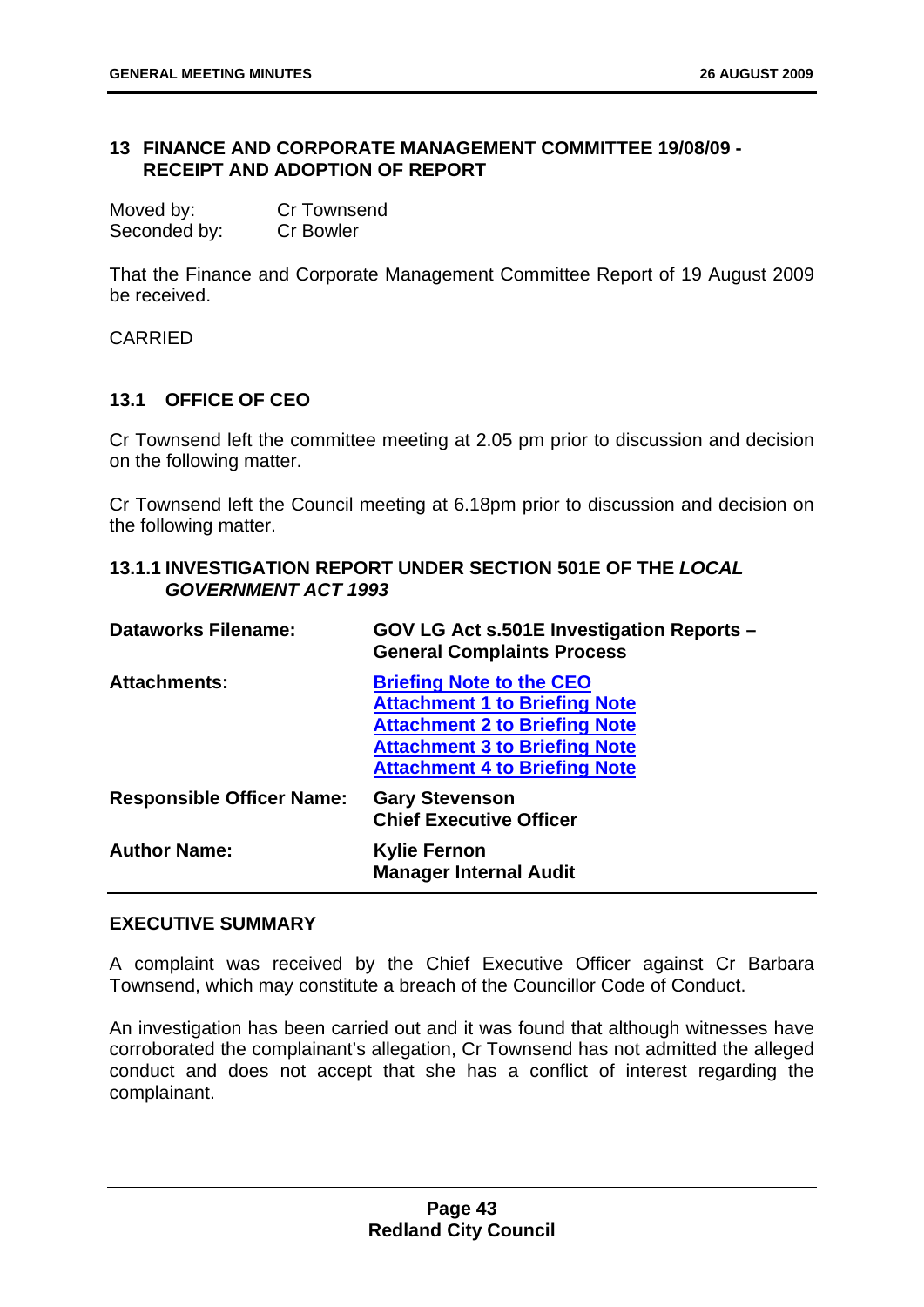Accordingly, the complaint has not been resolved under the General Complaints Process, and must be dealt with in accordance with Section 250S of the Local Government Act 1993 (LGA).

It is recommended that these findings be accepted and that the alleged minor breach be referred to Council for determination and appropriate action.

#### **PURPOSE**

The purpose of this report is to refer the alleged minor breach to Council for determination and appropriate action.

## **BACKGROUND**

On 3 July 2009, the Chief Executive Officer received an email from a complainant alleging that, at the function to meet the candidates at the Sharks Football Club on 5 May 2009, Cr Townsend had made a fingered gesture to him and said that he was a loser. He claims that her action was witnessed by Cr John Burns, Mr Alan Barker and their wives, who were sitting with him at the time.

The complainant considers that the alleged behaviour by Cr Townsend on 5 May 2009, indicates she has a conflict of interest in matters involving his development company. However, the alleged behaviour, if proved, is insufficient to establish that Cr Townsend has a conflict of interest in matters concerning his development company.

Nevertheless, the complaint has been investigated as a possible minor breach of the Code of Conduct for Councillors. Councillors have an obligation under the Code to exhibit high standards of personal behaviour and demonstrate respect for others. A thorough investigation was conducted by Graham Toohey, Senior Internal Auditor.

Specifically the investigation found:

- The complainant considers that Cr Townsend has a conflict of interest with him and his company, and should not be able to vote on his development applications or be an active participant in any discussions involving his company.
- Cr Burns and Mr Barker corroborated the complainant's allegation that Cr Townsend made the fingered gesture to the complainant and said "You are a loser".
- Cr Townsend cannot recall making a fingered gesture to the complainant or calling him "a loser". She does not consider she has a conflict of interest with him or his development company.

Although witnesses have corroborated the complainant's allegation, Cr Townsend has not admitted the alleged conduct and does not accept that she has a conflict of interest regarding the complainant's development company.

Accordingly, the complaint has not been resolved under the General Complaints Process, and must be dealt with in accordance with Section 250S of the LGA.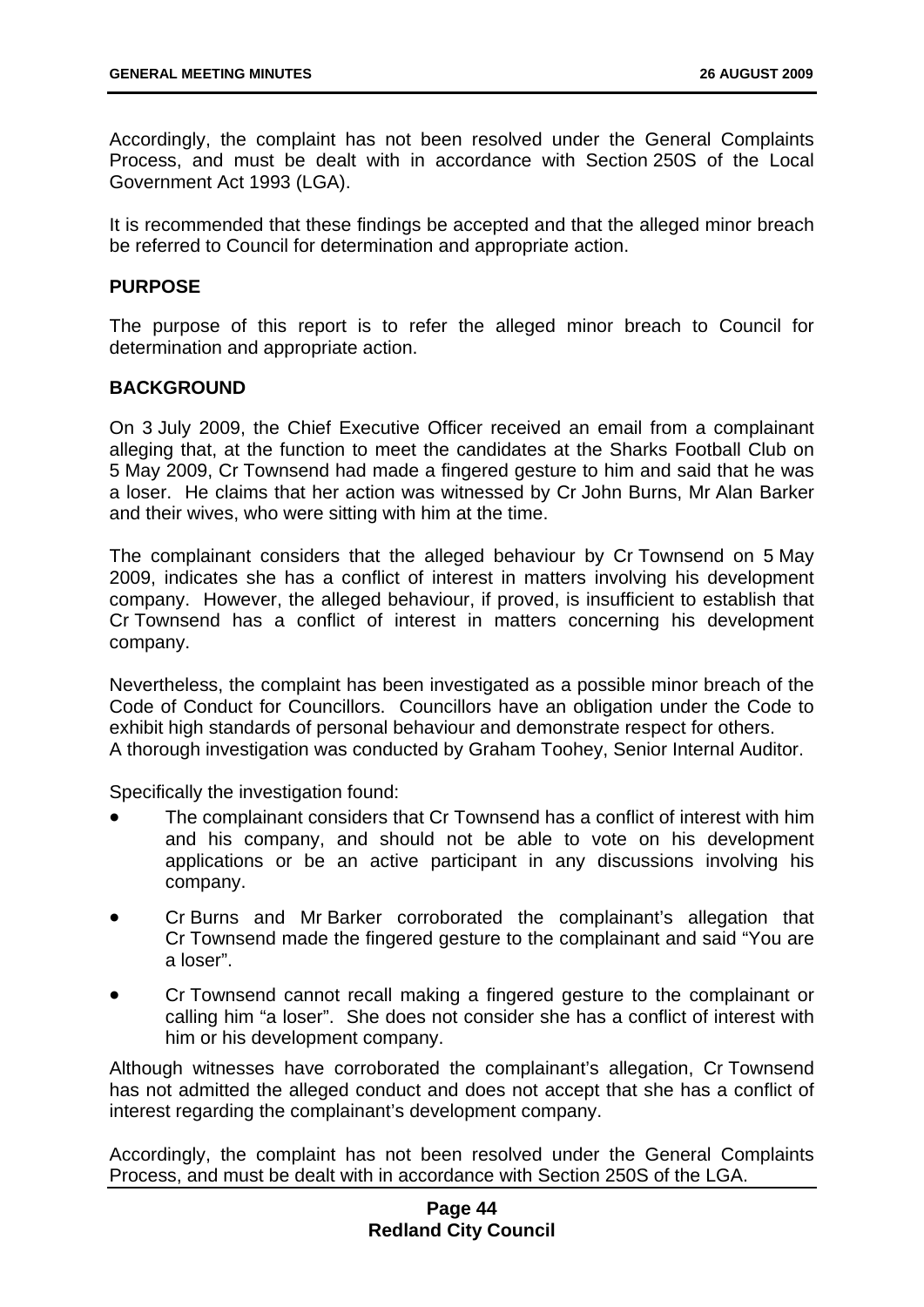This matter is referred to Council to deal with in accordance with Section 250S of the LGA as outlined below.

# **ISSUES**

A breach of the ethical or behavioural obligations under the Councillor Code of Conduct is defined by Section 250M of the LGA as a "minor breach". The only ethical or behavioural obligation under the Code of Conduct which might possibly be relevant comes under the category "Integrity of Local Government". It states that "Councillors must exhibit high standards of personal behaviour and demonstrate respect for others".

Section 250S of the LGA requires Council to deal with unresolved complaints about minor breaches of the Councillors' Code of Conduct in the following way:

- Decide, by resolution, to take no further action in relation to the complaint if satisfied that it concerns frivolous matter or was made vexatiously; **or**
- Decide, by resolution, whether the Councillor has committed the alleged minor breach.

If Council decides the Councillor committed the minor breach, it may:

- a) Take no further action in respect of the breach; or
- b) Impose one or more of the following penalties on the Councillor:
	- i. A written reprimand; and/or
	- ii. Suspension from one ordinary meeting of Council.

# **RELATIONSHIP TO CORPORATE PLAN**

The recommendation primarily supports Council's strategic priority to effective leadership through accountable and ethical standards of behaviour.

# **FINANCIAL IMPLICATIONS**

Nil.

## **CONSULTATION**

Consultation was undertaken in accordance with the General Complaints Process Guideline.

# **OPTIONS**

1. That Council accept the investigator's findings and decide, by resolution, to take no further action in relation to the complaint if satisfied that it concerns a frivolous matter or was made vexatiously; or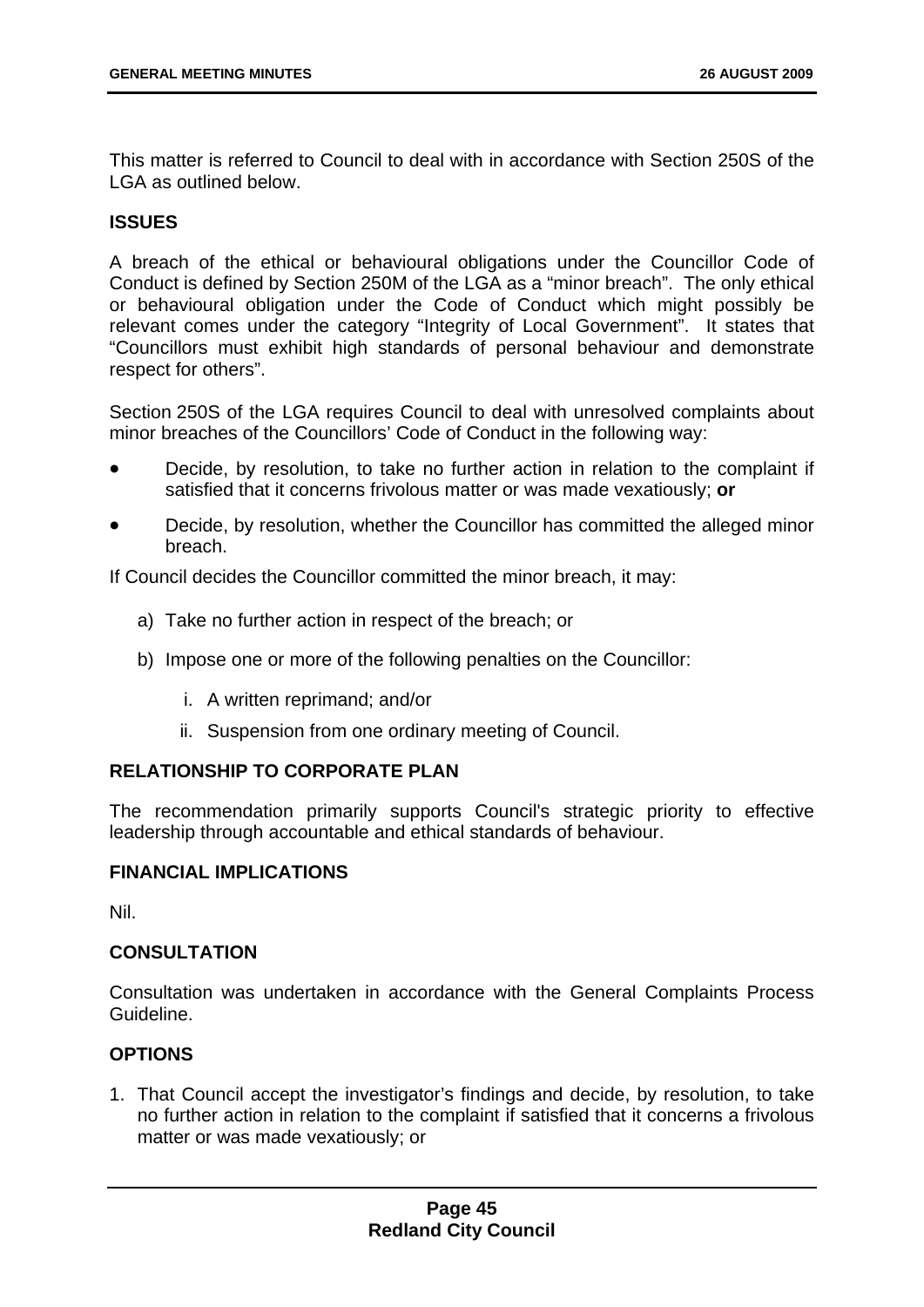2. That Council decide, by resolution, whether the Councillor has committed the alleged minor breach.

If Council decides that the Councillor has committed the minor breach, it may:

- a) Take no further action in respect of the breach; or
- b) Impose one or more of the following penalties on the Councillor:
	- i. a written reprimand; and/or
	- ii. suspension from one ordinary meeting of Council.

#### **OFFICER'S RECOMMENDATION**

That Council considers the options provided in this report.

#### **COMMITTEE RECOMMENDATION**

That Council accept the investigator's findings and resolve to take no further action in relation to the complaint, as Council is satisfied that it concerns a frivolous matter or was made vexatiously.

## **COUNCIL RESOLUTION**

| Moved by:    | <b>Cr Bowler</b> |
|--------------|------------------|
| Seconded by: | Cr Boglary       |

**That Council note the investigator's findings and resolve to take no further action in relation to the complaint, as Council is satisfied that it concerns a frivolous matter or was made vexatiously.** 

## **CARRIED**

A division was called for.

Crs Reimers, Murray, Elliott, Bowler, Williams, Henry, Ogilvie, Boglary and Hobson voted in the affirmative.

Cr Burns voted in the negative.

Cr Townsend was not present when this motion was put.

The motion was declared by the Mayor as **CARRIED**.

Cr Townsend returned to the meeting at 6.21pm. Cr Ogilvie left the meeting at 6.21pm.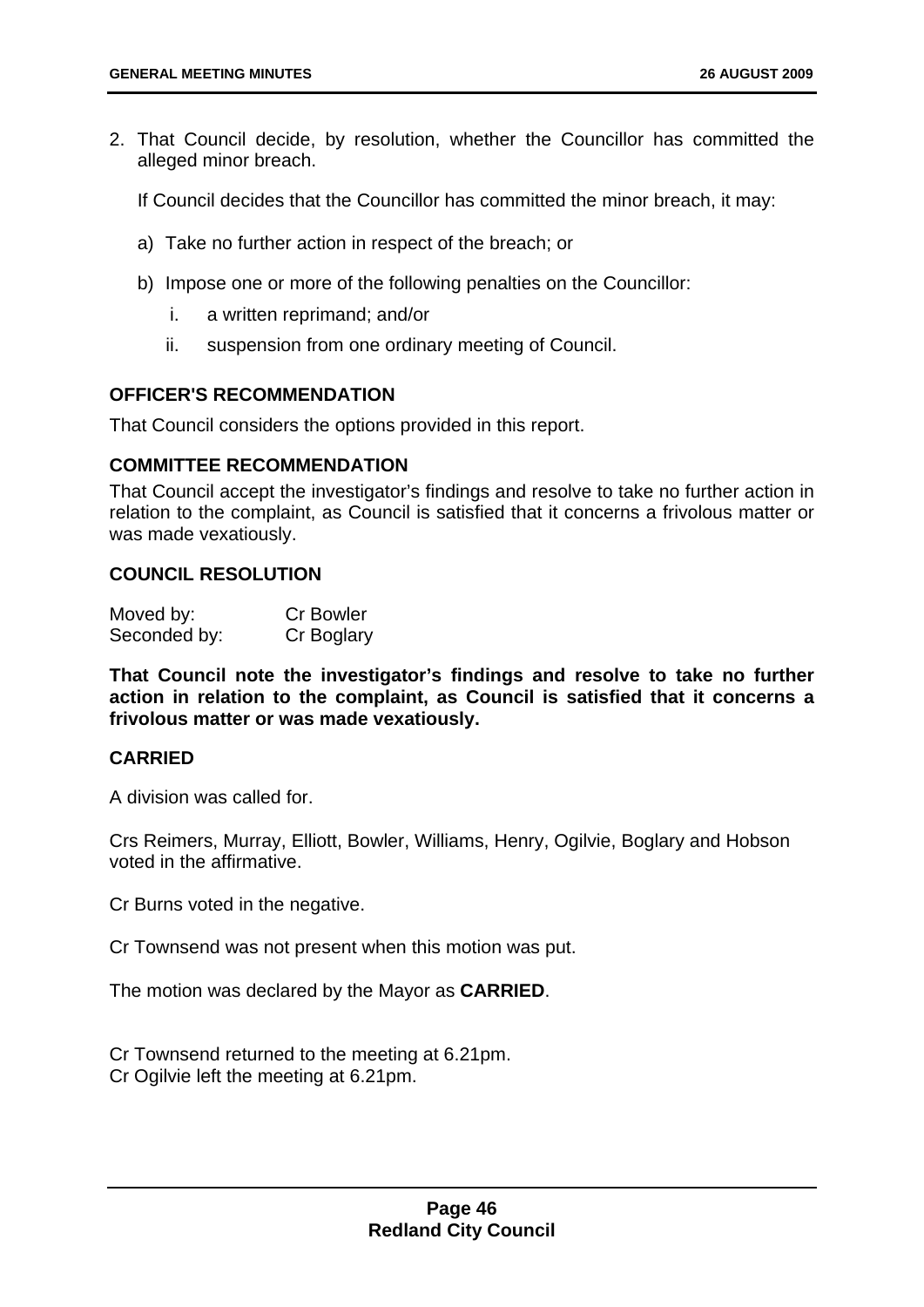# **13.2 CORPORATE SERVICES**

## **13.2.1 JULY 2009 - MONTHLY FINANCIAL REPORTS**

| <b>Dataworks Filename:</b>       | <b>FM Monthly Financial Reports to Committee</b>           |
|----------------------------------|------------------------------------------------------------|
| <b>Attachment:</b>               | <b>July 2009 EOM Financial Report</b>                      |
| <b>Responsible Officer Name:</b> | <b>Kerry Phillips</b><br><b>Manager Financial Services</b> |
| <b>Author Name:</b>              | <b>Deborah Hall</b><br><b>Finance Officer</b>              |

## **EXECUTIVE SUMMARY**

Section 528(1) of the *Local Government Act 1993* requires that Council's statement of accounts be presented at an ordinary monthly meeting.

The attachments to this report present the July 2009 financial statement of accounts to Council and provide detailed analytical commentary. The revised budget figures in the attachment are prior to the 2008-2009 Carryover Budget Review and are therefore subject to change.

The financials demonstrate that six of the seven Key Financial Performance Indicators exceeded targets set at the beginning of the financial year. These are:

- level of dependence on general rate revenue;
- ability to pay our bills  $-$  current ratio;
- ability to repay our debt  $-$  debt servicing ratio;
- cash balance;
- cash balances cash capacity in months; and
- longer term financial stability debt to assets ratio.

The one Key Performance Indicator that was outside of the target was operating performance and this is due to less than budgeted receipts from customers, in particular cash for rates and utility charges. The Key Performance Indicator is fully expected to meet the target by the end of the next period as rates are due for payment in August.

Council's end of month operating financial result (Earnings Before Interest, Tax and Depreciation – EBITD) is ahead of budget by \$0.5 million, with operating expenditure favourable by \$2.3 million, slightly offset by operating revenue unfavourable by \$1.8 million.

The under expenditure in operating expenditure is timing at this stage. The unfavourable variance in operating revenue is also expected to be timing at this early point in the financial year.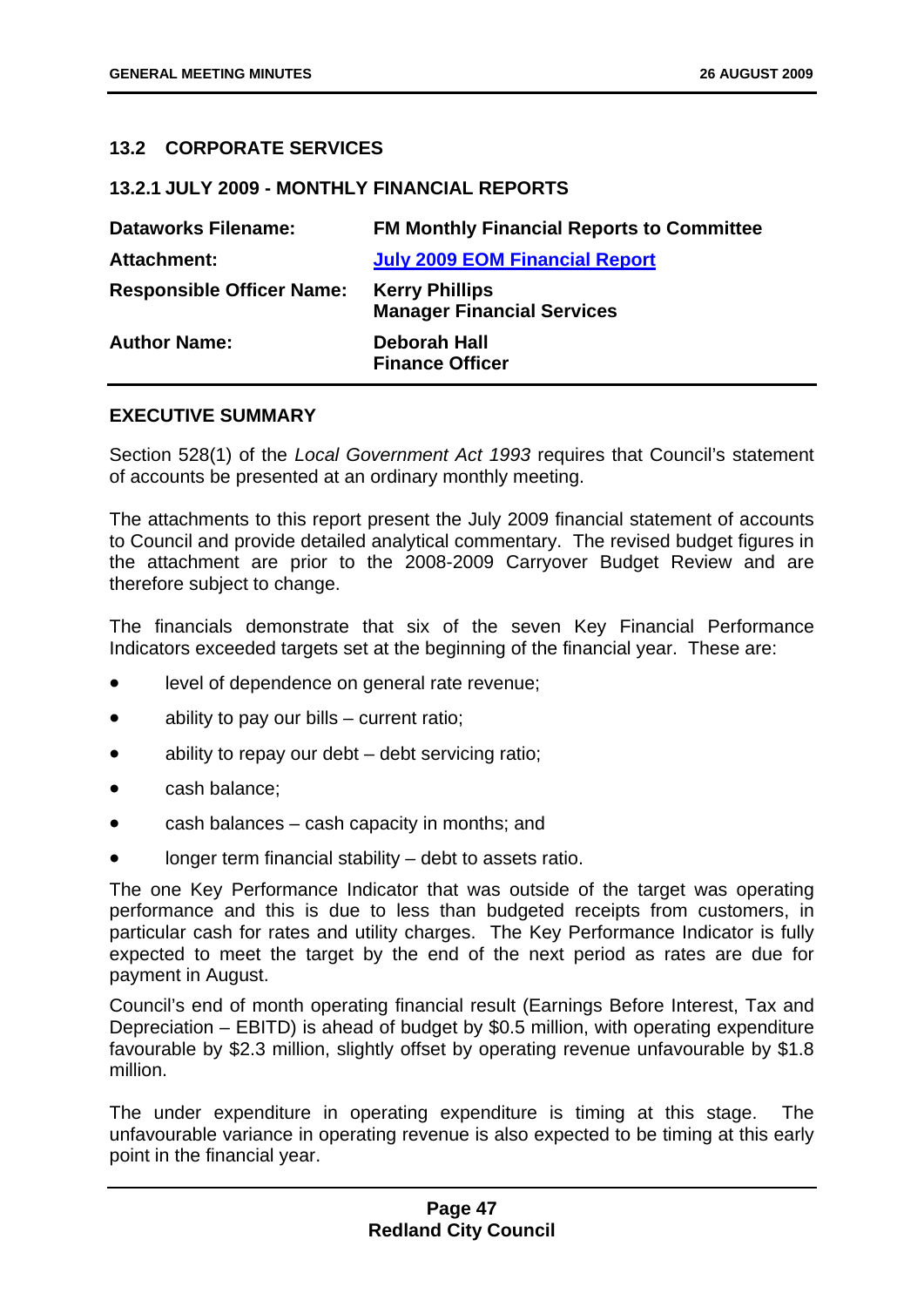The cash flow position for the year is behind revised budget levels by \$6.7 million, although Council started the year with \$1.4 million less than was originally budgeted. The cash held is ahead of targeted levels at \$77.8 million, equal to 8.4 months cash capacity against an original target of three to four months. The variance against budget is due in the main to the budget phasing and this timing difference is expected to disappear by the end of the next period as rates are due for payment.

The Mayor and Councillors' Community Benefit Funds are currently under review and in transition. Subsequently this end of month report for July 2009 will not contain the three page report that outlines the expenditure for the Mayor and Councillors.

The structure of the monthly financial reports to committee is currently under review. The report set comprises a combination of strategic and operational data which does not readily lend itself to assist the reader in gaining a better understanding of Council's strategic financial position and performance. A proposal of a revised report will be presented to ELG and Council over the coming weeks for review and comment during a workshop. Following the feedback from this consultation process, a revised set of monthly financial reports will be produced that may facilitate more indepth debate on financial performance against Council's Financial Strategy.

## **PURPOSE**

The purpose is to present the July 2009 report to Council and explain the content and analysis of the report. Section 528 of the *Local Government Act 1993* requires the Chief Executive Officer of a local government to present statements of its accounts to the local government.

# **BACKGROUND**

The Corporate Plan contains a strategic priority to ensure the long term financial viability of Redland City and provide public accountability in financial management. For organisational effectiveness, it is important that Council receive and understand the monthly financial statements.

## **ISSUES**

The following elements, shown in the attachments, comprise the End of Month Financial Reports for July 2009:

# **Corporate Financial Report Card (A)**

- Operating Revenue compared with Budget;
- General Operating Costs compared with Budget;
- Capital Expenditure compared with Budget;
- Cash Position; and
- Employee Costs compared with Budget.

## **Report Card Analysis (B)**

Classifies variances between revised budget and actual results as being either timing or permanent variances as well as favourable or unfavourable. Timing variances are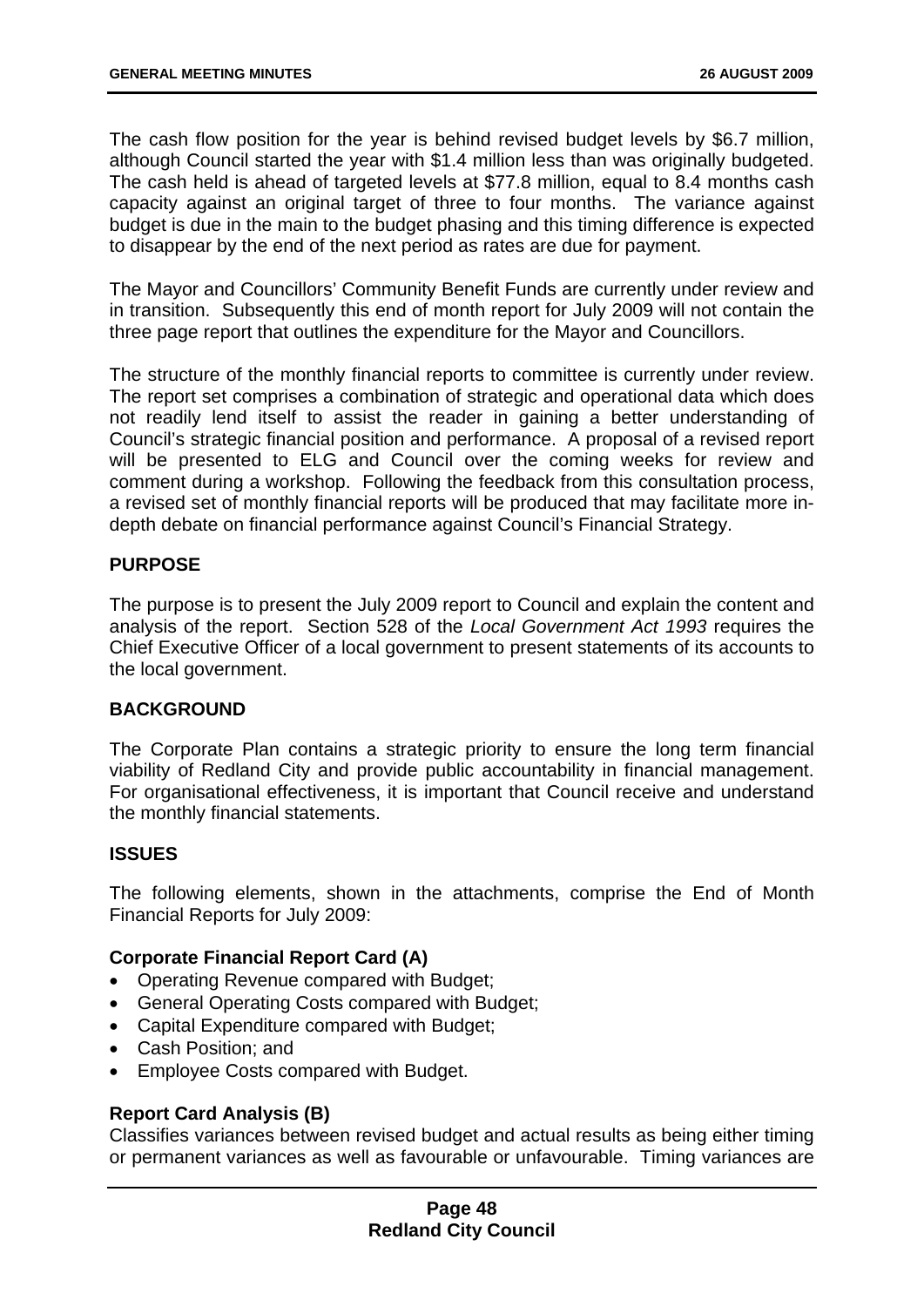anticipated to disappear once 30 June 2010 figures are produced. Permanent variances imply the variance will remain into the next financial year.

## **Council Financial Report 1 (C)**

Shows the percentage variance of year to date actual results compared with year to date budget by colour indicators.

# **Council Financial Report 2 (D)**

Shows year to date actual results compared with annual and year to date budgets. This report has a brief commentary on all year to date variances greater than \$20,000.

An **Operational Statement by Strategic Priority (E)**; a **Balance Sheet (F)**, an **Investment Summary (G)**, a **Statement of Cash Flows (H)**, **Financial Stability Ratios Report (I)** and a **Fuel Consumption Report (J),** have been included to provide the complete picture of Council's finances.

## **RELATIONSHIP TO CORPORATE PLAN**

The recommendation in this report primarily supports Council's strategic priority to support the organisation's capacity to deliver services to the community by building a skilled, motivated and continually learning workforce, ensuring assets and finances are well managed, corporate knowledge is captured and used to best advantage, and that services are marketed and communicated effectively.

## **FINANCIAL IMPLICATIONS**

The overall financial position as at the end of July 2009 remains strong with EBITD of \$6.0 million (\$0.5 million ahead of budget). This result is due to total operating revenue of \$15.6 million (\$1.8 million behind budget) and total operating costs of \$9.6 million (favourable variance of \$2.3 million).

## *Operating Revenue*

Rates and Utility Charges is over budget by \$237,000 due in the main to Water Access charges \$108,000, and budget phasing in the Landfill Remediation \$600,000 and Environmental Special Charges \$100,000. These favourable variations in Rates and Utility Charges are anticipated to be timing at this stage. Unfavourable variances that partly net off the amounts above include credits held \$463,000 and general rate revenue \$145,000; once again timing differences as rates are due for payment in August. Pensioner Remissions is unfavourable against budget due to a budget phasing issue. Fees and Charges is under budget by \$142,000 in the main due to camping fees, School Age Care fees and weighbridge income although these variances are timing only at this stage. Operating Grants and Subsidies is under budget by \$1.5 million due to budget phasing of the Federal Assistance Grant and this will be addressed in upcoming budget reviews.

## *Operating Expenditure*

Employee Costs is under by \$686,000 in the main due to \$494,000 which is the budget for the Defined Benefit Superannuation (potential shortfall). Following the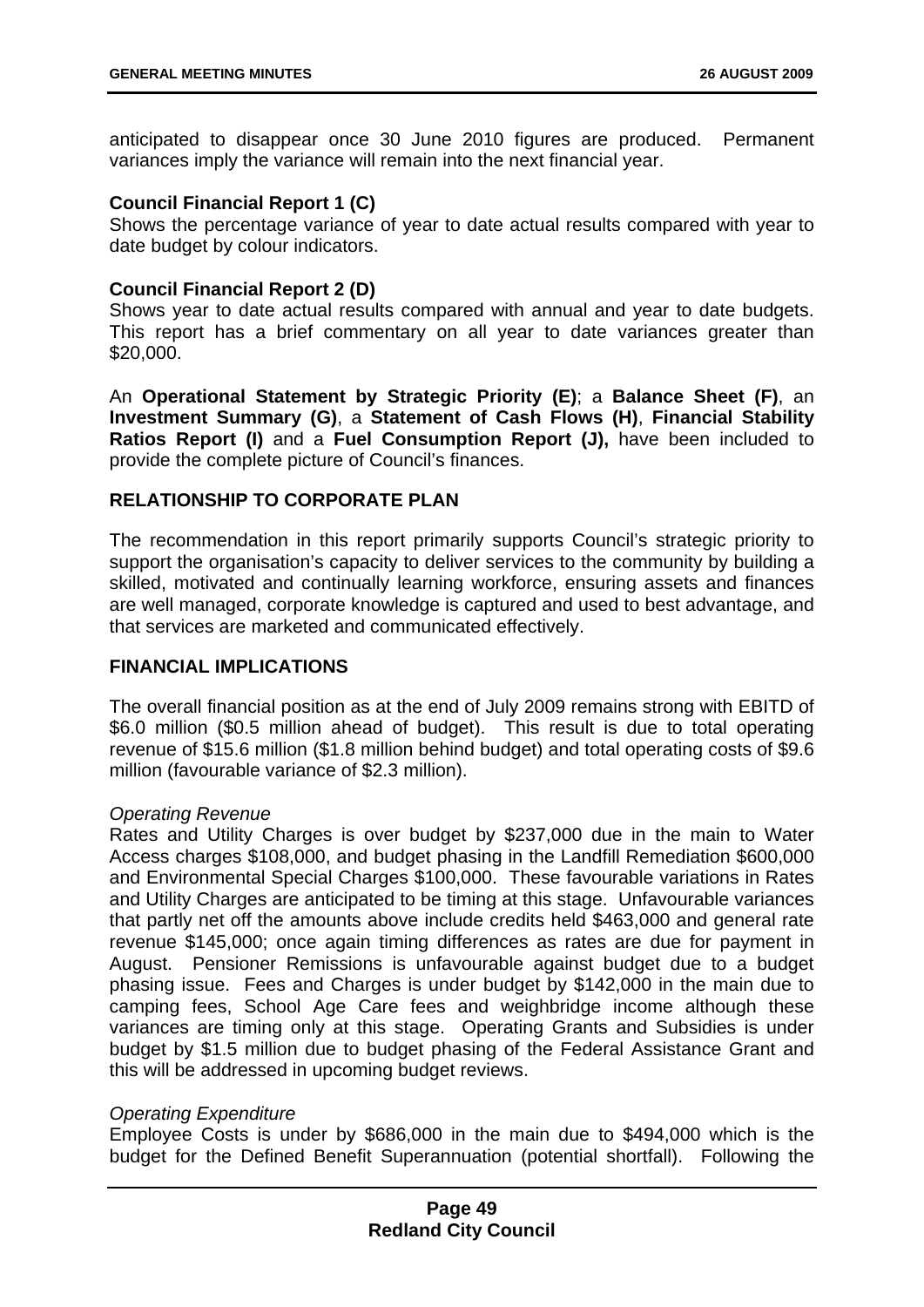adoption of the budget, advice has been received that there is no longer a shortfall for Council to meet and hence this budgeted amount will be given up in a future Budget Review. Operational Goods and Services is under year to date budget by \$1.8 million and the variances are all expected to be timing at this stage. Of particular note, a \$311,000 underspend in valuation fees is expected to disappear in period two when the invoice is processed; \$190, 000 is attributable to street lighting, \$100,000 is an underspend on the Judy Holt project and \$323,000 is predominantly underspends on contractors and consultants for Redland Water.

## *Capital Revenue*

Contributions and Donations is \$66,000 over budget as Planning and Policy developer contributions were received ahead of budget and are just timing differences. Grants and Subsidies is \$70,000 over budget due to Planning and Policy subsidies being received ahead of budget. This variance is timing only. \$167,000 of developer contributions were received ahead of budget so they have been transferred to the reserve, accounting for the majority of the \$145,000 variance against revised budget. The dollar value for Capital Transfers To/From Reserves was calculated incorrectly for the adoption of the original budget and will be addressed at the Carryover Budget Review in August 2009.

## *Capital Expenditure*

Goods and Services is \$383,000 over year to date budget, as a result of overspends in Customer Services \$375,000 and Planning and Policy Departments \$846, 000, slightly offset by underspends in Redland Water \$619,000 and Corporate Services Departments \$220, 000.

Overspends include \$1.2 million in budget phasing: \$163,000 in Operations and Maintenance, \$825,000 Conservation Land Acquisition and \$220,000 Fleet Services orders not yet arrived or been fully processed for payment. Underspends include delays to the following capital works: Water Retic \$166,000, Wastewater Treatment \$53,000, Wastewater ICS \$76,000 and Pumpstation 6 \$303,000.

Employee Costs has a favourable variance of \$86,000 due in the main to vacancies in Customer Services Department.

## *Cash and Investments*

The investment of surplus funds for the month returned a weighted average rate of return of 3.51%, which is again ahead of the UBS Aust Bank Bill Index of 3.17%. These returns are reported on a monthly weighted average return and Council benchmarks the funds against the UBS Australia Bank Bill Index. Interest return is reported on both an annual effective and nominal rate of return. It is also relevant to note that the RBA policy interest rate is 3.00% as at the end of July 2009.

The cash balance is \$77.8 million at the end of July 2009 which is equivalent to 8.4 months cash capacity. Council is intentionally maintaining a higher balance than target whilst it monitors the impact of the structural reforms to the water business.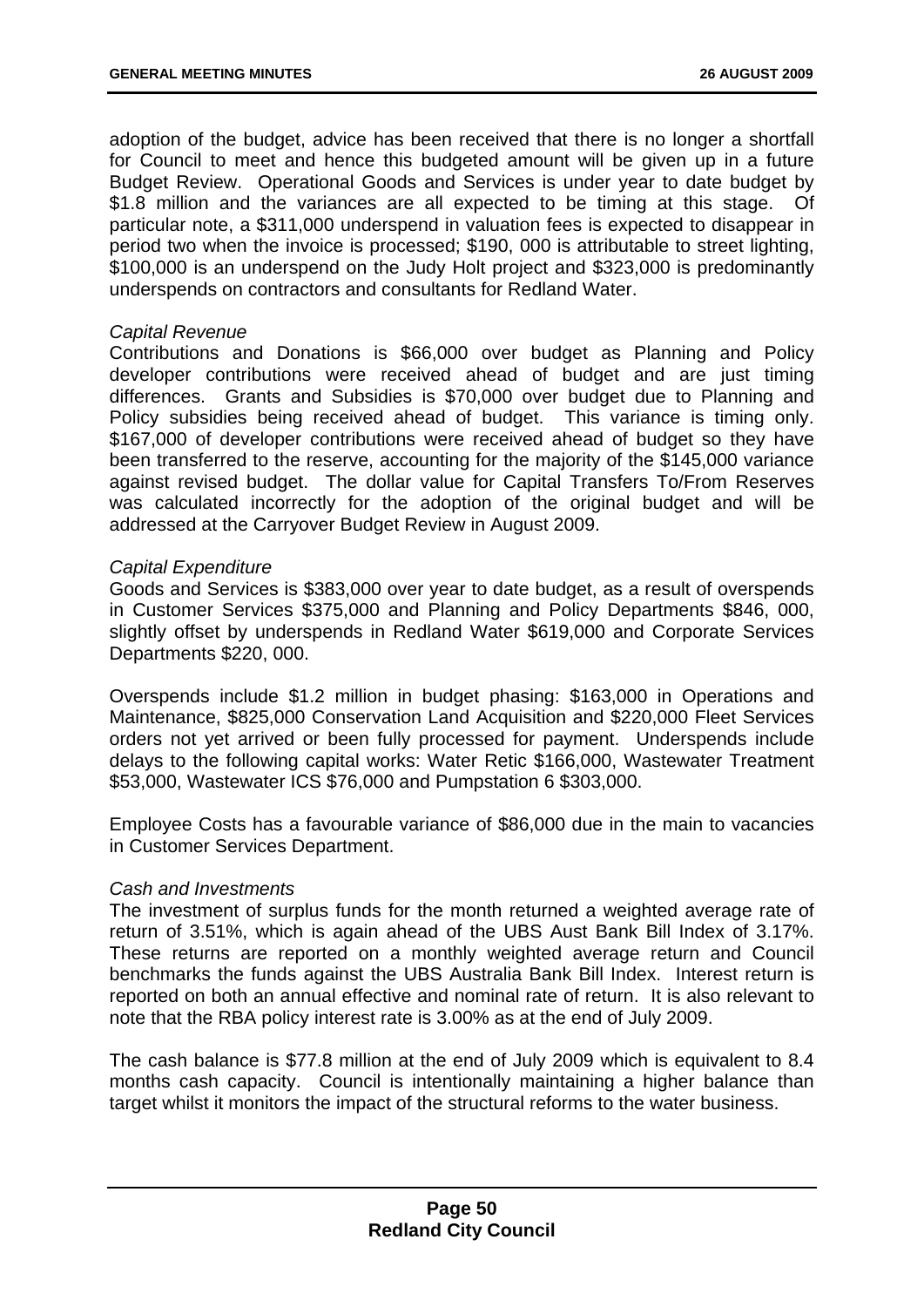# **PLANNING SCHEME IMPLICATIONS**

It is considered that the outcome of recommendations in this report will not require any amendments to the Redlands Planning Scheme.

# **CONSULTATION**

Consultation has taken place amongst the Executive Leadership Group.

# **OPTIONS**

## **PREFERRED**

That Council note the End of Month Financial Reports for July 2009 and explanations as presented in the attachments.

## **ALTERNATIVE**

That Council requests additional information.

## **OFFICER'S/COMMITTEE RECOMMENDATION/ COUNCIL RESOLUTION**

| Moved by:    | Cr Townsend       |
|--------------|-------------------|
| Seconded by: | <b>Cr Reimers</b> |

**That Council resolve to note the End of Month Financial Reports for July 2009 and explanations as presented in the following attachments:** 

- **1. Corporate Financial Report Card;**
- **2. Report Card Analysis;**
- **3. First Council Financial Report;**
- **4. Second Council Financial Report;**
- **5. Operational Statement by Strategic Priority;**
- **6. Balance Sheet;**
- **7. Investment Summary;**
- **8. Statement of Cash Flows;**
- **9. Financial Stability Ratios Report; and a**
- **10. Fuel Consumption Report.**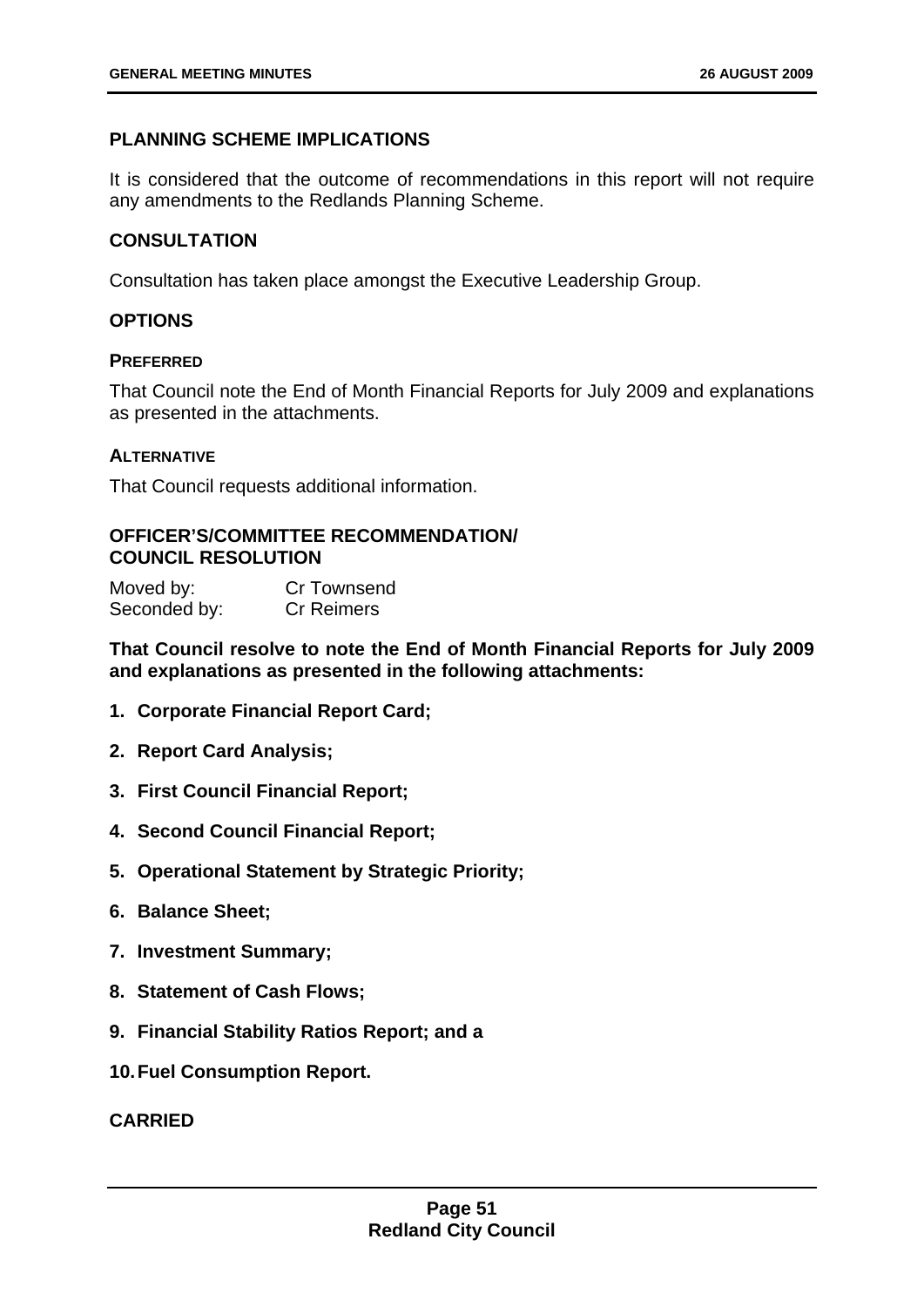# **13.2.2 CARRYOVER FUNDING FROM 2008/2009 TO 2009/2010**

| <b>Dataworks Filename:</b>       | <b>FM Carryovers</b>                                                                      |
|----------------------------------|-------------------------------------------------------------------------------------------|
| <b>Attachment:</b>               | <b>Carryover Funding 08/09 to 09/10</b>                                                   |
| <b>Responsible Officer Name:</b> | <b>Kerry Phillips</b><br><b>Manager Financial Services</b>                                |
| <b>Author Name:</b>              | <b>Gavin Holdway</b><br>Service Manager, Budget, Financial Modelling<br>and Group Support |

## **EXECUTIVE SUMMARY**

This report reviews the 30 June 2009 position with regard to over and under expenditure along with the implications of the proposed carryover funding requirements from 2008/2009 being incorporated into the adopted budget for the 2009/2010 financial year.

Attached to this report are the following details:

- Revised Key Performance Indicators (KPI's) for 2009/2010;
- Revised 2009/2010 Budgeted Statement of Cash Flows;
- Revised 2009/2010 Budget Statement of Financial Position (Balance Sheet):
- Details of Proposed Carry Overs from 2008/2009 to 2009/2010 (summary and detail);
- Revised 2009/2010 Strategic Priority Financial Statements; and
- Revised 2009/2010 Operating Statements, Capital Funding and Other Items.

It is proposed that Council resolve to adopt the revised budget for 2009/2010 at Redland City Council (RCC) consolidated level. In addition to this and in accordance with Section 520 of the *Local Government 1993*, it is proposed that Council resolve to adopt the Redland Water financial statements and the Redland Waste financial statements that are presented in the attached documentation. The relevant pages are outlined within the Officer's Recommendation contained in this report.

Please note, due to recent structural changes associated with the Waste Business Unit separating from the Redland Water Department, this proposed budget review now reports the Waste Business Unit in both the Customer Services and Planning and Policy Departments. Of particular note, the monthly financial and performance reporting for the Waste Business Unit activities still remains part of Council's overall financial reporting framework, however, further refinement and development of budget reporting will be undertaken.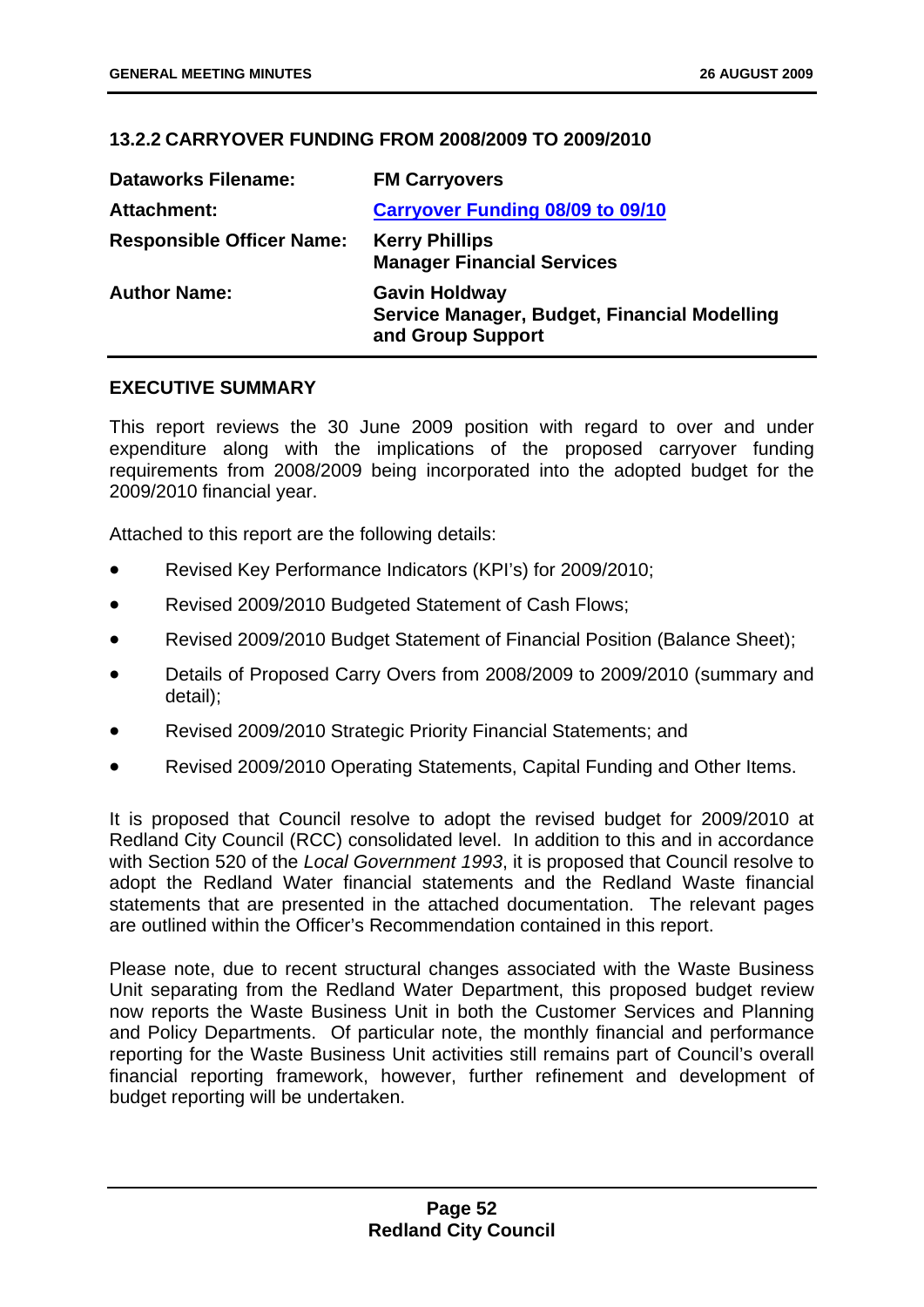# **PURPOSE**

To ensure budget funding exists for items requiring to be carried over across financial years from 2008/2009 to 2009/2010.

# **BACKGROUND**

This report reviews the 30 June 2009 position with regard to over and under expenditure and the implications of the proposed carry over funding requirements from 2008/2009 to the 2009/2010 budgeted financial year.

## **ISSUES**

This proposed budget review has identified 173 carry over submissions and a summary of these items is provided on page 4 of the attached financial information. The carry over requests are predominantly made up of capital projects that were not completed during the 2008/2009 financial year, thus this review proposes that those funds be carried forward to accommodate the required expenditure and project completion in the 2009/2010 budget.

# **RELATIONSHIP TO CORPORATE PLAN**

The recommendation primarily supports Council's strategic priority to ensure the long term financial viability of the City and provide public accountability in financial management.

## **FINANCIAL IMPLICATIONS**

The carryovers amount to a net cash movement of \$5.046 million and this is primarily made up of the following:

- \$6.969 million worth of capital expenditure, offset by \$3.367 million worth of capital revenue/funding associated with various capital projects;
- \$2.102 million worth of operational projects that were originally funded in the 2008/09 financial year that will be completed now in the 2009/10 financial period, offset by \$0.114 million worth of operational revenue/funding associated with various operational projects; and
- \$0.544 million worth of proceeds from sale of property, plant and equipment.

Of particular note, this proposed carryover budget review provides Council with a position whereby all financial KPI's are favourable with respect to their individual targets, with the exception of the operating performance measure which has reduced from 15.2% to 14.1%. This has been attributable to the net position of operational carryover funding of \$1.988 million into the 2009/10 budget. Given that this KPI falls slightly below the desired target and in order to ensure that this measure again meets an acceptable level, the Q1 2009/10 budget review will closely look at any potential savings in operational expenditure; the possibility of delaying or cancelling any operational projects with a low priority and will further explore any opportunity of additional operational revenue.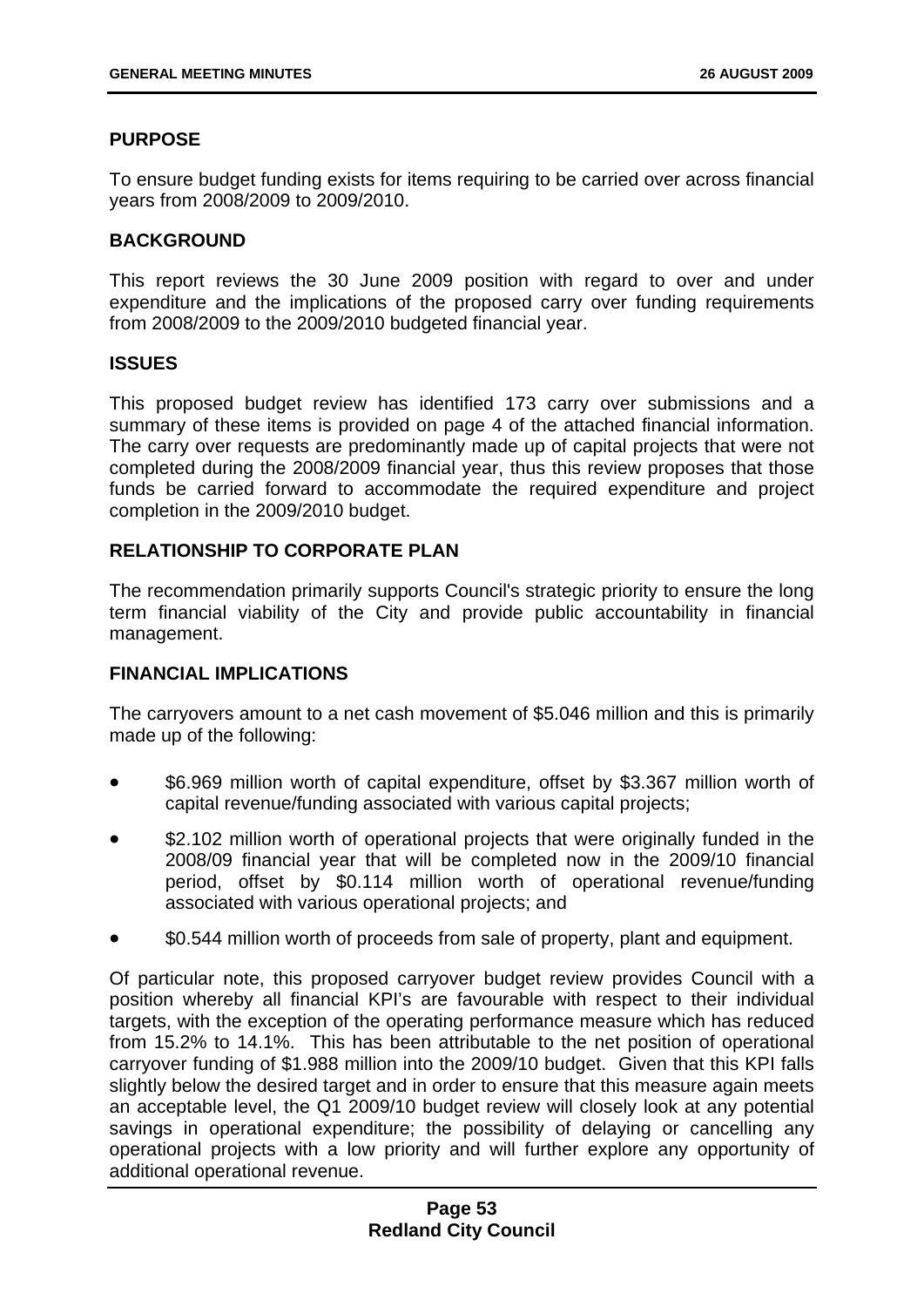Even though this proposed review has one indicator slightly below the desired range, the adoption of the proposed carryover items into Council's 2009/10 budget will not impact Council's ability to make payments as they fall due.

## **CONSULTATION**

All group managers in consultation with the Executive Leadership Group (ELG) undertook the development of carryover requirements. Councillors reviewed the carryover requests with ELG in a workshop held on 11 August 2009.

## **OPTIONS**

## **PREFERRED**

That Council resolve as follows:

- 1. To adopt the Revised Budget for 2009/10 at Redland City Council consolidated level. This refers to adopting the following:
	- a) RCC Budgeted Statement of Cash Flows Page 2 of attachments;
	- b) RCC Statement of Financial Position (Balance Sheet) Page 3 of attachments;
	- c) RCC Operating and Capital Funding Statement Page 22 of attachments; and
	- d) RCC Strategic Priority Operating and Capital Funding Statement Page 21 of attachments.
- 2. To meet the requirements of Section 520 of the *Local Government Act 1993*, to adopt the Redland Water Operating and Capital Funding Statement - Page 25 of the attached financial information.

## **ALTERNATIVE**

That Council resolve to not adopt the revised budget for 2009/10 as presented in the Officer's Recommendation below.

## **OFFICER'S/COMMITTEE RECOMMENDATION/ COUNCIL RESOLUTION**

Moved by: Cr Townsend Seconded by: Cr Reimers

## **That Council resolve as follows:**

- **1. To adopt the revised budget for 2009/10 at Redland City Council consolidated level. This refers to adopting the following:** 
	- **a) RCC Budgeted Statement of Cash Flows Page 2 of attachments;**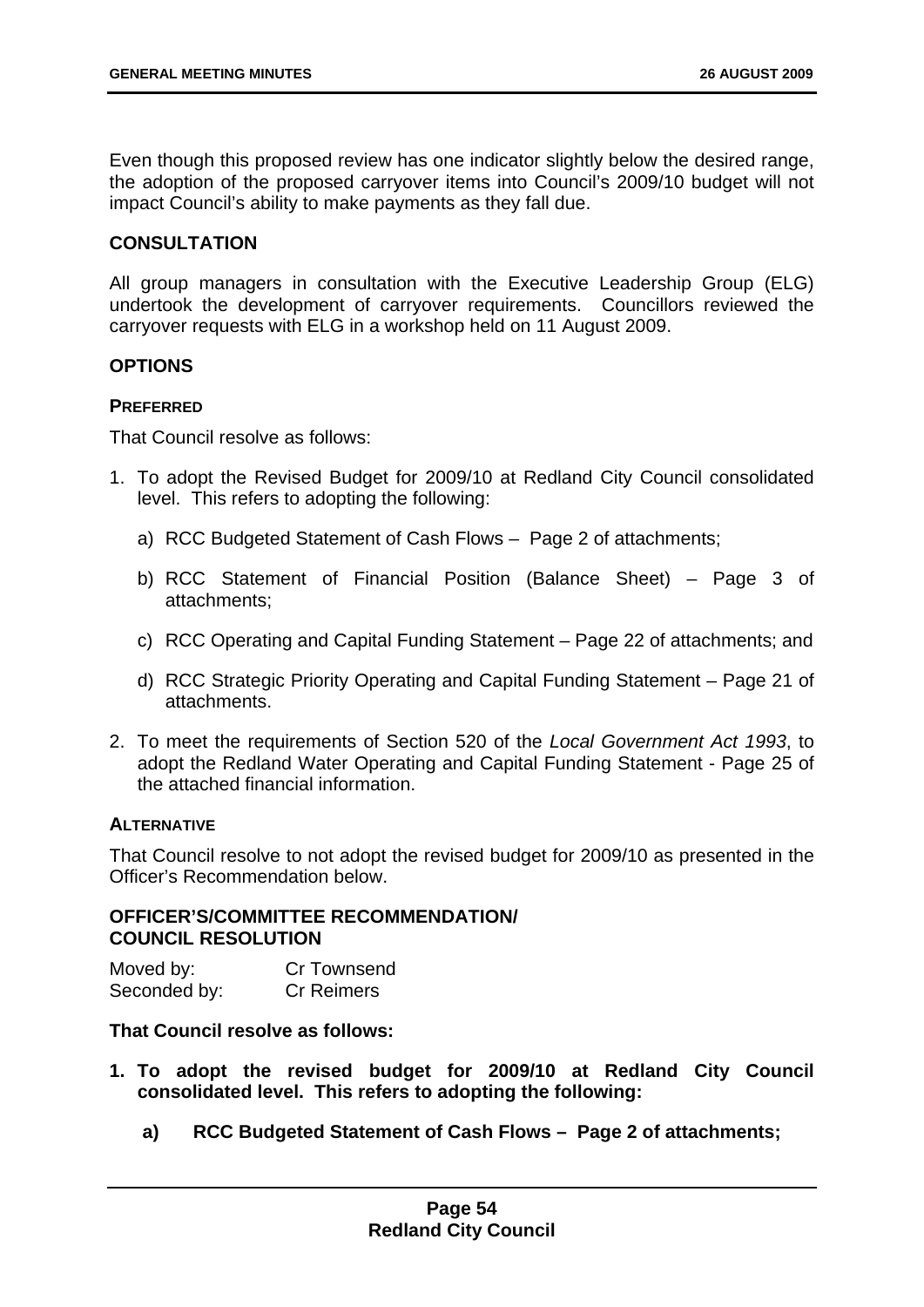- **b) RCC Statement of Financial Position (Balance Sheet) Page 3 of attachments;**
- **c) RCC Operating and Capital Funding Statement Page 22 of attachments;**
- **d) RCC Strategic Priority Operating and Capital Funding Statement Page 21 of attachments; and**
- **2. To meet the requirements of Section 520 of the** *Local Government Act 1993***, to adopt the Redland Water Operating and Capital Funding Statement - Page 25 of the attached financial information.**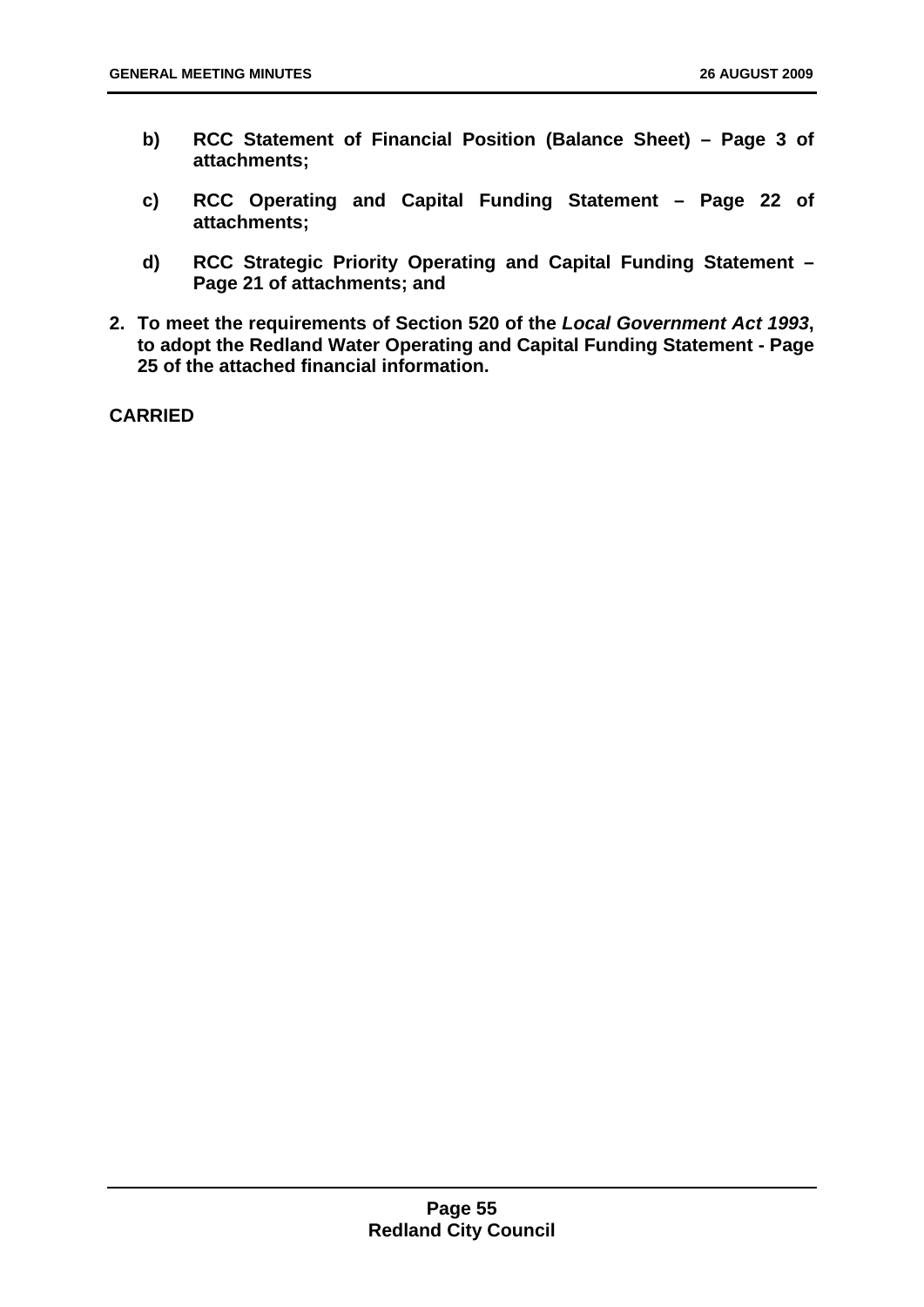## **13.3 CUSTOMER SERVICES**

## **13.3.1 AMENDMENT TO THE SCHEDULE OF FEES AND CHARGES FOR 2009/10**

| <b>Dataworks Filename:</b>       | <b>GOV Fees and Charges Documentation</b>                                                |
|----------------------------------|------------------------------------------------------------------------------------------|
| <b>Responsible Officer Name:</b> | <b>Greg Jensen</b><br><b>Manager, Customer and Community Services</b>                    |
| <b>Author Name:</b>              | <b>Russell Cook</b><br><b>Service Manager, Leisure and Recreation</b><br><b>Services</b> |

#### **EXECUTIVE SUMMARY**

The Schedule of Fees and Charges for 2009/10 were adopted at a Special Meeting of Council on 26 June 2009.

Since this meeting, an amendment has been identified for the North Stradbroke Island 4WD Beach Access Permits fee. This fee is to be amended due to incorrect figures being used in calculating the permit fee.

## **PURPOSE**

This report seeks Council's approval to amend the fee for North Stradbroke Island 4WD Beach Access Permits – Yearly Permit in the 2009/10 Fees and Charges from \$46.50 to \$33.00.

## **BACKGROUND**

The 4WD Beach Access Permit fees are a regulatory fee and are set each year by estimating the cost per permit.

As stated under Section 1071A Power to fix regulatory fees subsection (2) of the *Local Government Act* 1993 "a regulatory fee must not be more than the cost to the local government of providing the service or taking the action for which the fee is charged".

Apportioned costs which are incurred in producing each permit are administration overheads, postage, printing of 4WD brochures, permits, stickers and permit books and office overheads such as labour and compliance costs, vehicles and fuel.

## **ISSUES**

The cost per permit is to be amended as incorrect figures were used in calculating the cost per permit. The incorrect figures were the number of 4WD permits sold each year and the salary cost per permit for database entry.

The calculated figure for the number of permits sold did not include the number of permits sold by the Straddie Holiday Parks Dunwich Office requiring the figure to be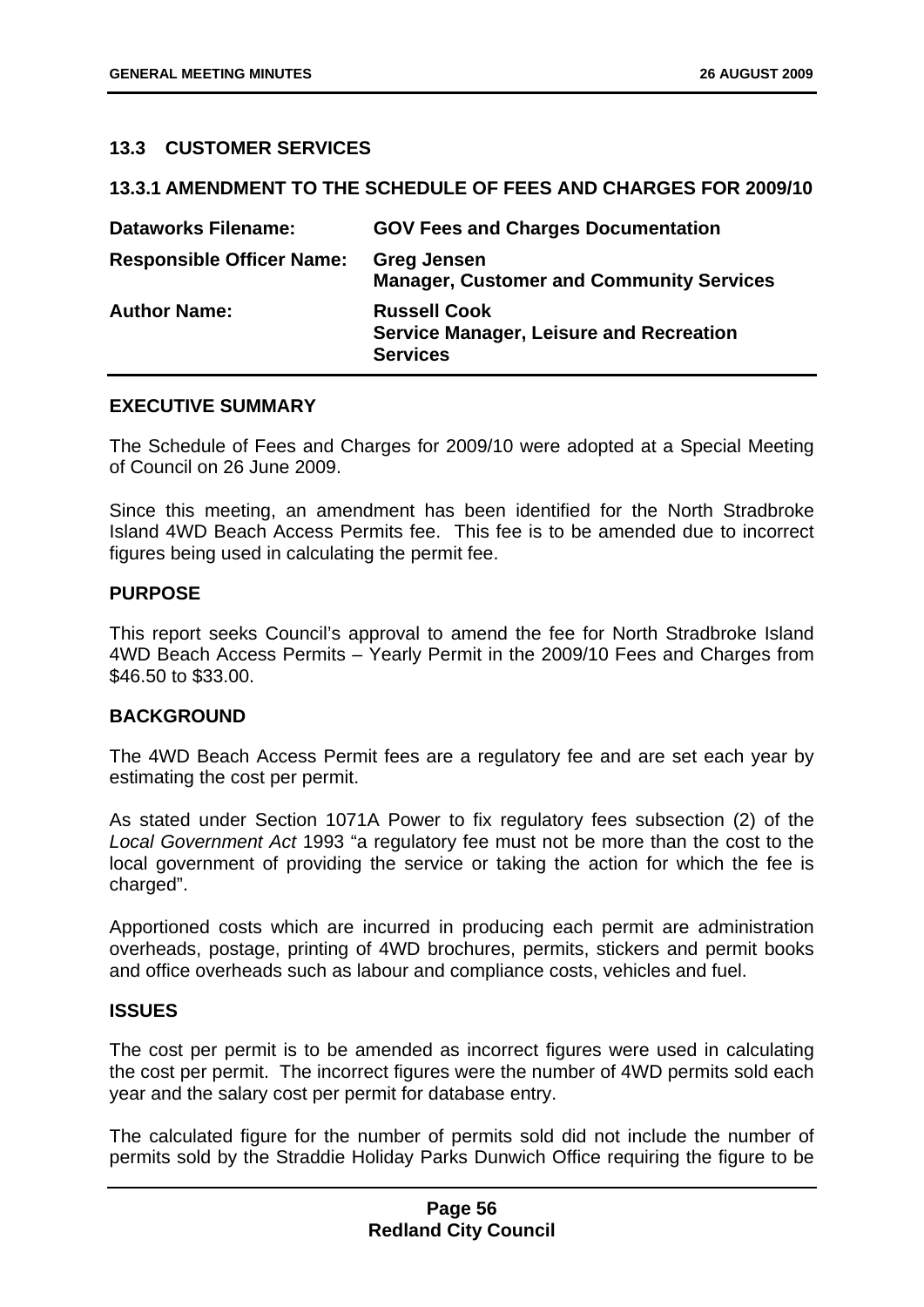increased from 7,500 to 10,500 permits sold (based on 2008/09 figures). The figure for the labour per permit was a typographical error.

As these figures require amendment, the salaries and compliance costs were also reviewed. The salaries have been recalculated using the new EBA salary figures and a more accurate figure for compliance costs has been sourced which includes up to date figures for the salary and includes costs for office overheads and accommodation which were previously omitted.

With the correct figures entered and the remaining costs such as salaries and compliance costs reviewed, the new cost for each permit is \$33.00.

For anyone who purchased a new permit at the incorrect cost in July and August 2009, we will extend the permit period for those customers by an additional 5 months based on a proportion of additional time purchased above the normal 12 month period and the reduction in price.

## **RELATIONSHIP TO CORPORATE PLAN**

The recommendation primarily supports Council's strategic priority to ensure the long term financial viability of the Shire and provide public accountability in financial management.

## **FINANCIAL IMPLICATIONS**

This amendment will not affect the estimated revenue from 4WD Permit sales for 2009/10 as the revenue was based on 7,500 permits being sold and even though the cost per permit is less, the higher number of permits sold offsets the reduction in the permit cost.

## **PLANNING SCHEME IMPLICATIONS**

The Land Use Planning Group was consulted and it is considered that the outcome of recommendations in this report will not require any amendments to the Redlands Planning Scheme.

## **CONSULTATION**

The Regulatory and Health Unit within the Regulatory Services Department and Straddie Holiday Parks have been consulted over this amendment.

## **OFFICER'S/COMMITTEE RECOMMENDATION/ COUNCIL RESOLUTION**

| Moved by:    | Cr Townsend       |
|--------------|-------------------|
| Seconded by: | <b>Cr Reimers</b> |

**That Council resolve to adopt the amended fee of \$33.00 for the North Stradbroke Island 4WD Beach Access Permits – Year Permits for 2009/10.**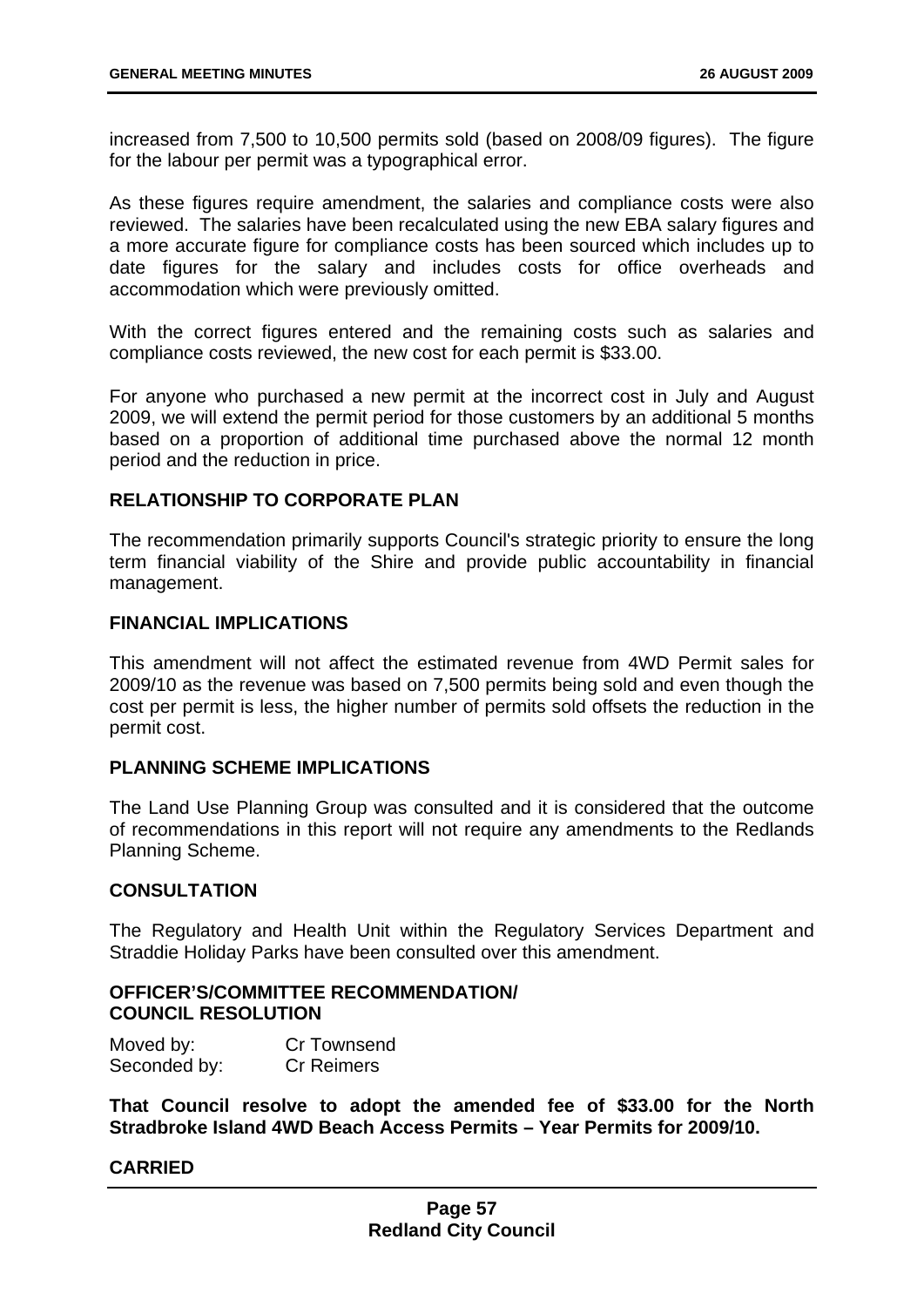## **13.3.2 WASTE MANAGEMENT SERVICES BUSINESS UNIT REPORT - JULY 2009**

| <b>Dataworks Filename:</b>       | <b>WM Waste Monthly Reports to Committee</b>                                |
|----------------------------------|-----------------------------------------------------------------------------|
| <b>Attachments:</b>              | <b>Waste Management Services Business Unit</b><br><b>Report - July 2009</b> |
| <b>Responsible Officer Name:</b> | <b>John Frew</b><br><b>Acting Manager Operations &amp; Maintenance</b>      |
| <b>Author Name:</b>              | <b>Mary-Anne Micovic</b><br><b>Finance Officer</b>                          |

#### **EXECUTIVE SUMMARY**

The Waste Management Services Business Unit report is presented to Council for noting. The report provides the business unit's performance for the month of July 2009 and covers financial and non-financial indicators for waste.

It is expected that, most of the time the report findings will be "business as usual". Where exceptions occur, these will be highlighted.

The report provides a regular opportunity for Council to consider the performance of Waste Management Services and to respond to any exceptional reporting.

Council is provided with the option to accept the report or, accept it and request additional information or a review of performance.

#### **PURPOSE**

To report on the ongoing performance of the business unit against key performance indicators (KPIs).

# **BACKGROUND**

Waste Management Services' performance plan identifies KPIs for which performance targets have been agreed with Council. Reporting is done each month through Council's Finance & Corporate Management Committee.

## **ISSUES**

The report is provided to Council as a means of monitoring the performance of Waste Management Services for its waste activity.

The first part of the report comprises a "snapshot" of the business unit's achievement in meeting KPIs (year-to-date) and financial report card.

The report then provides specific financial report and commentary, capital expenditure (graphically) and a detailed customer overview.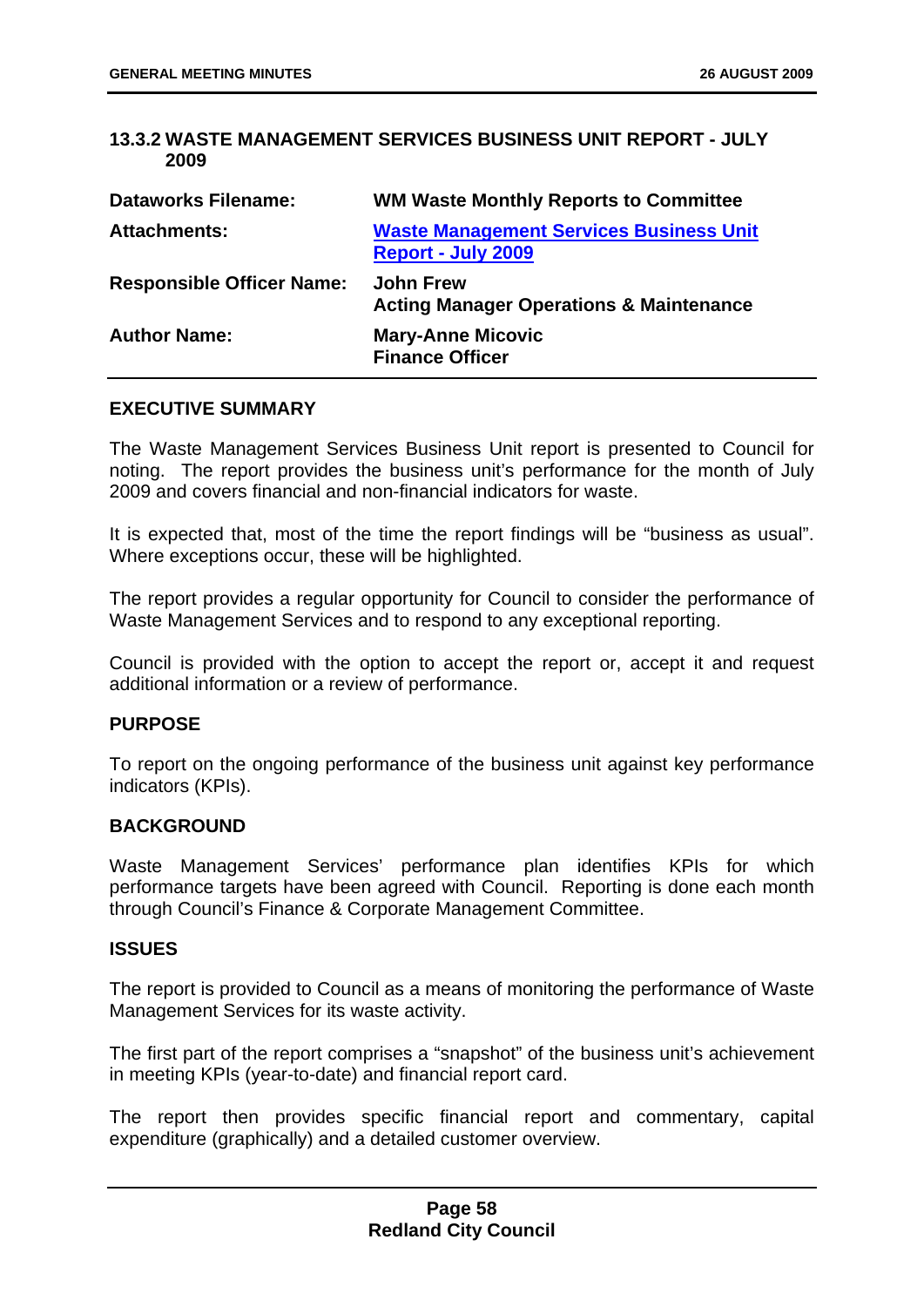The main body of the report focuses on actual levels of achievement against the KPIs for the month. Where exceptions have occurred and targets not met, an explanation is given as well as action taken to improve performance.

The report closes with a summary of the major issues for each group during the month.

## **RELATIONSHIP TO CORPORATE PLAN**

The recommendation primarily supports Council's strategic priority to provide and maintain waste services to sustain our community.

Providing this report also supports Council's Governance strategic priority to provide a clear organisational direction supported by effective leadership and a framework of policies, plans and strategies that are responsive to the community's needs and which promote accountable and ethical standards of practice.

## **FINANCIAL IMPLICATIONS**

There are no direct financial implications resulting from this report. Financial implications may result where Council requests a performance review or requests an increase in performance standards.

# **CONSULTATION**

Consultation has occurred with:

- Acting Manager Operations & Maintenance;
- General Manager Customer Services;
- Senior Advisor Waste Planning.

# **OPTIONS**

## **PREFERRED**

That Council resolve to accept the Waste Management Services Business Unit report for July 2009, as presented in the attachment.

## **ALTERNATIVE**

That Council accepts the report and requests additional information or a review of performance.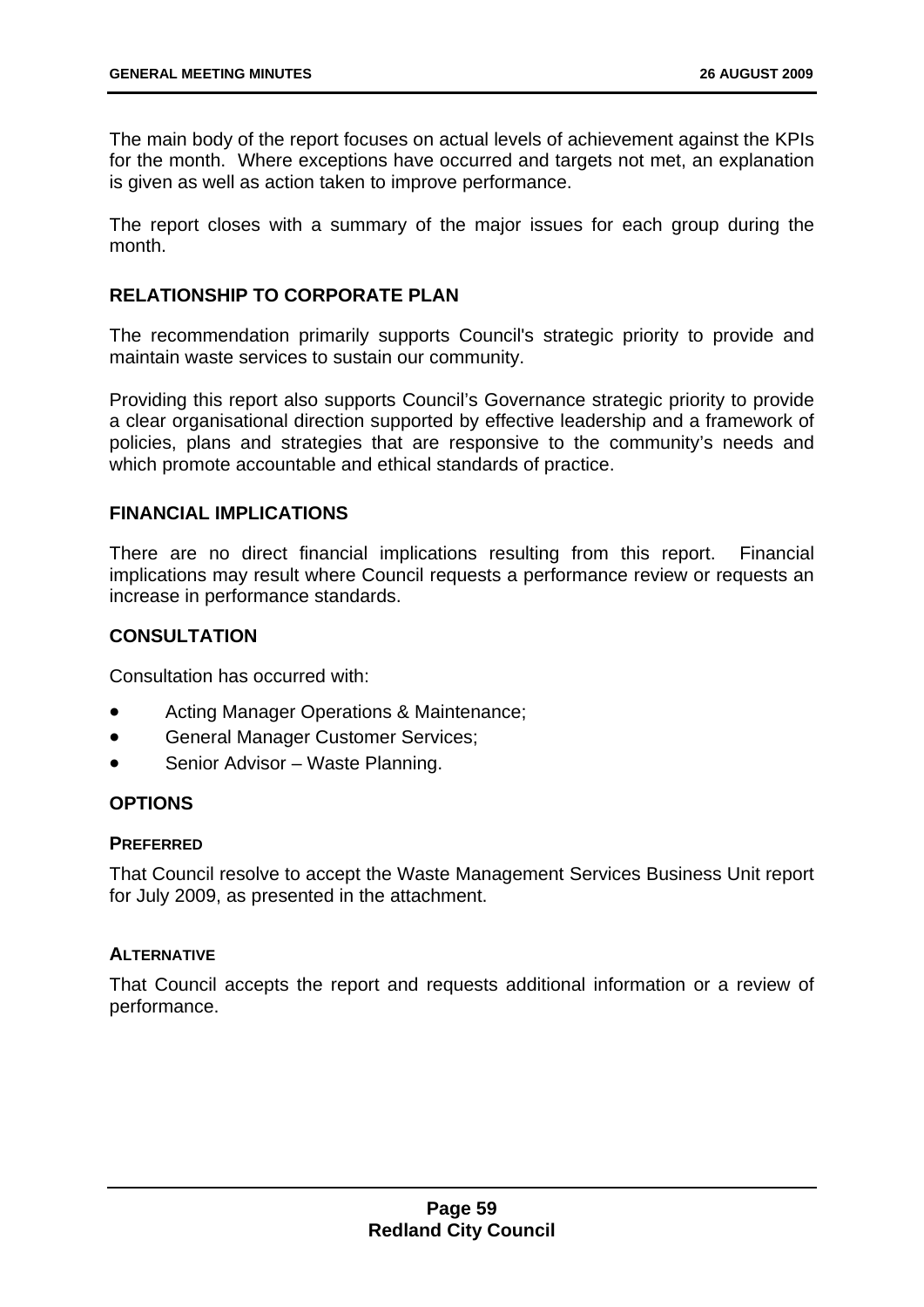# **OFFICER'S/COMMITTEE RECOMMENDATION/ COUNCIL RESOLUTION**

| Moved by:    | Cr Townsend       |
|--------------|-------------------|
| Seconded by: | <b>Cr Reimers</b> |

**That Council resolve to accept the Waste Management Services Business Unit Report for July 2009, as presented in the attachment.**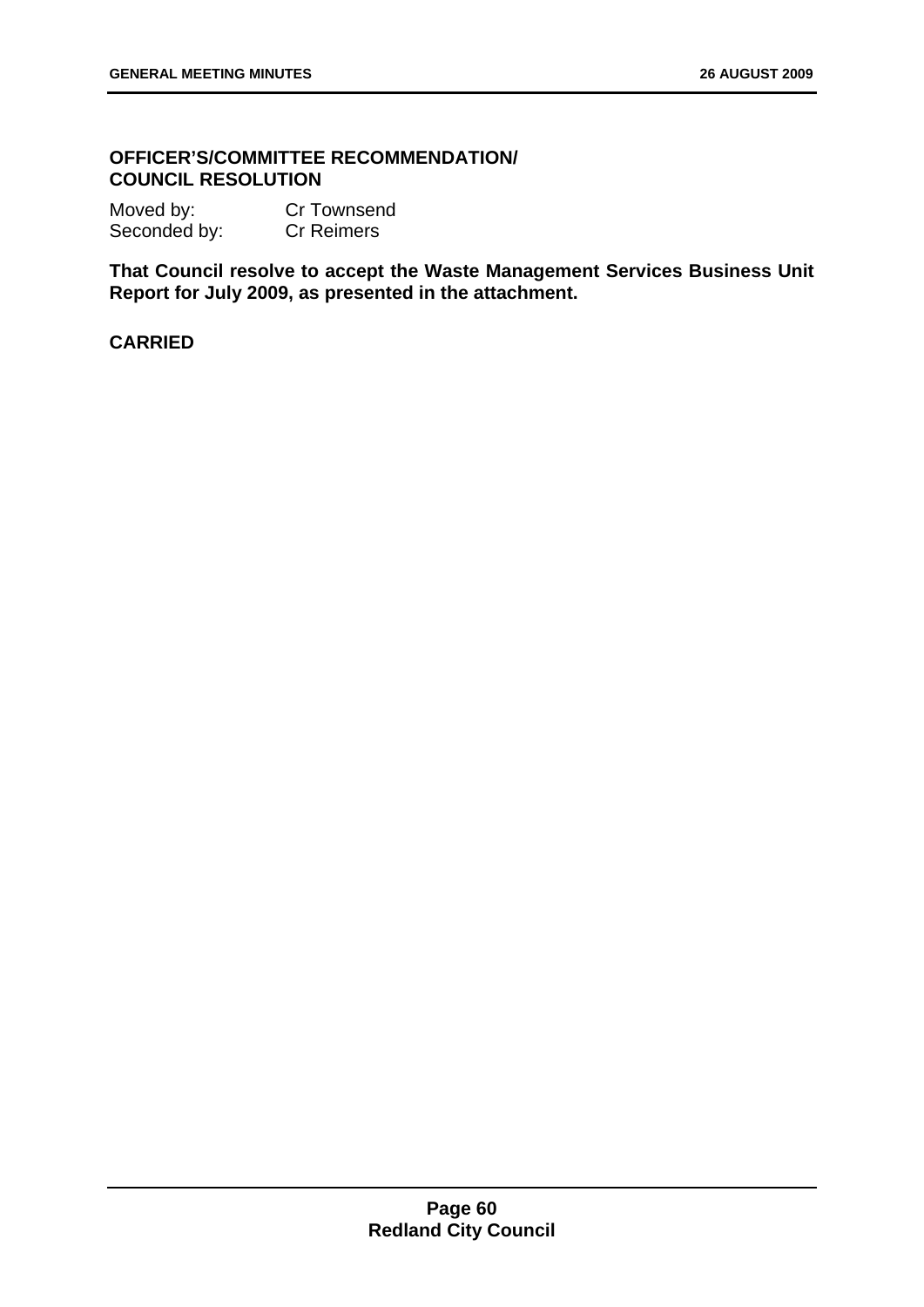## **13.4 GOVERNANCE**

## **13.4.1 CORPORATE BALANCED SCORECARD REPORT – JULY 2009**

| <b>Dataworks Filename:</b>       | <b>GOV Corporate BSC Monthly Reporting to</b><br><b>Committee</b>                        |
|----------------------------------|------------------------------------------------------------------------------------------|
| <b>Attachment:</b>               | <b>Balanced Scorecard Report - July 2009</b>                                             |
| <b>Responsible Officer Name:</b> | <b>Luke Wallace</b><br><b>Manager Corporate Planning Performance &amp; Risk</b>          |
| <b>Author Name:</b>              | <b>Jo Jones</b><br><b>Service Manager Corporate Planning &amp;</b><br><b>Performance</b> |

## **EXECUTIVE SUMMARY**

The monthly Corporate Balanced Scorecard report, as attached, provides a high level overview of Council's performance in key areas of Council business using the four Balanced Scorecard Perspectives – Financial, Customer, Internal/Business Processes and People & Learning.

This report is an important component of the performance management framework. The other main report provided to Council and the community is the quarterly Operational Plan Report that focuses on performance against each of the programs in the Corporate Plan.

The overall rating for July 2009 is Above Standard, with a weighted score of 3.35.

## **PURPOSE**

To provide Council with the Corporate Balanced Scorecard Report for the financial year to July 2009.

## **BACKGROUND**

The report shows results against each KPI for the current month and the previous 12 months. Longer term trends and comparisons incorporating the same month last year are included to provide a better understanding of current performance levels.

A summary of this month's results is provided on page two of the report and shows the overall score for Redland City Council, including the rating (the small coloured indicator at the right hand side). An outstanding result is shown as green, above standard and satisfactory shown as yellow and an unsatisfactory result is shown as red. The overall rating for Council and for each perspective is determined by the relative weightings of the performance measures.

The subsequent pages of the report provide details of the performance measures in each perspective. The actual performance results each month are displayed as a graph, with the red and green lines showing the normal expected range for the

## **Page 61 Redland City Council**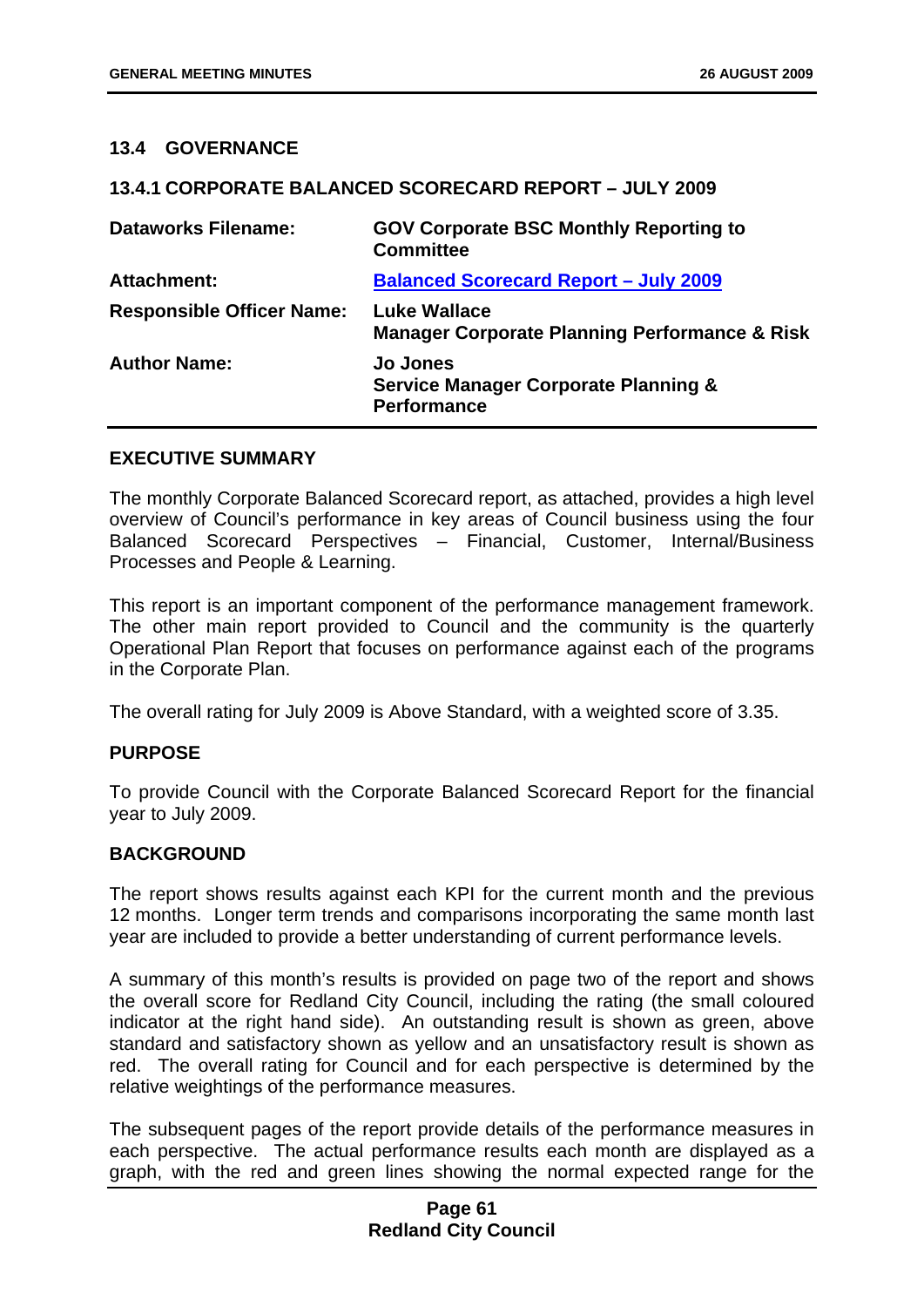measure. The red line represents the minimum satisfactory level and the green line represents the outstanding level. The rating for each measure is also shown as a green tick (outstanding), a yellow line (satisfactory and above standard) or a red cross (unsatisfactory).

Explanation of results is provided by the responsible manager in the commentary each month. Where a significant issue arises from the data that requires further explanation it will be provided in this covering report.

## **ISSUES**

Most measures are performing well within the target range. Those measures performing outside the target range are:

People & Learning Perspective (page 6) Lost Time Injury Frequency Rate (LTIFR)

Please see the comments provided by managers in the attached report (pages indicated above).

A higher number of workplace injuries over the last 12-18 months continue to be of concern. All injuries are investigated as a matter of course and in the vast majority of cases the injuries have tended to be unavoidable.

With reference to this measure, collaboration has been undertaken between the Corporate Planning, Performance & Risk Group, the Human Resources Group and other senior staff which has resulted in the identification of a more meaningful performance measure that appropriately aligns to industry benchmarks and will drive positive outcomes for the organisation. It is proposed, with Council's endorsement, that the Lost Time Injury Frequency Rate measure be removed from the Corporate Balanced Scorecard and replaced with the Number of Workers' Compensation Hours Lost (see page six (6) of the attached report).

Whilst the LTIFR indicator accurately illustrated the number of injuries sustained within the organisation in a progressive 12 month rolling figure, it did not accurately represent the severity of the injuries, the hours lost and the overall impact on Council. Workers' Compensation Hours Lost provides a more balanced and meaningful indication of the effects of injuries sustained within the organisation as it provides an indication of severity and takes into account how well Council's rehabilitation program is operating in terms of getting employees back to work. If Council endorses this change to the Balanced Scorecard, the number of injuries each month will still be provided in the Manager's comments.

# **RELATIONSHIP TO CORPORATE PLAN**

The recommendation in this report primarily supports Council's strategic priority to provide a clear organisational direction supported by effective leadership and a framework of policies, plans and strategies that are responsive to the community's needs and which promote accountable and ethical standards of practice.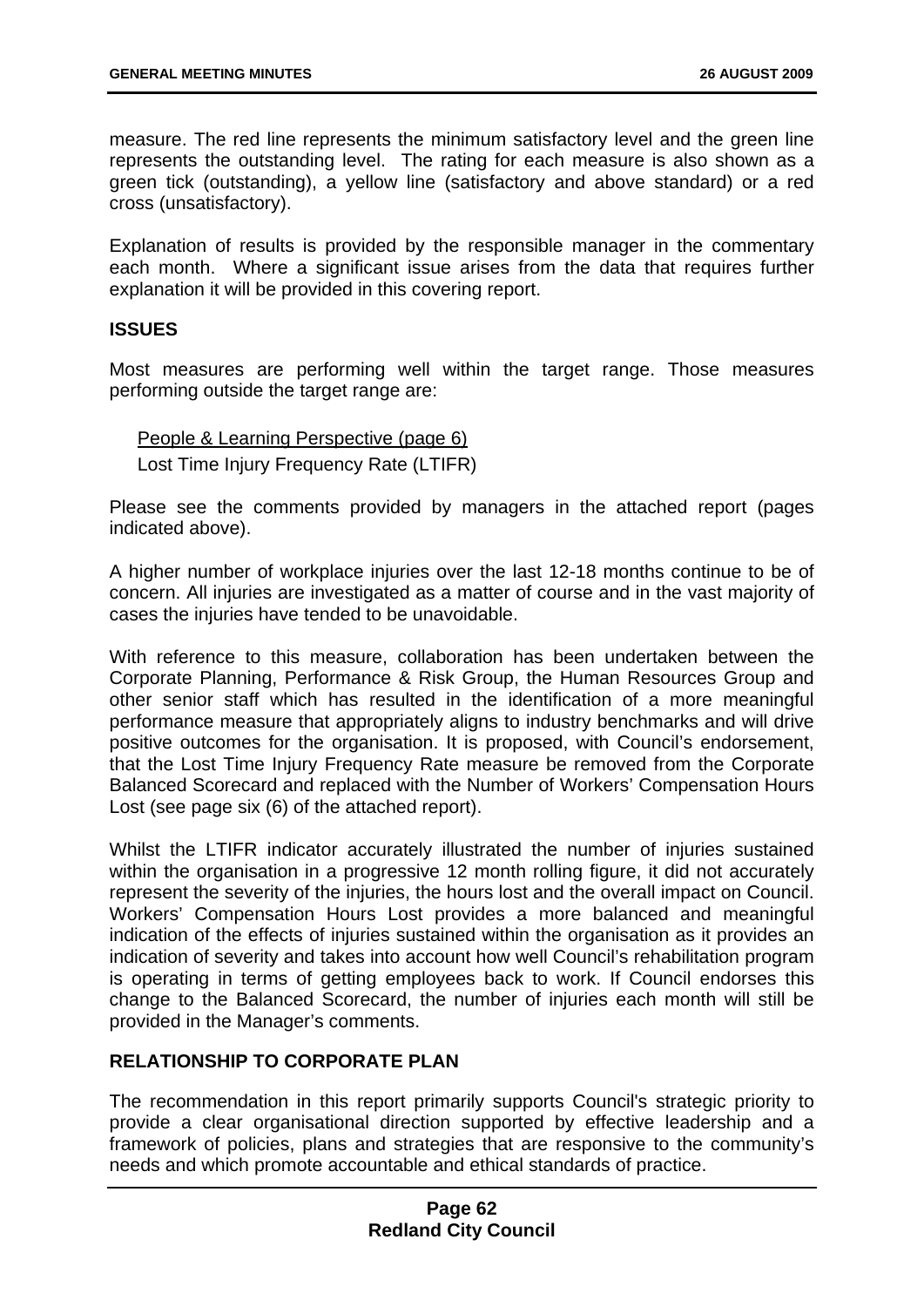# **FINANCIAL IMPLICATIONS**

No direct financial implications arise from this report. The report does contain several indicators that either reflects financial performance to date, or which will have had a direct or indirect impact on financial performance.

# **PLANNING SCHEME IMPLICATIONS**

There are no implications for the Planning Scheme arising from this report.

# **CONSULTATION**

The data and components in this report were provided by relevant managers and have been compiled by the Corporate Planning, Performance and Risk Group.

# **OPTIONS**

## **PREFERRED**

- 1. That Council resolve to note the Corporate Balanced Scorecard for July, 2009 as attached; and
- 2. That Council resolve to remove the Key Performance Indicator under the People and Learning Perspective of *Lost Time Injury Frequency Rate* and replace *with Number of Workers' Compensation Hours Lost.*

# **ALTERNATIVE**

That Council resolve to note the Corporate Balanced Scorecard for July 2009 and request additional information.

# **OFFICER'S RECOMMENDATION**

That Council resolve as follows:

- 1. To note the Corporate Balanced Scorecard for the month of July 2009 as attached; and
- 2. To remove the Key Performance Indicator under the People and Learning Perspective of Lost Time Injury Frequency Rate and replace with Number of Workers' Compensation Hours Lost.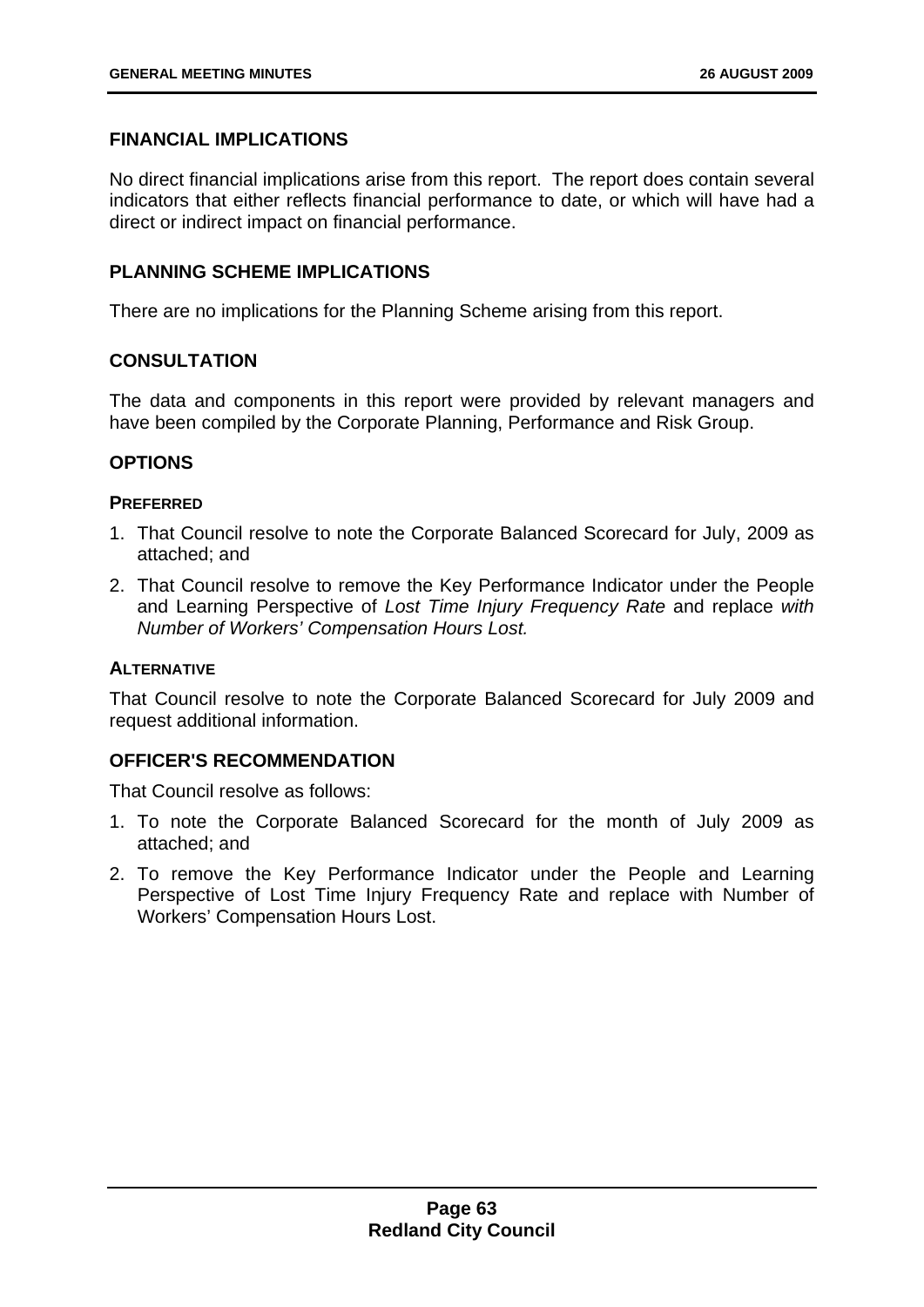## **COMMITTEE RECOMMENDATION/ COUNCIL RESOLUTION**

| Moved by:    | <b>Cr Townsend</b> |
|--------------|--------------------|
| Seconded by: | <b>Cr Reimers</b>  |

**That Council resolve as follows:** 

- **1. To note the Corporate Balanced Scorecard for the month of July 2009 as attached;**
- **2. That the Key Performance Indicator under the People and Learning Perspective of** *Lost Time Injury Frequency Rate* **remain; and**
- **3. That an additional Key Performance Indicator under the People and Learning Perspective***,* **of** *Number of Workers' Compensation Hours Lost,* **be included.**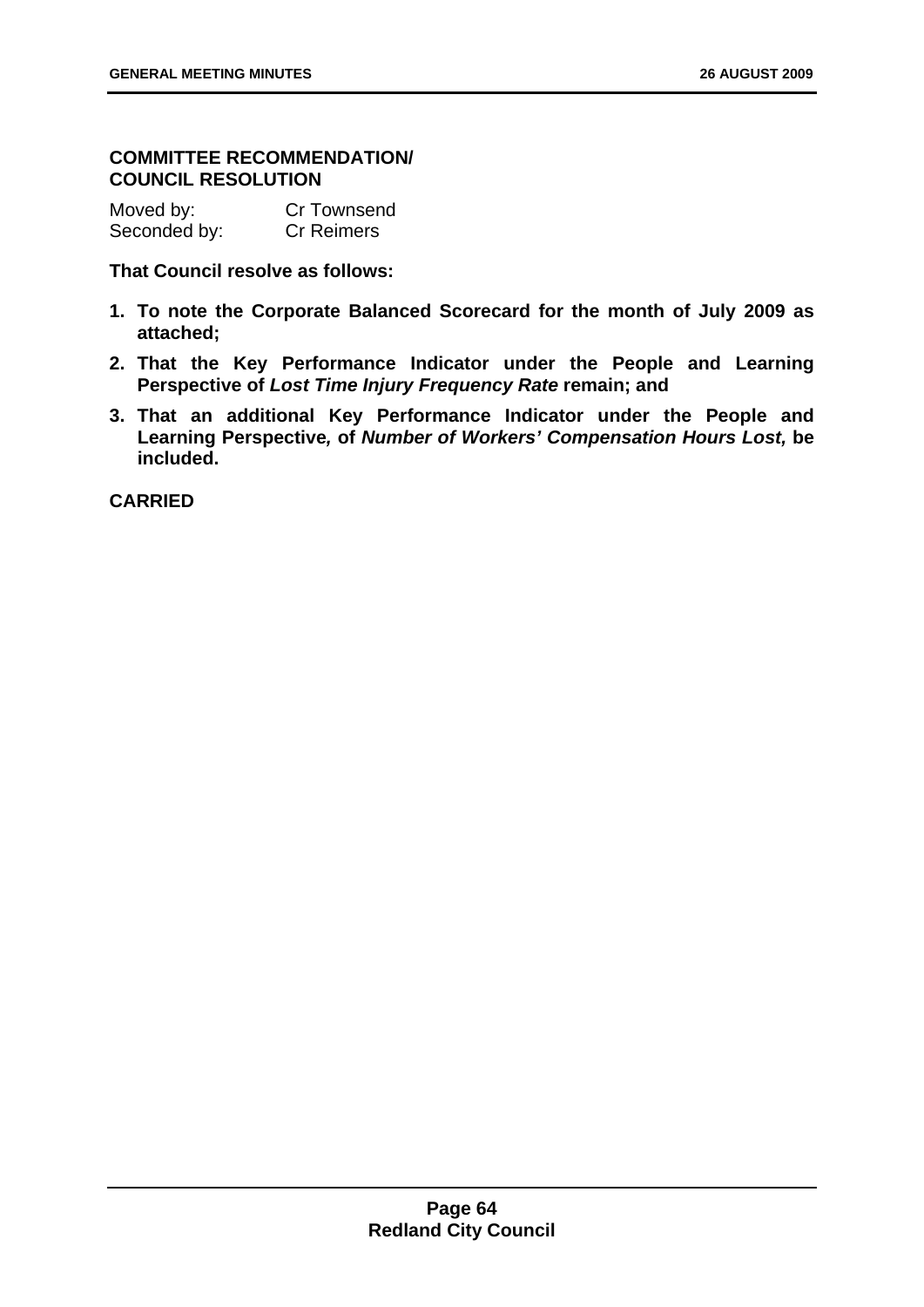## **13.5 GENERAL BUSINESS**

## **13.5.1 PROVISION OF LEASE – NORTH STRADBROKE ISLAND HOLIDAY PARKS**

Cr Elliott queried the reasons for the CEO's decision to withdraw the Confidential Report regarding the tender for management of the NSI Holiday Parks. The CEO advised that he withdrew the report due to the extensive community concerns and that in light of the concerns raised, the report was not complete and did not adequately articulate or address the community concerns. There was comprehensive discussion on this matter.

# **COMMITTEE RECOMMENDATION/ COUNCIL RESOLUTION**

| Moved by:    | <b>Cr Townsend</b> |
|--------------|--------------------|
| Seconded by: | <b>Cr Reimers</b>  |

## **That the general business item be noted.**

## **CARRIED**

## **13.5.2 FUTURE RATING STRATEGY**

# **COMMITTEE RECOMMENDATION/ COUNCIL RESOLUTION**

Moved by: Cr Townsend Seconded by: Cr Reimers

- **1. That a report be prepared outlining options for a future rating strategy to be considered for inclusion in Council's Financial Strategy, with this report to take account of:** 
	- **a. the use of a step differential system and explore alternative step arrangements within the current system;**
	- **b. the impacts of current approaches on high UCV properties;**
	- **c. the increased use of separate and special charges; and**
- **2. That Council consult with representative groups in the preparation of this report.**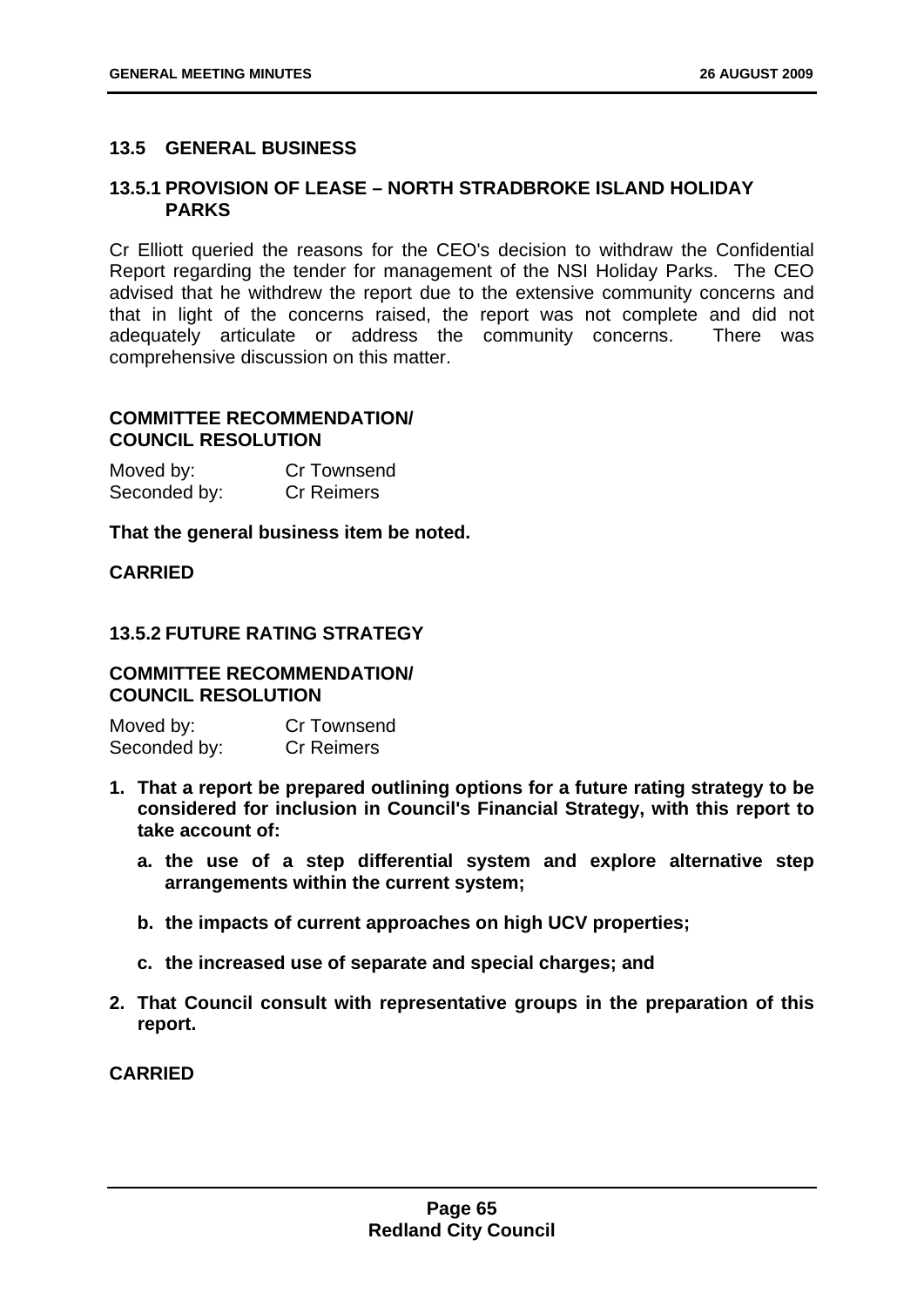# **14 MAYORAL MINUTES**

Nil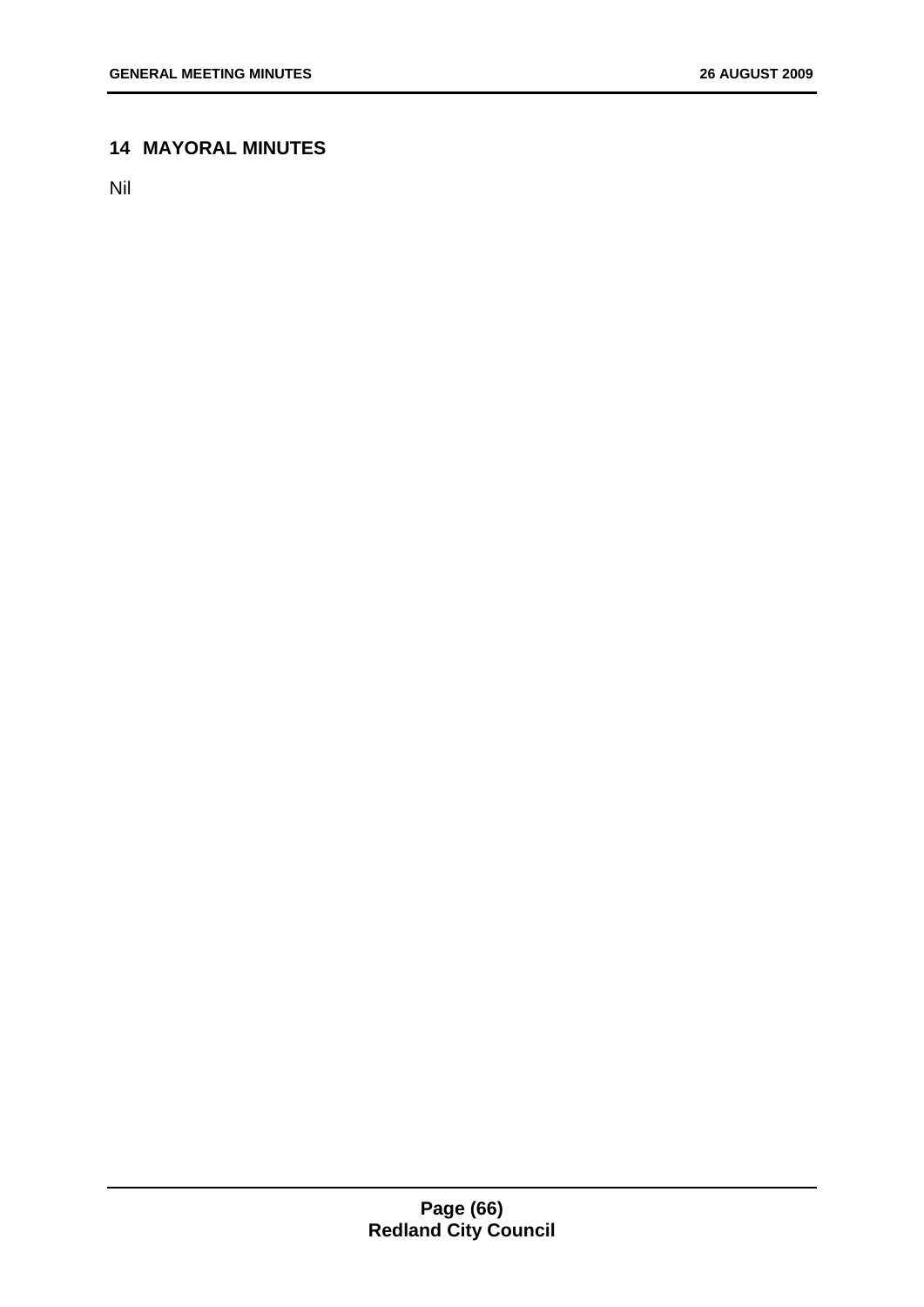## **15 DIRECT TO COUNCIL REPORTS**

**15.1 OFFICE OF CEO** 

## **15.1.1 APPOINTMENT OF INDEPENDENT EXTERNAL APPOINTEE - AUDIT COMMITTEE**

| <b>Dataworks Filename:</b><br><b>Responsible Officer Name:</b> | <b>GOV Audit Committee</b><br><b>Gary Stevenson</b><br><b>Chief Executive Officer</b> |
|----------------------------------------------------------------|---------------------------------------------------------------------------------------|
| <b>Author Name:</b>                                            | <b>Kylie Fernon</b><br><b>Manager Internal Audit</b>                                  |

#### **EXECUTIVE SUMMARY**

At the General Meeting on 29 April 2009, Council resolved to appoint an additional independent external appointee to the Audit Committee and to seek expressions of interest from suitably qualified individuals for this role.

This report details the response to the expression of interest and makes a recommendation for this appointment.

#### **PURPOSE**

To advise on the outcome from the expressions of interest process and recommend a candidate for appointment.

## **BACKGROUND**

At the General Meeting on 29 April 2009, Council resolved to appoint an additional independent external appointee to the Audit Committee and to seek expressions of interest from suitably qualified individuals for this role.

Council advertised for expressions of interest in the Courier Mail on Saturday, 16 May 2009 with a closing date of 1 June 2009. Ten (10) expressions were received and 2 applicants were short-listed for further consideration by Council. Both of these candidates had relevant skills and experience with one of the candidates being judged as the most superior with respect to experience and expertise.

#### **ISSUES**

The nomination for the additional independent external appointee to the Audit Committee is Mr Virendra Dua of Forestdale, Brisbane. He is a qualified Chartered Certified Accountant (FCCA) and a Member of the Australian Institute of Project Management (MAIPM).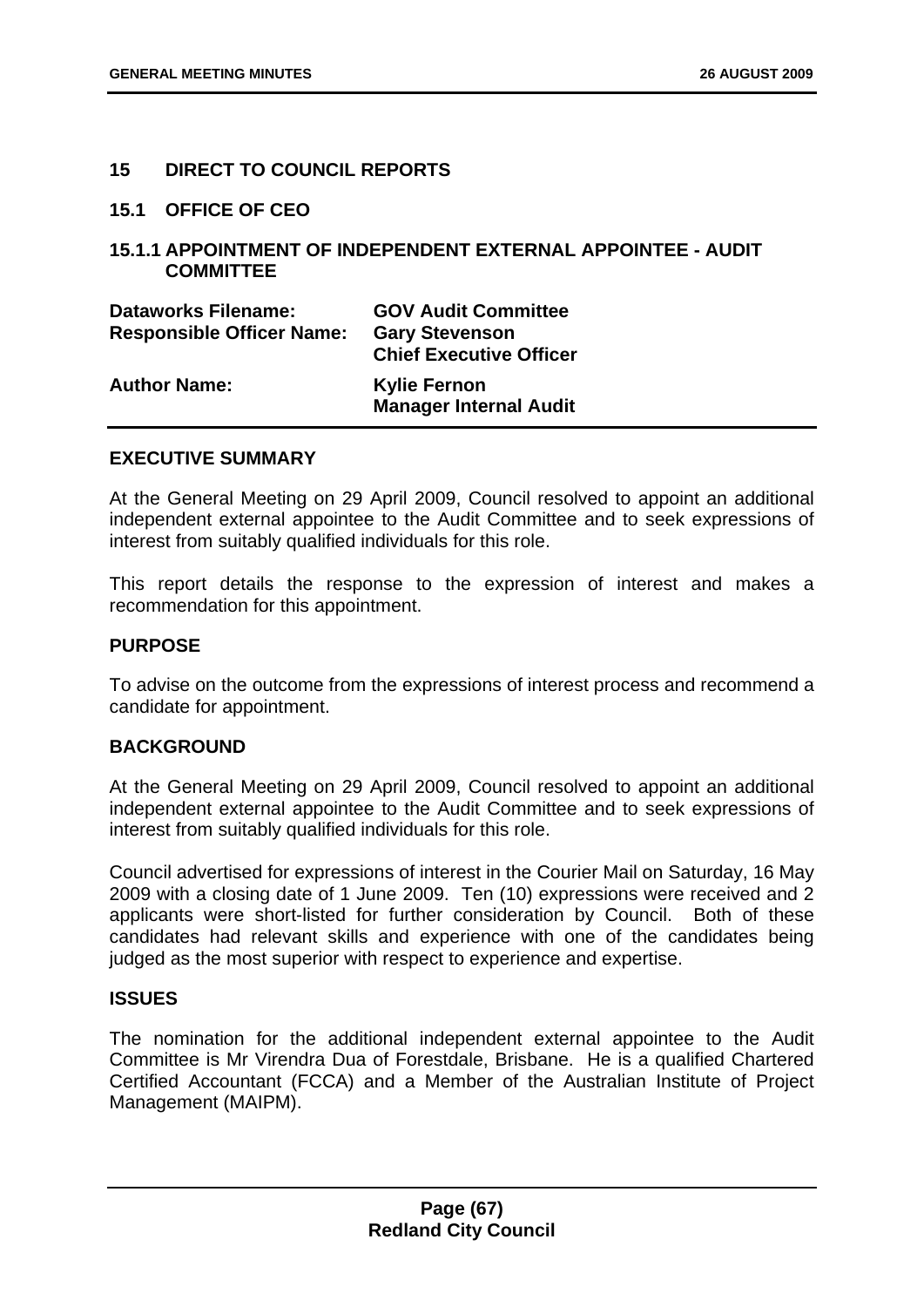Mr Virendra Dua's current roles include:

- Member of Logan City Council's Audit Committee since 2004 with tenure extended to June 2013;
- Business Planning & Development Consultant for First MGT Consulting;
- Project Manager for Suncorp Metway;
- Assistant Director/Private Housing Support Manager for Queensland's Department of Housing; and
- Business/Financial Controller for Standard Chartered Bank & Electricite de France.

# **RELATIONSHIP TO CORPORATE PLAN**

The recommendation primarily supports Council's strategic priority to effective leadership through accountable and ethical standards of behaviour.

## **FINANCIAL IMPLICATIONS**

Council provided a budget allowance for the additional independent external appointee in the 2009/2010 budget process.

## **CONSULTATION**

The Mayor and Councillors have been consulted in this selection process.

Cr Ogilvie returned to the meeting at 6.23pm. Cr Townsend left the meeting at 6.23pm.

## **OFFICER'S RECOMMENDATION/ COUNCIL RESOLUTION**

| Moved by:    | <b>Cr Elliott</b> |
|--------------|-------------------|
| Seconded by: | Cr Boglary        |

**That Council resolve as follows:** 

- **1. To appoint Mr Virendra Dua as the additional independent external appointee to the Audit Committee, effective from the date of this resolution and until March 2012 in accordance with the terms and conditions, which may vary from time to time with the agreement of Council; and**
- **2. That the Chief Executive Officer be delegated authority to sign all relevant documentation.**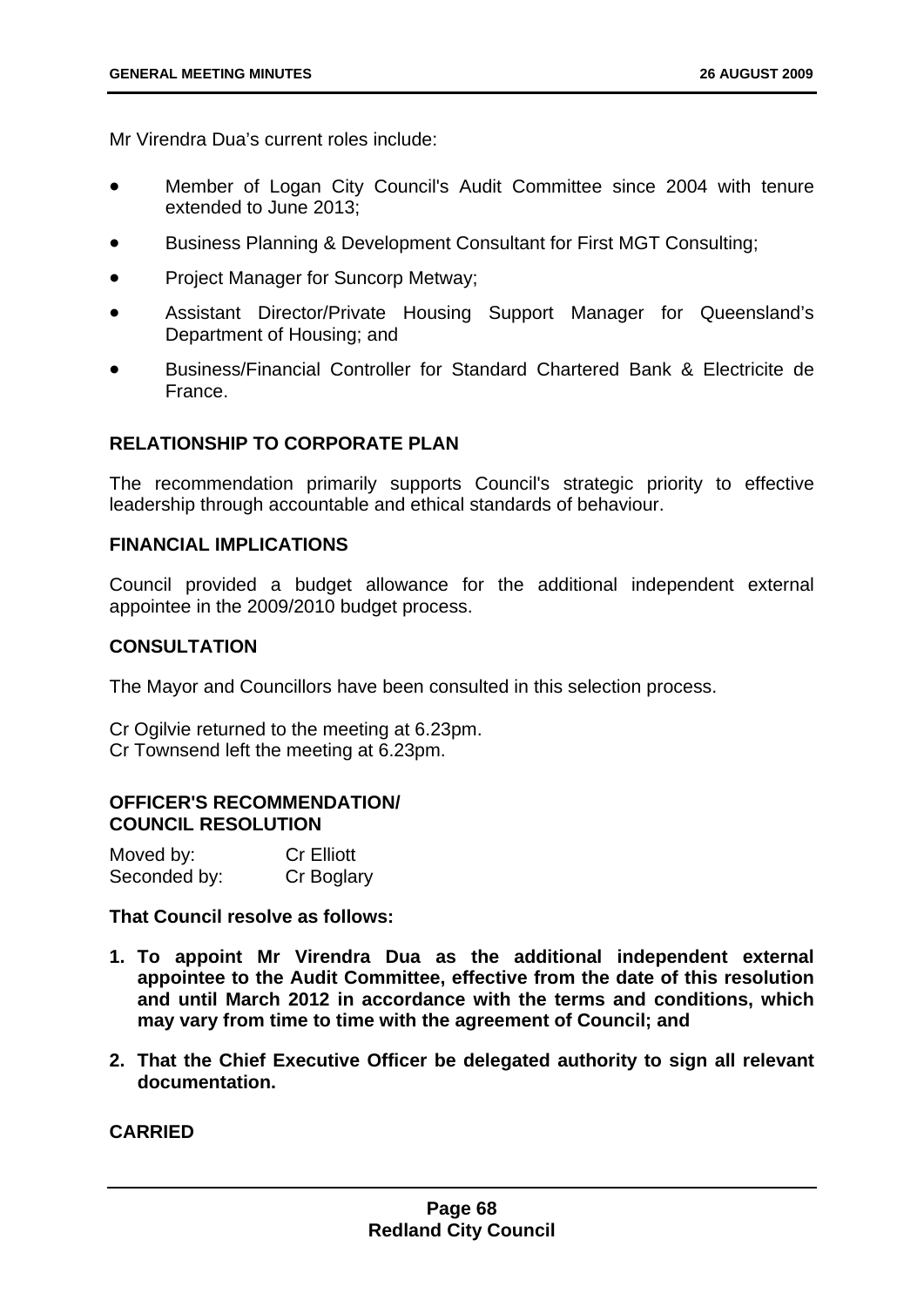# **15.2 CORPORATE SERVICES**

The Chief Executive Officer declared a Material Personal Interest in the following Item, as a Director on the Board, advising that he had taken no part in the preparation of this report. The CEO left the meeting at 6.24pm for discussion and decision on this item.

# **15.2.1 WATER REFORM PROGRAM - WINDING UP OF INTERIM DISTRIBUTION ENTITY**

| <b>Dataworks Filename:</b>       | <b>GOV WRAD - Distribution - Other</b>                             |
|----------------------------------|--------------------------------------------------------------------|
| Attachment:                      | <b>Attachment A - Waiver</b>                                       |
| <b>Responsible Officer Name:</b> | <b>Martin Drydale</b><br><b>General Manager Corporate Services</b> |
| <b>Author Name:</b>              | <b>Eleanor Bray</b><br><b>Manager Water Reform</b>                 |

# **EXECUTIVE SUMMARY**

A Corporations Law company has been established under the Government's water reform program to perform the role of an interim distribution entity – the South East Queensland Distribution Entity (Interim) Pty. Ltd. (SEQDE). The primary role of SEQDE is as a funding and contracting vehicle for the reform program and Council is a minority shareholder of the company. Following the recent decision by the Government to accept the Council of Mayors South East Queensland (CoMSEQ) recommendation to create three integrated distribution and retail water entities, it is now proposed to de-register SEQDE.

SEQDE has negotiated a "line of credit" with the Queensland Treasury Corporation (QTC) in order to fund set up costs and each shareholding Council has provided a guarantee to QTC on these borrowings. If QTC were to call in the outstanding debt, each Council would be required to pay their share of the debt in accordance with their equity holding in SEQDE. In RCC's case this would equate to 5% of the total debt.

If this scenario were to occur, councils could technically seek to recover the debt from SEQDE as an unsecured creditor. However, as the SEQDE does not have the potential to generate revenue streams or hold any assets, it would not be in a position to repay the councils and would have to declare itself insolvent and place the company in the hands of receivers.

To overcome this issue, SEQDE has asked that each shareholder waive their right to make a claim against SEQDE as an unsecured creditor in the event that the SEQDE shareholder is called upon, under the guarantee, to repay any amount outstanding under SEQDE's QTC facility.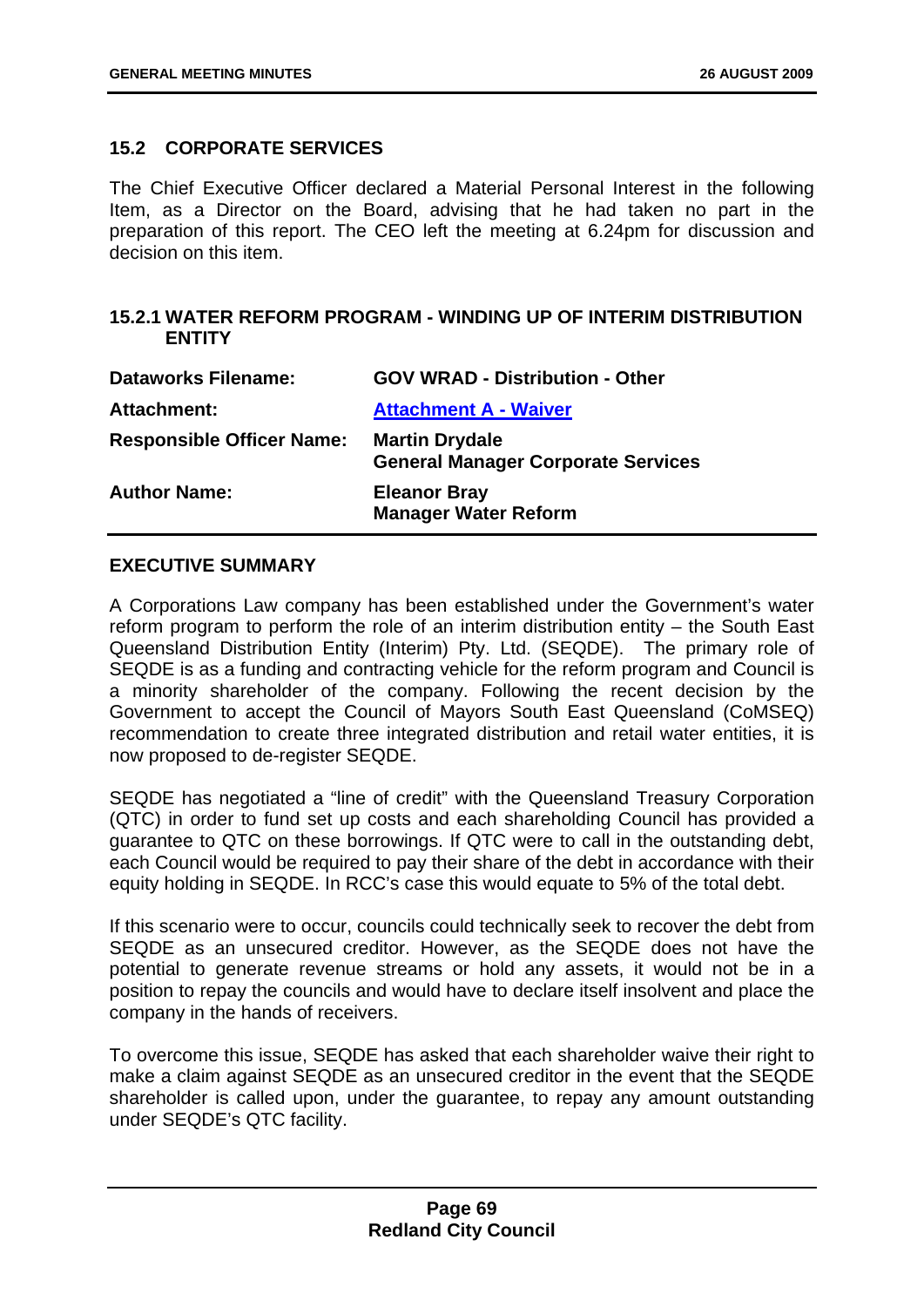# **PURPOSE**

This report updates Council on an issue relating to the changed model for water reform and its effect on the interim distribution entity that was established to support the implementation of the previous model.

# **BACKGROUND**

SEQDE has obtained a Loan and Working Capital Facility from Queensland Treasury Corporation (QTC facility). QTC has indicated that SEQDE will continue to be able to draw down on the QTC facility to meet its current and future liabilities.

On implementation of the Water Reform Project, the liability under the QTC facility was to be transferred to the new distribution entity, which would at the same time be placed in a position of assets and income sufficient to repay the QTC facility under normal commercial arrangements.

SEQDE's QTC facility is guaranteed by each SEQDE shareholder. If the guarantees are called upon and SEQDE shareholders are required to repay any amount outstanding under the QTC Facility, then the SEQDE shareholders would technically (pursuant to their respective rights of indemnity) have a right to make a claim against SEQDE as an unsecured creditor.

## **ISSUES**

As a consequence of representations made to the State Government by the Council of Mayors (SEQ), a change in the proposed water reform model was announced by the Minister for Natural Resources, Mines and Energy. Under the new arrangements, Councils will join in the formation of a combined distribution and retail water business in partnership with Gold Coast and Logan City Councils. The previous model involved the establishment of a separate distribution business across South East Queensland and three separate retail businesses.

Work is now progressing on the establishment of the new water businesses, and a report will be presented to Council in the near future to initiate necessary establishment decisions and actions. There is now a requirement to put in place actions to wind up the interim distribution entity established under the previous model.

A Corporations Law company was established as an interim distribution entity – the South East Queensland Distribution Entity (Interim) Pty. Ltd. (SEQDE). The primary role of SEQDE was as a funding and contracting vehicle for the reform program. Council is a minority shareholder of the company, which is now proposed to deregister.

Any claim by an SEQDE shareholder against SEQDE as an unsecured creditor would result in SEQDE being unable to repay the SEQDE shareholder. This would affect the Company's solvency.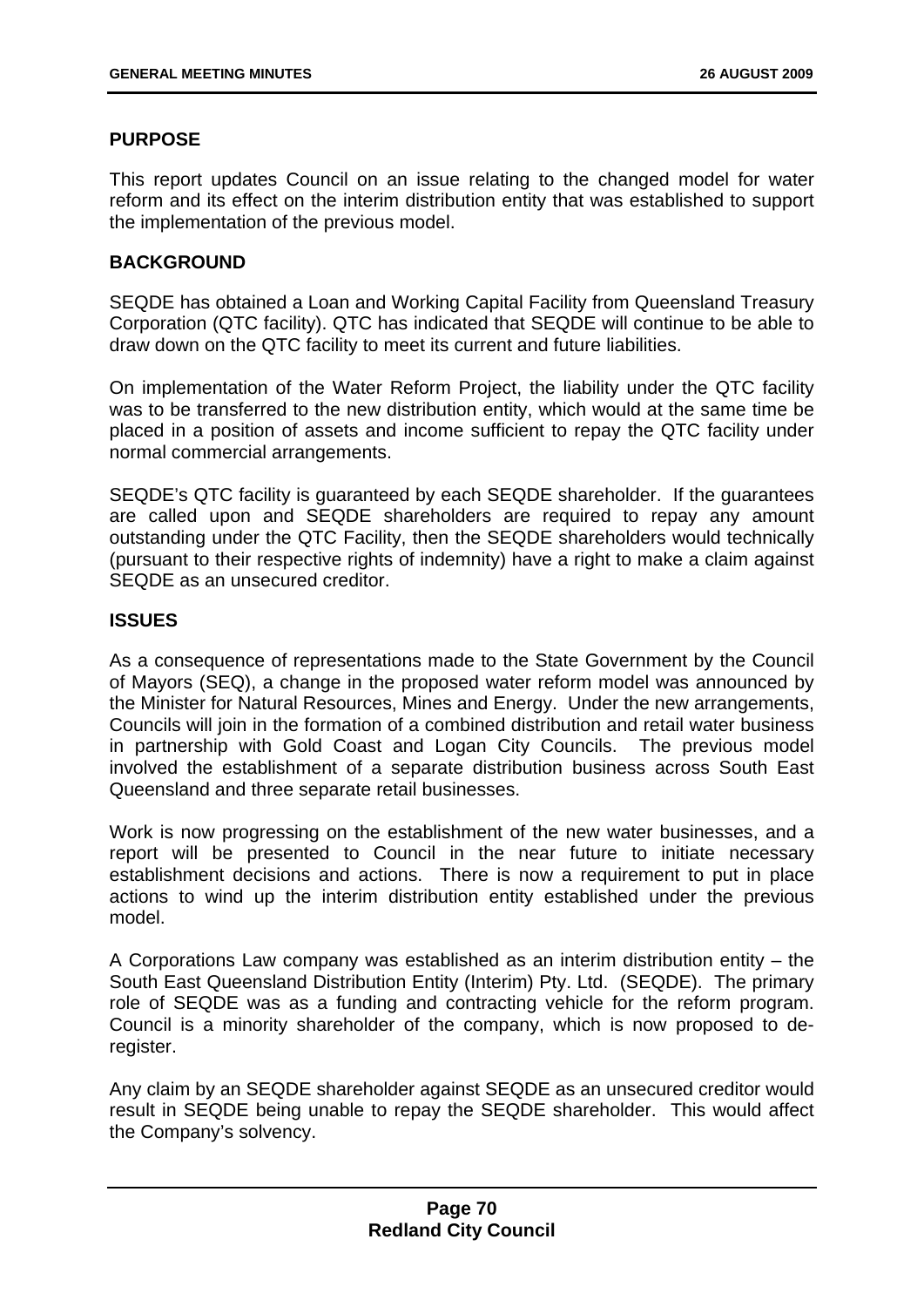In the event that the waiver is not provided, the Directors of SEQDE will not be able to declare the company solvent (i.e. able to meet current and future liabilities) and the only practicable option available to wind up the company's affairs would be to place it into liquidation. If this were to occur, apart from the reputational damage to the Councils involved, a liquidator would be appointed and the shareholders of the company would lose control of the dispersal of the company's assets, in addition extra costs are likely to be incurred.

To overcome this issue, SEQDE has asked that each shareholder waive their right to make a claim against SEQDE as an unsecured creditor in the event that the SEQDE shareholder is called upon, under the guarantee, to repay any amount outstanding under SEQDE's QTC facility. Attachment A contains the draft waiver SEQDE is seeking from each shareholder.<sup>1</sup>

The waiver contained in Attachment A has been drafted to be conditional on all shareholders providing the relevant waiver to SEQDE. If any Council fails to provide the waiver, RCC's waiver will not have any affect.

It is not considered that any risks are attached to Council providing a waiver. The current liabilities of the company will be transferred to the newly established entities to be capitalised into the new businesses. Work is under way to capture the intellectual property of the SEQDE, much of which will be usable and of assistance in the establishment of our new water entity.

It is therefore recommended that Council resolve to sign a waiver in accordance with the terms provided at Attachment A.

## **RELATIONSHIP TO CORPORATE PLAN**

The recommendation primarily supports Council's strategic priority to provide and maintain water, waste services, roads, drainage and support the provision of transport and waterways infrastructure.

## **FINANCIAL IMPLICATIONS**

No financial implications are expected as the current liabilities of the company will be transferred to the newly established integrated distribution and retail entity.

## **PLANNING SCHEME IMPLICATIONS**

Not applicable.

# **CONSULTATION**

Consultation has been made with CoMSEQ Water Reform Program.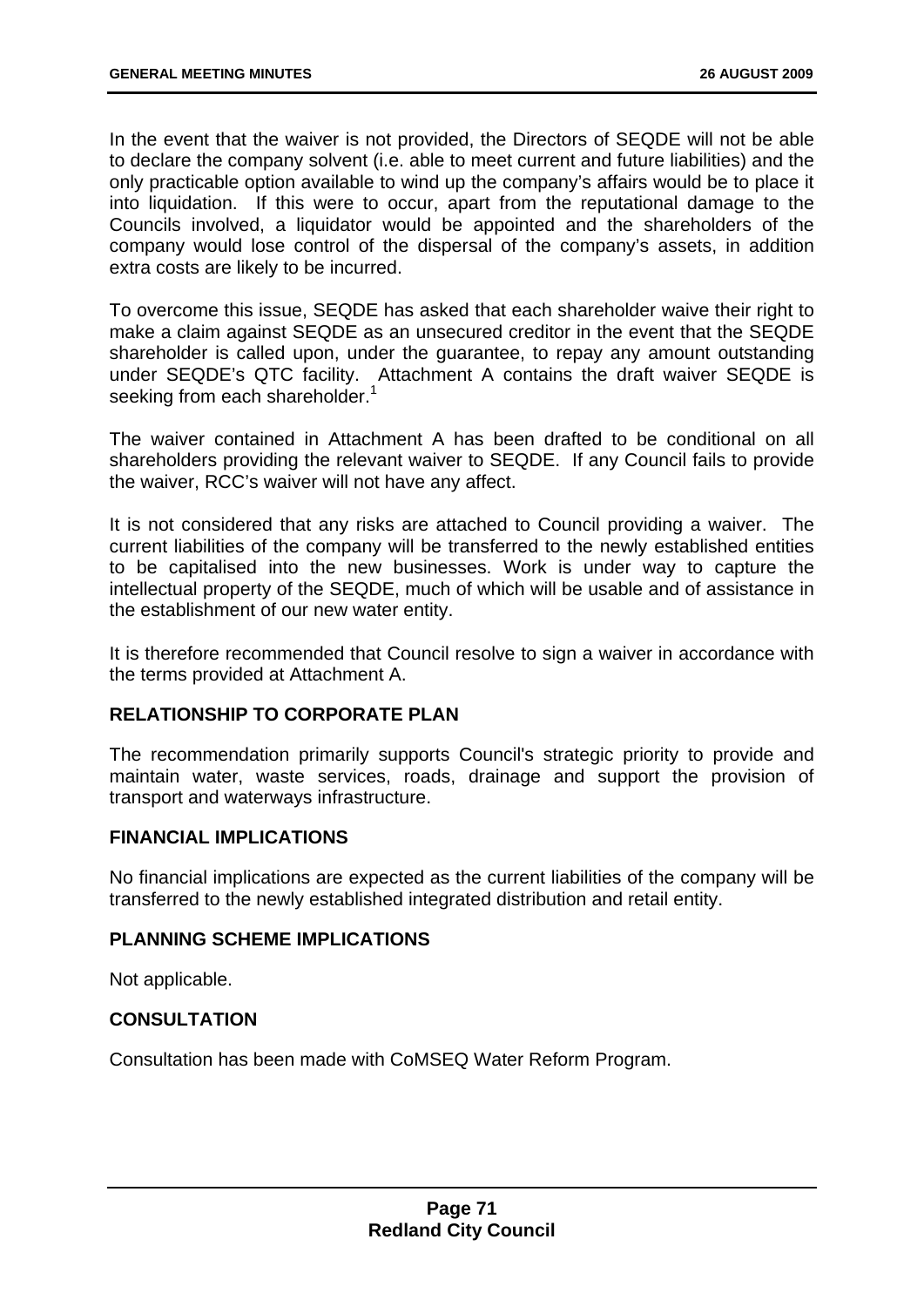# **OFFICER'S RECOMMENDATION**

That Council resolve as follows:

- 1. That as a shareholder in SEQDE, provide SEQDE with a waiver, in the form set out in Attachment A; and
- 2. That the General Manager Corporate Services be delegated authority to sign the waiver on behalf of Council.

Cr Townsend returned to the meeting at 6.24pm. Cr Burns left the meeting at 6.25pm.

# **COUNCIL RESOLUTION**

| Moved by:    | <b>Cr Williams</b> |
|--------------|--------------------|
| Seconded by: | <b>Cr Elliott</b>  |

- **1. That as a shareholder in SEQDE, Redland City Council provide SEQDE with a waiver in the form set out in attachment A; "***This waiver shall not become binding on Council and shall have no force or effect until each shareholder of SEQDE has executed and delivered to SEQDE the waiver"***; and**
- **2. That the General Manager Corporate Services be delegated authority to sign the waiver on behalf of Council.**

# **CARRIED**

The Chief Executive Officer returned to the meeting.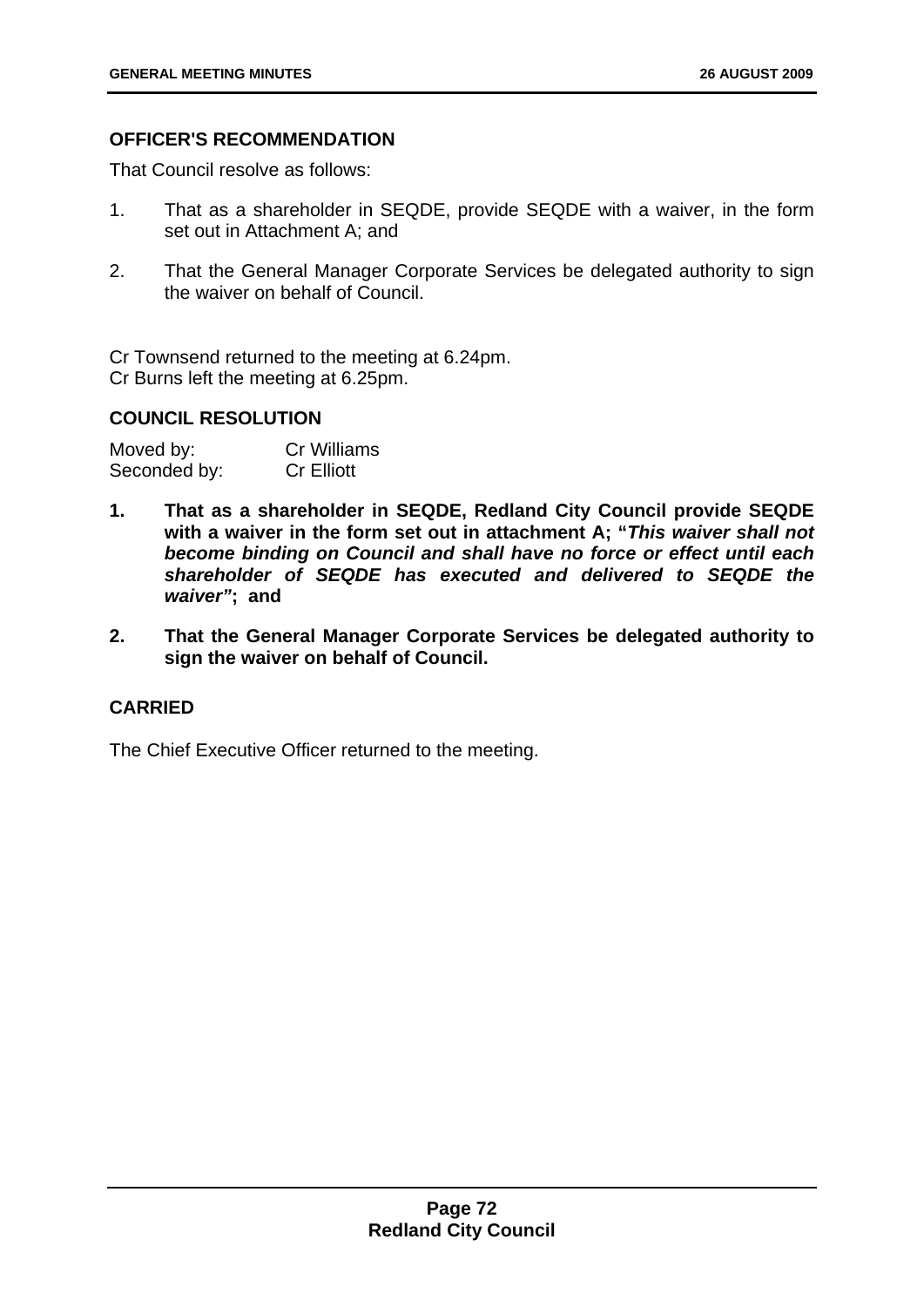## **15.3 GOVERNANCE**

## **15.3.1 DELEGATION OF POWER REGARDING SUBMISSIONS ON LOCAL GOVERNMENT ACT REGULATIONS**

| <b>Dataworks Filename:</b>       | <b>GOV Local Government Act 2009</b>                                                     |
|----------------------------------|------------------------------------------------------------------------------------------|
| <b>Responsible Officer Name:</b> | <b>Nick Clarke</b><br><b>General Manager Governance</b>                                  |
| <b>Author Name:</b>              | <b>Luke Wallace</b><br><b>Manager Corporate Planning, Performance and</b><br><b>Risk</b> |

#### **EXECUTIVE SUMMARY**

The State Government is releasing the supporting regulations to the *Local Government Act 2009* over three stages in the forthcoming months. Due to the deadlines involved for making submissions on the regulations, it is necessary to delegate Council's power in this matter to the Planning and Policy Committee.

## **PURPOSE**

To delegate Council's power with respect to submissions on the *Local Government Regulations 2009* to the Planning and Policy Committee.

## **BACKGROUND**

The *Local Government Bill 2008* was released late last year for consultation. On 12 June 2009, the Bill received royal assent and became the *Local Government Act of Queensland 2009* and it is expected to be enacted in December 2009.

The new Act represents a significant change in that it reduces the overall size of the legislation from in excess of 1100 pages to less than 300 pages and generally provides more flexibility for local government in Queensland. To support the overarching legislation, a set of regulations has been developed and these will be released in three stages over the coming months with the first set of regulations already having been released in early August.

Council made a detailed submission to the State Government on the *Local Government Bill 2008* and the State has now invited Council's to make submissions on each set of regulations as well. The period provided to coordinate any submission is likely to be fairly short however given that the State wishes to proclaim the new Act in December 2009.

The first set of regulations, Beneficial Enterprises and Business Activities, must be responded to by 14 September 2009. It will not be possible to coordinate a proper response across Council and meet this deadline without delegating Council's decision making powers in this matter to the Planning and Policy Committee. This delegation should be extended to Planning and Policy Committee through to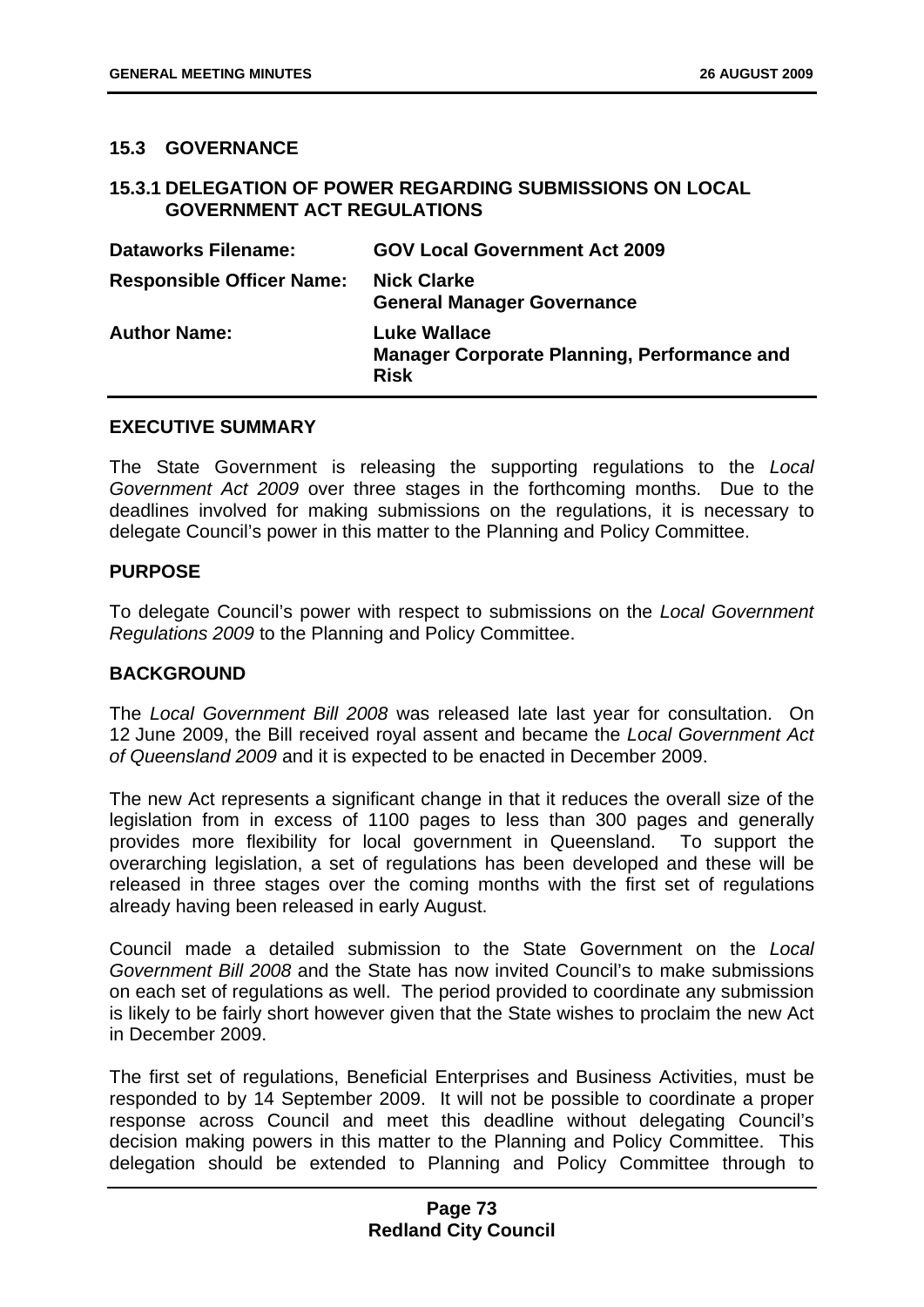December 31 2009 to provide Council with the flexibility it needs to formally respond to each release of the regulations in the months ahead.

# **ISSUES**

The significant issues for consideration are as follows:

- The *Local Government Act 2009* is expected to be enacted by proclamation in State Parliament in December 2009;
- Council has already made a detailed submission on the *Local Government Bill 2008;*
- The *Local Government Bill* received royal assent in June this year and is now the *Local Government Act of Queensland 2009*;
- The regulations supporting the Act are being circulated in three stages over the next couple of months with the first set of regulations having just been published;
- Given the turnaround times being proposed for making submissions to the State on the regulations, it is likely that Council will not be able to make proper submissions without delegating its power in this matter to the Planning and Policy Committee;
- It is proposed that this delegation be provided through to 31 December 2009 to cater for all three regulation releases.

# **RELATIONSHIP TO CORPORATE PLAN**

The recommendation primarily supports Council's strategic priority to provide effective organisational leadership through strategic planning and accountable and ethical standards of practice.

## **FINANCIAL IMPLICATIONS**

Not applicable.

## **PLANNING SCHEME IMPLICATIONS**

Not applicable.

# **CONSULTATION**

Consultation on this matter has been undertaken with the Chief Executive Officer.

## **OPTIONS**

## **PREFERRED**

- 1. That Council delegates its power with regard to the making of any submissions on the regulations supporting the *Local Government Act 2009* to the Planning and Policy Committee; and
- 2. That this delegation remains in force until 31 December 2009.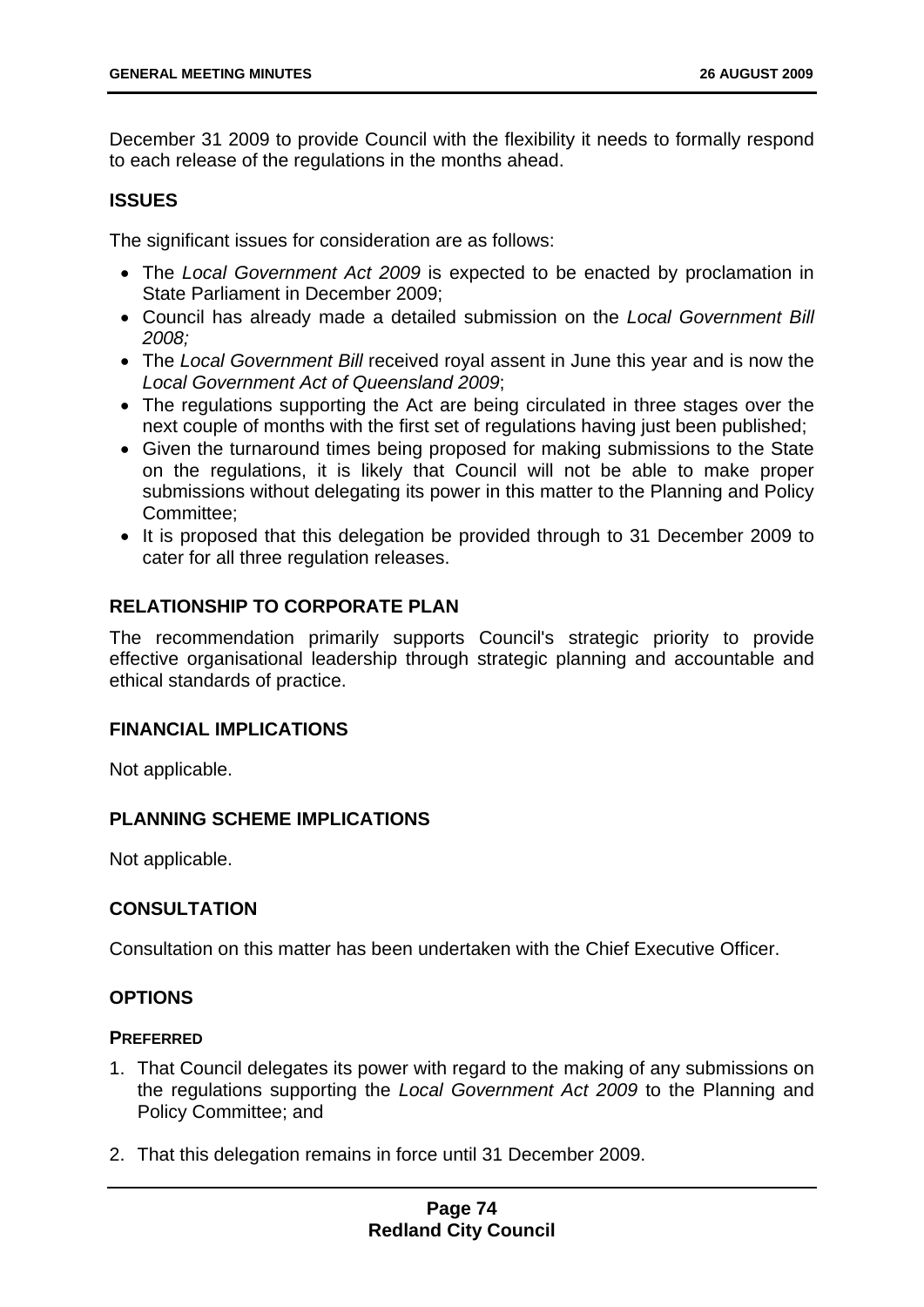## **ALTERNATIVE**

That Council does not delegate its powers to the Planning and Policy Committee in this matter.

# **OFFICER'S RECOMMENDATION/ COUNCIL RESOLUTION**

| Moved by:    | Cr Henry          |
|--------------|-------------------|
| Seconded by: | <b>Cr Elliott</b> |

**That Council resolve as follows:** 

- **1. To delegate its power with regard to the making of any submissions on the regulations supporting the** *Local Government Act 2009* **to the Planning and Policy Committee; and**
- **2. That this delegation remains in force until 31 December 2009.**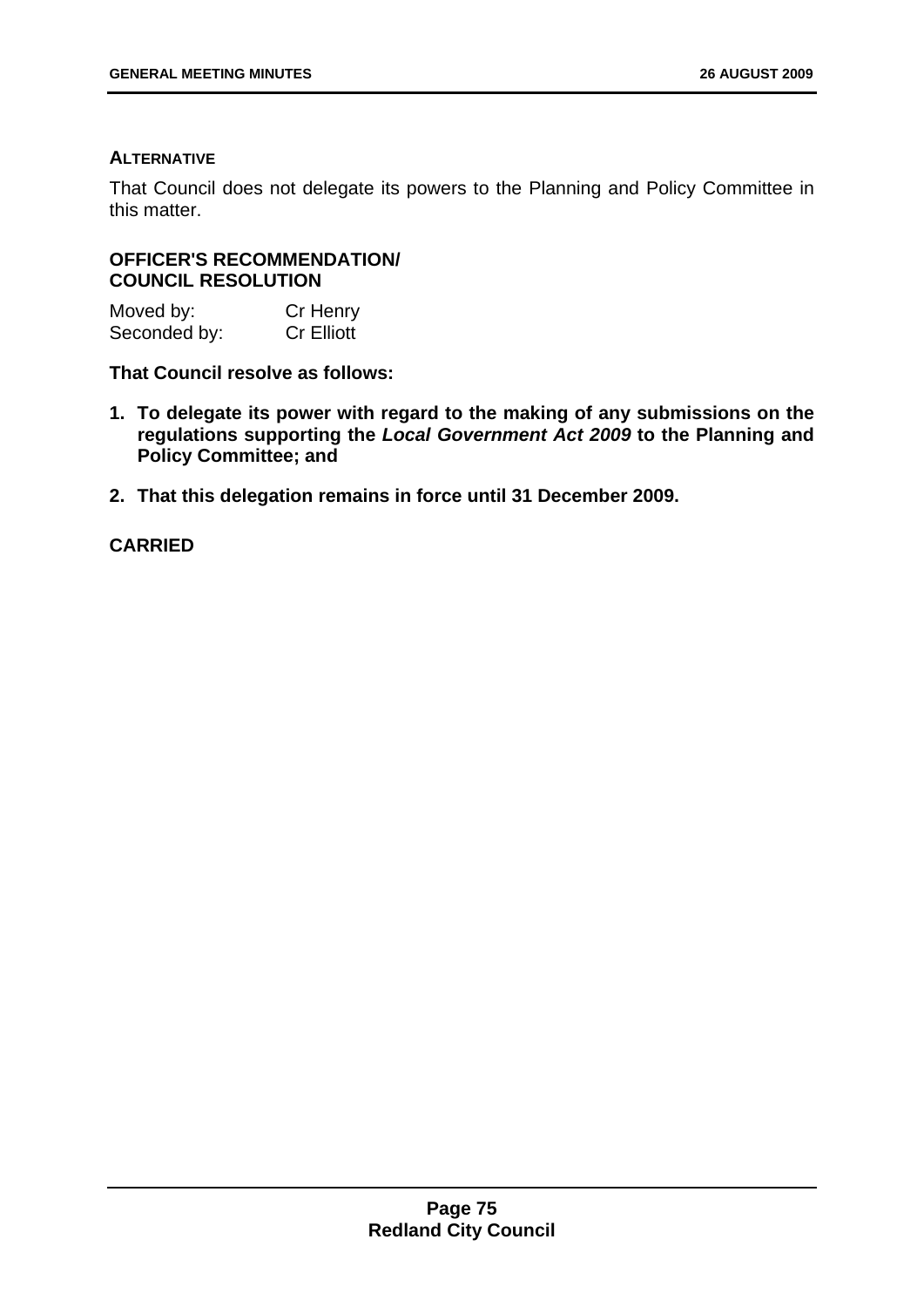## **16 URGENT BUSINESS WITHOUT NOTICE**

Permission was granted for the following items of urgent business to be raised.

#### **16.1 CAR PARKING BIRKDALE RAILWAY STATION**

| Moved by:    | Cr Murray         |
|--------------|-------------------|
| Seconded by: | <b>Cr Reimers</b> |

**That Council renew its determination to request with urgency that the State Government provide commuter car parking for Birkdale Railway Station on State Government land at 26-36 Napier Street Birkdale, immediately adjacent to the station entry and currently proposed for public housing.** 

#### **CARRIED**

### **16.2 RENAMING OF ROAD RESERVE**

| Moved by:    | Cr Murray         |
|--------------|-------------------|
| Seconded by: | <b>Cr Reimers</b> |

**That Council investigate the renaming of road reserve from 37 Alma Street to Queens Esplanade, Thorneside to "Wader Court" in accordance with Council's criteria for renaming streets and bring this report to a Planning & Policy Committee in September, due to its urgency.** 

### **CARRIED**

### **16.3 APPLICATIONS LODGED SPRINGACRE, WOODLANDS, TAYLOR & BOUNDARY ROADS, THORNLANDS**

| Moved by:    | <b>Cr Elliott</b> |
|--------------|-------------------|
| Seconded by: | <b>Cr Bowler</b>  |

**That Council undertake a comprehensive media campaign to lobby the Minister of Infrastructure and Planning to call in or use other state powers to extinguish the applications lodged within the area of Springacre, Woodlands, Taylor and Boundary Roads, Thornlands, subject to legal advice.** 

### **CARRIED**

A division was called for.

Crs Elliott, Bowler, Townsend, Henry, Ogilvie, Boglary and Hobson voted in the affirmative.

Crs Reimers, Murray and Williams voted in the negative.